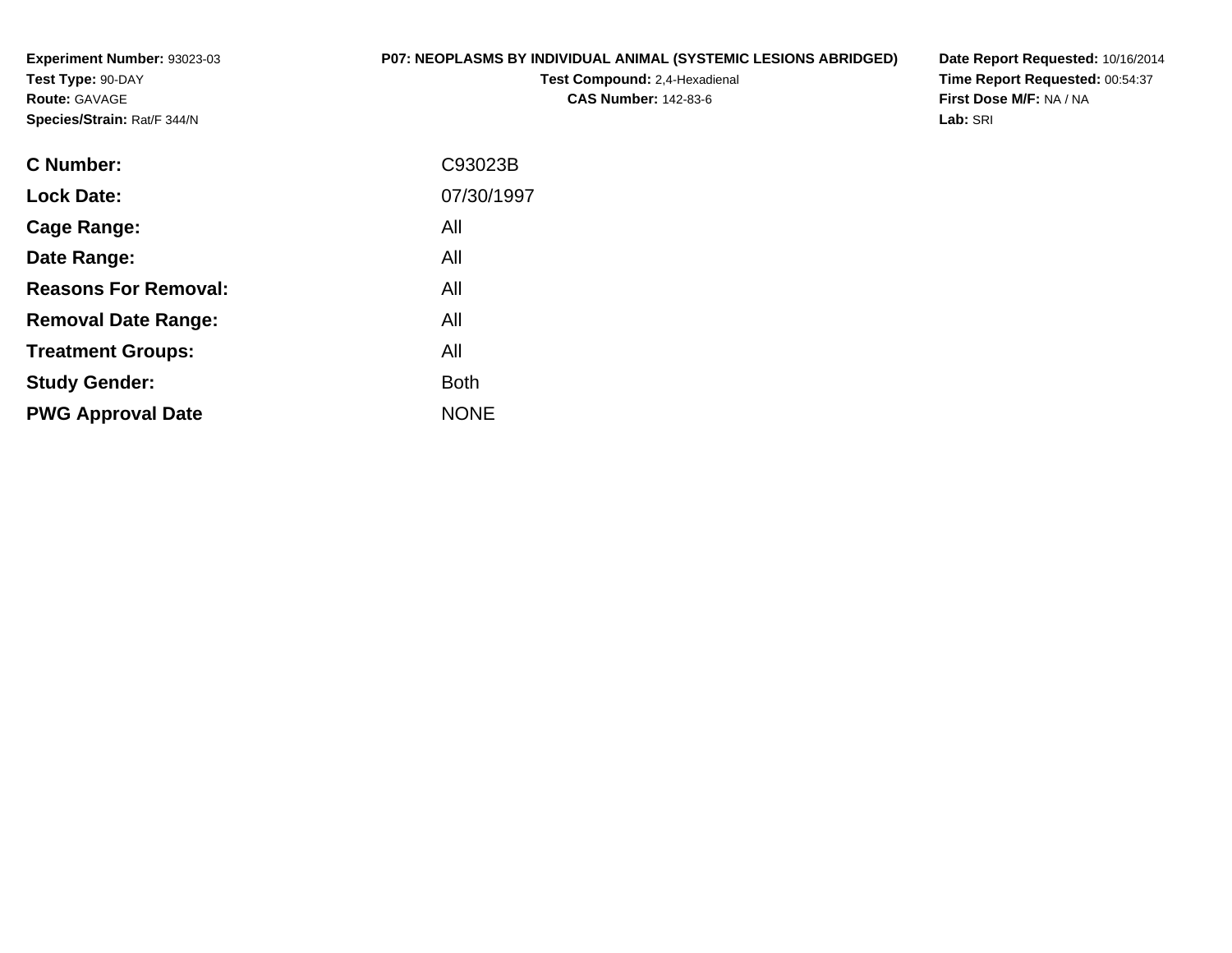**Test Type:** 90-DAY

**Route:** GAVAGE

**Species/Strain:** Rat/F 344/N

#### **P07: NEOPLASMS BY INDIVIDUAL ANIMAL (SYSTEMIC LESIONS ABRIDGED)**

**Test Compound:** 2,4-Hexadienal

**CAS Number:** 142-83-6

**Date Report Requested:** 10/16/2014**Time Report Requested:** 00:54:37**First Dose M/F:** NA / NA**Lab:** SRI

| F 344/N Rat Male<br><b>MG/KG/DY</b><br>0<br><b>Alimentary System</b> | DAY ON TEST<br><b>ANIMAL ID</b> | $\boldsymbol{\theta}$<br>0<br>9<br>4<br>0<br>$\mathbf 0$<br>0<br>0<br>1 | 0<br>$\boldsymbol{\theta}$<br>9<br>$\boldsymbol{4}$<br>$\mathbf 0$<br>$\Omega$<br>$\Omega$<br>0<br>$\overline{2}$ | $\boldsymbol{\theta}$<br>$\boldsymbol{\theta}$<br>9<br>$\boldsymbol{4}$<br>$\mathbf 0$<br>$\mathbf 0$<br>$\mathbf 0$<br>$\pmb{0}$<br>3 | 0<br>0<br>9<br>$\boldsymbol{4}$<br>$\mathbf 0$<br>$\Omega$<br>$\Omega$<br>0<br>4 | 0<br>0<br>9<br>4<br>0<br>0<br>0<br>0<br>5 | 0<br>0<br>9<br>$\overline{\boldsymbol{4}}$<br>$\mathbf 0$<br>0<br>$\Omega$<br>0<br>6 | 0<br>0<br>9<br>$\boldsymbol{4}$<br>$\mathbf 0$<br>$\mathbf 0$<br>0<br>0<br>7 | 0<br>0<br>9<br>$\boldsymbol{4}$<br>$\mathbf 0$<br>0<br>$\mathbf 0$<br>0<br>8 | $\boldsymbol{\theta}$<br>$\boldsymbol{\theta}$<br>9<br>$\boldsymbol{4}$<br>$\Omega$<br>0<br>$\Omega$<br>$\mathbf 0$<br>9 | $\boldsymbol{\theta}$<br>$\boldsymbol{\theta}$<br>9<br>$\boldsymbol{4}$<br>$\mathbf 0$<br>0<br>$\Omega$<br>1<br>$\mathbf 0$ | <i><b>*TOTALS</b></i> |
|----------------------------------------------------------------------|---------------------------------|-------------------------------------------------------------------------|-------------------------------------------------------------------------------------------------------------------|----------------------------------------------------------------------------------------------------------------------------------------|----------------------------------------------------------------------------------|-------------------------------------------|--------------------------------------------------------------------------------------|------------------------------------------------------------------------------|------------------------------------------------------------------------------|--------------------------------------------------------------------------------------------------------------------------|-----------------------------------------------------------------------------------------------------------------------------|-----------------------|
|                                                                      |                                 |                                                                         |                                                                                                                   |                                                                                                                                        |                                                                                  |                                           |                                                                                      |                                                                              |                                                                              |                                                                                                                          |                                                                                                                             |                       |
| Esophagus                                                            |                                 | $\ddot{}$                                                               | М                                                                                                                 | +                                                                                                                                      | +                                                                                | +                                         | +                                                                                    | +                                                                            | M                                                                            | M                                                                                                                        | +                                                                                                                           | $\overline{7}$        |
| Intestine Large, Cecum                                               |                                 | $\ddot{}$                                                               | +                                                                                                                 | +                                                                                                                                      | $\ddot{}$                                                                        | +                                         | +                                                                                    | $\ddot{}$                                                                    | $\ddot{}$                                                                    | $\ddot{}$                                                                                                                | +                                                                                                                           | 10                    |
| Intestine Large, Colon                                               |                                 | +                                                                       | +                                                                                                                 | +                                                                                                                                      | +                                                                                | +                                         | +                                                                                    | +                                                                            | $\ddot{}$                                                                    | +                                                                                                                        | $\ddot{}$                                                                                                                   | 10                    |
| Intestine Large, Rectum                                              |                                 | $\ddot{}$                                                               | $\ddot{}$                                                                                                         | $\ddot{}$                                                                                                                              | $\ddot{}$                                                                        | $\ddot{}$                                 | $\ddot{}$                                                                            | $\ddot{}$                                                                    | $\ddot{}$                                                                    | $\ddot{}$                                                                                                                | $\ddot{}$                                                                                                                   | 10                    |
| Intestine Small, Duodenum                                            |                                 | $\ddot{}$                                                               | $\ddot{}$                                                                                                         | $\ddot{}$                                                                                                                              | $\ddot{}$                                                                        | $\ddot{}$                                 | $\ddot{}$                                                                            | +                                                                            | $\ddot{}$                                                                    | $\ddot{}$                                                                                                                | $\ddot{}$                                                                                                                   | 10                    |
| Intestine Small, Ileum                                               |                                 | +                                                                       | +                                                                                                                 | +                                                                                                                                      | +                                                                                | +                                         | +                                                                                    | +                                                                            | +                                                                            | +                                                                                                                        | +                                                                                                                           | 10                    |
| Intestine Small, Jejunum                                             |                                 | $\ddot{}$                                                               | +                                                                                                                 | $\ddot{}$                                                                                                                              | $\ddot{}$                                                                        | +                                         | $\ddot{}$                                                                            | $\ddot{}$                                                                    | +                                                                            | $\ddot{}$                                                                                                                | $\ddot{}$                                                                                                                   | 10                    |
| Liver                                                                |                                 | $\ddot{}$                                                               | $\ddot{}$                                                                                                         | $\ddot{}$                                                                                                                              | $\ddot{}$                                                                        | $\ddot{}$                                 | +                                                                                    | +                                                                            | $\ddot{}$                                                                    | $\ddot{}$                                                                                                                | +                                                                                                                           | 10                    |
| Pancreas                                                             |                                 | $\ddot{}$                                                               | $\ddot{}$                                                                                                         | $\ddot{}$                                                                                                                              | $\ddot{}$                                                                        | +                                         | $\ddot{}$                                                                            | $\ddot{}$                                                                    | $\ddot{}$                                                                    | $\ddot{}$                                                                                                                | $\ddot{}$                                                                                                                   | 10                    |
| Salivary Glands                                                      |                                 | $\ddot{}$                                                               | +                                                                                                                 | $\ddot{}$                                                                                                                              | $\ddot{}$                                                                        | $\ddot{}$                                 | +                                                                                    | +                                                                            | $\ddot{}$                                                                    | +                                                                                                                        | $\ddot{}$                                                                                                                   | 10<br>10              |
| Stomach, Forestomach<br>Stomach, Glandular                           |                                 | +                                                                       | +                                                                                                                 | $\ddot{}$                                                                                                                              | $\ddot{}$                                                                        | $\ddot{}$                                 | $\ddot{}$                                                                            | $+$                                                                          | $\ddot{}$                                                                    | +                                                                                                                        | +                                                                                                                           | 10                    |
| <b>Cardiovascular System</b>                                         |                                 | $\ddot{}$                                                               | $\ddot{}$                                                                                                         | $\ddot{}$                                                                                                                              | $\ddot{}$                                                                        | $\ddot{}$                                 | $\ddot{}$                                                                            | $\ddot{}$                                                                    | ÷                                                                            | $\ddot{}$                                                                                                                | $\ddot{}$                                                                                                                   |                       |
| Heart                                                                |                                 | +                                                                       |                                                                                                                   |                                                                                                                                        |                                                                                  |                                           |                                                                                      |                                                                              |                                                                              |                                                                                                                          | +                                                                                                                           | 10                    |
| <b>Endocrine System</b>                                              |                                 |                                                                         |                                                                                                                   |                                                                                                                                        |                                                                                  |                                           |                                                                                      |                                                                              |                                                                              |                                                                                                                          |                                                                                                                             |                       |
| <b>Adrenal Cortex</b>                                                |                                 | +                                                                       | +                                                                                                                 | +                                                                                                                                      | +                                                                                | +                                         | +                                                                                    | +                                                                            | +                                                                            | +                                                                                                                        | +                                                                                                                           | 10                    |
| Adrenal Medulla                                                      |                                 | +                                                                       | +                                                                                                                 | +                                                                                                                                      | +                                                                                | +                                         | +                                                                                    | +                                                                            | +                                                                            | +                                                                                                                        | +                                                                                                                           | 10                    |
| Islets, Pancreatic                                                   |                                 | +                                                                       | +                                                                                                                 | +                                                                                                                                      | $\ddot{}$                                                                        | $\ddot{}$                                 | +                                                                                    | $\ddot{}$                                                                    | +                                                                            | +                                                                                                                        | +                                                                                                                           | 10                    |
| Parathyroid Gland                                                    |                                 | +                                                                       | +                                                                                                                 | $\ddot{}$                                                                                                                              | $\ddot{}$                                                                        | $\ddot{}$                                 | $\ddot{}$                                                                            | $\ddot{}$                                                                    | M                                                                            | $\ddot{}$                                                                                                                | +                                                                                                                           | 9                     |
| <b>Pituitary Gland</b>                                               |                                 | +                                                                       | +                                                                                                                 | +                                                                                                                                      | +                                                                                | +                                         | +                                                                                    | +                                                                            | +                                                                            | +                                                                                                                        | +                                                                                                                           | 10                    |

\* ..Total animals with tissue examined microscopically; Total animals with tumor **M** . Missing tissue M ..Missing tissue

+ ..Tissue examined microscopically

I ..Insufficient tissue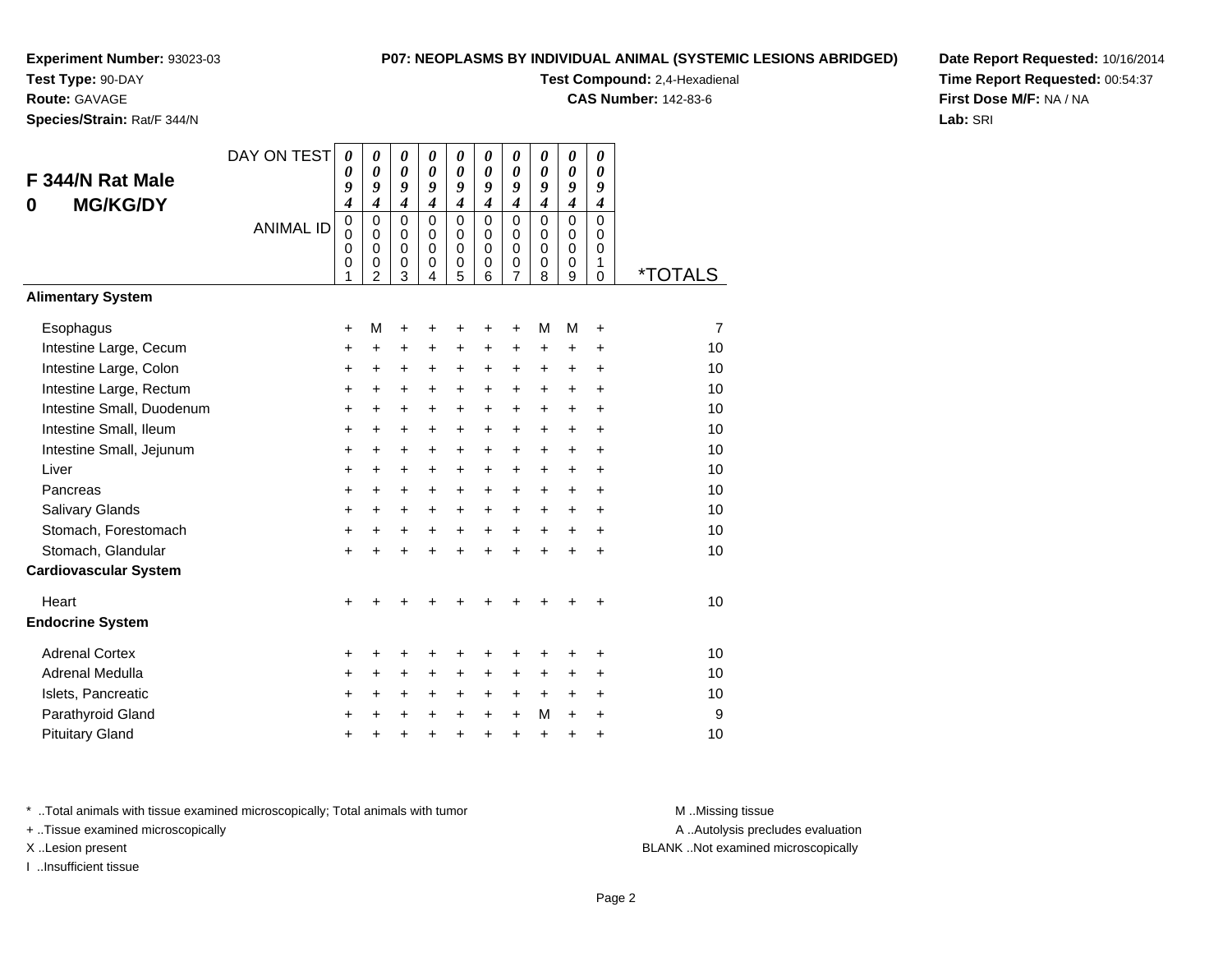#### **P07: NEOPLASMS BY INDIVIDUAL ANIMAL (SYSTEMIC LESIONS ABRIDGED)**

**Experiment Number:** 93023-03

**Test Type:** 90-DAY

**Route:** GAVAGE

**Species/Strain:** Rat/F 344/N

**Test Compound:** 2,4-Hexadienal

**CAS Number:** 142-83-6

**Date Report Requested:** 10/16/2014**Time Report Requested:** 00:54:37**First Dose M/F:** NA / NA**Lab:** SRI

| F 344/N Rat Male<br><b>MG/KG/DY</b><br>0 | DAY ON TEST      | 0<br>0<br>9<br>4              | 0<br>0<br>9<br>4                             | $\boldsymbol{\theta}$<br>0<br>9<br>$\boldsymbol{4}$ | 0<br>$\boldsymbol{\theta}$<br>9<br>$\boldsymbol{4}$           | $\boldsymbol{\theta}$<br>$\boldsymbol{\theta}$<br>9<br>$\boldsymbol{4}$  | 0<br>$\boldsymbol{\theta}$<br>9<br>$\boldsymbol{4}$ | 0<br>$\boldsymbol{\theta}$<br>9<br>$\boldsymbol{4}$                      | 0<br>$\boldsymbol{\theta}$<br>9<br>$\boldsymbol{4}$           | 0<br>$\boldsymbol{\theta}$<br>9<br>$\boldsymbol{4}$ | 0<br>0<br>9<br>4                              |                       |
|------------------------------------------|------------------|-------------------------------|----------------------------------------------|-----------------------------------------------------|---------------------------------------------------------------|--------------------------------------------------------------------------|-----------------------------------------------------|--------------------------------------------------------------------------|---------------------------------------------------------------|-----------------------------------------------------|-----------------------------------------------|-----------------------|
|                                          | <b>ANIMAL ID</b> | $\pmb{0}$<br>0<br>0<br>0<br>1 | 0<br>$\mathbf 0$<br>0<br>0<br>$\overline{2}$ | 0<br>$\mathbf 0$<br>$\mathbf 0$<br>0<br>3           | $\mathbf 0$<br>$\mathbf 0$<br>$\mathbf 0$<br>$\mathbf 0$<br>4 | $\mathsf 0$<br>$\mathbf 0$<br>$\mathbf 0$<br>$\pmb{0}$<br>$\overline{5}$ | $\mathbf 0$<br>$\mathbf 0$<br>$\mathbf 0$<br>0<br>6 | $\pmb{0}$<br>$\mathbf 0$<br>$\mathbf 0$<br>$\mathbf 0$<br>$\overline{7}$ | $\mathbf 0$<br>$\mathbf 0$<br>$\mathbf 0$<br>$\mathbf 0$<br>8 | $\mathbf 0$<br>$\mathbf 0$<br>0<br>0<br>9           | $\Omega$<br>$\Omega$<br>0<br>1<br>$\mathbf 0$ | <i><b>*TOTALS</b></i> |
| <b>Thyroid Gland</b>                     |                  | $+$                           | $\ddot{}$                                    | $\ddot{}$                                           | $\ddot{}$                                                     | $\ddot{}$                                                                | $\ddot{}$                                           | $+$                                                                      | $\ddot{}$                                                     | $\ddot{}$                                           | $\ddot{}$                                     | 10                    |
| <b>General Body System</b>               |                  |                               |                                              |                                                     |                                                               |                                                                          |                                                     |                                                                          |                                                               |                                                     |                                               |                       |
| <b>NONE</b>                              |                  |                               |                                              |                                                     |                                                               |                                                                          |                                                     |                                                                          |                                                               |                                                     |                                               |                       |
| <b>Genital System</b>                    |                  |                               |                                              |                                                     |                                                               |                                                                          |                                                     |                                                                          |                                                               |                                                     |                                               |                       |
| Epididymis                               |                  | +                             | +                                            | +                                                   | +                                                             | +                                                                        | +                                                   | +                                                                        | +                                                             | +                                                   | +                                             | 10                    |
| <b>Preputial Gland</b>                   |                  | $\ddot{}$                     | +                                            | +                                                   | +                                                             | $\ddot{}$                                                                | $\ddot{}$                                           | $\ddot{}$                                                                | M                                                             | +                                                   | $\ddot{}$                                     | 9                     |
| Prostate                                 |                  | +                             | $\ddot{}$                                    | +                                                   | $\ddot{}$                                                     | $\ddot{}$                                                                | $\ddot{}$                                           | +                                                                        | $\ddot{}$                                                     | +                                                   | +                                             | 10                    |
| <b>Seminal Vesicle</b>                   |                  | +                             | $\ddot{}$                                    | +                                                   | $\ddot{}$                                                     | $\ddot{}$                                                                | $\ddot{}$                                           | $\ddot{}$                                                                | $\ddot{}$                                                     | +                                                   | $\ddot{}$                                     | 10                    |
| <b>Testes</b>                            |                  | $\ddot{}$                     | +                                            | +                                                   | +                                                             | $\ddot{}$                                                                | +                                                   | $\ddot{}$                                                                | +                                                             | $\ddot{}$                                           | +                                             | 10                    |
| <b>Hematopoietic System</b>              |                  |                               |                                              |                                                     |                                                               |                                                                          |                                                     |                                                                          |                                                               |                                                     |                                               |                       |
| <b>Bone Marrow</b>                       |                  | +                             | +                                            | +                                                   | +                                                             | +                                                                        |                                                     | +                                                                        |                                                               | +                                                   | +                                             | 10                    |
| Lymph Node, Mandibular                   |                  | +                             | +                                            | +                                                   | $\ddot{}$                                                     | $\ddot{}$                                                                | $\ddot{}$                                           | +                                                                        | +                                                             | +                                                   | +                                             | 10                    |
| Lymph Node, Mesenteric                   |                  | +                             | +                                            | +                                                   | +                                                             | $\ddot{}$                                                                | $\ddot{}$                                           | +                                                                        | $\ddot{}$                                                     | +                                                   | +                                             | 10                    |
| Spleen                                   |                  | +                             | +                                            | +                                                   | +                                                             | $\ddot{}$                                                                | +                                                   | $\ddot{}$                                                                | +                                                             | +                                                   | +                                             | 10                    |
| Thymus                                   |                  | +                             |                                              | $\ddot{}$                                           |                                                               | $\ddot{}$                                                                |                                                     | $\ddot{}$                                                                |                                                               | Ŧ.                                                  | $\ddot{}$                                     | 10                    |
| <b>Integumentary System</b>              |                  |                               |                                              |                                                     |                                                               |                                                                          |                                                     |                                                                          |                                                               |                                                     |                                               |                       |
| <b>Mammary Gland</b>                     |                  | +                             | +                                            | +                                                   | M                                                             | +                                                                        | +                                                   | M                                                                        | +                                                             | +                                                   | +                                             | 8                     |
| Skin                                     |                  | $\ddot{}$                     |                                              | +                                                   | +                                                             | +                                                                        |                                                     | +                                                                        |                                                               | ٠                                                   | +                                             | 10                    |
| <b>Musculoskeletal System</b>            |                  |                               |                                              |                                                     |                                                               |                                                                          |                                                     |                                                                          |                                                               |                                                     |                                               |                       |
| Bone                                     |                  | +                             |                                              |                                                     |                                                               |                                                                          |                                                     |                                                                          |                                                               | +                                                   | +                                             | 10                    |

\* ..Total animals with tissue examined microscopically; Total animals with tumor **M** . Missing tissue M ..Missing tissue

+ ..Tissue examined microscopically

I ..Insufficient tissue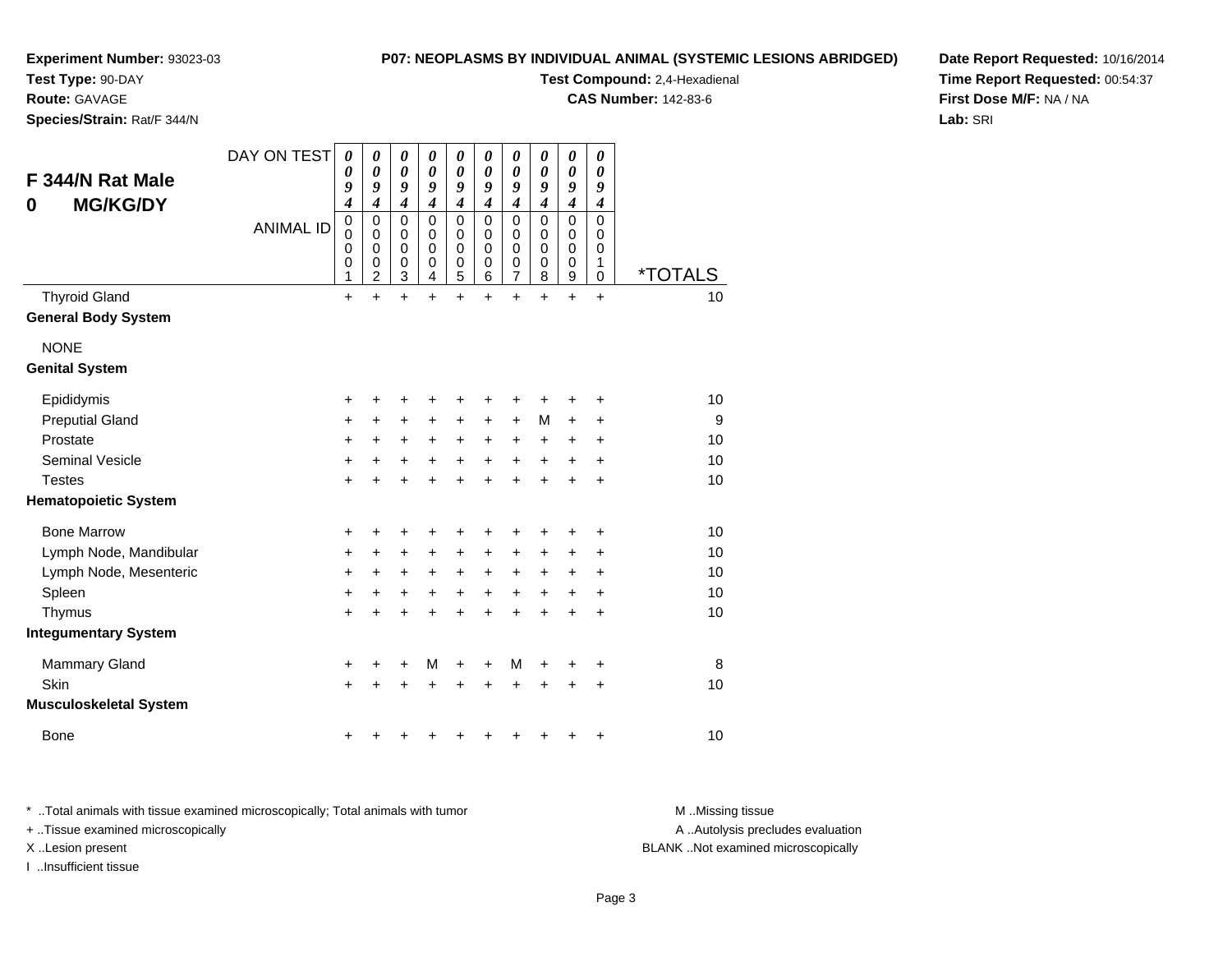**Test Type:** 90-DAY

**Route:** GAVAGE

**Species/Strain:** Rat/F 344/N

#### **P07: NEOPLASMS BY INDIVIDUAL ANIMAL (SYSTEMIC LESIONS ABRIDGED)**

**Test Compound:** 2,4-Hexadienal

**CAS Number:** 142-83-6

**Date Report Requested:** 10/16/2014**Time Report Requested:** 00:54:37**First Dose M/F:** NA / NA**Lab:** SRI

| F 344/N Rat Male<br><b>MG/KG/DY</b><br>0 | DAY ON TEST<br><b>ANIMAL ID</b> | 0<br>0<br>9<br>$\boldsymbol{4}$<br>$\pmb{0}$<br>$\mathbf 0$<br>$\mathbf 0$<br>$\mathbf 0$<br>1 | 0<br>$\boldsymbol{\theta}$<br>9<br>4<br>$\mathbf 0$<br>$\mathbf 0$<br>$\mathbf 0$<br>$\mathbf 0$<br>$\overline{2}$ | 0<br>$\boldsymbol{\theta}$<br>9<br>$\boldsymbol{4}$<br>$\pmb{0}$<br>$\mathbf 0$<br>$\pmb{0}$<br>$\mathbf 0$<br>3 | 0<br>0<br>9<br>4<br>$\mathbf 0$<br>$\mathbf 0$<br>$\mathbf 0$<br>$\mathbf 0$<br>4 | 0<br>0<br>9<br>4<br>$\mathbf 0$<br>$\mathbf 0$<br>$\mathbf 0$<br>0<br>5 | 0<br>0<br>9<br>4<br>$\Omega$<br>0<br>$\mathbf 0$<br>$\mathbf 0$<br>6 | 0<br>0<br>9<br>4<br>0<br>0<br>0<br>0<br>7 | 0<br>0<br>9<br>4<br>$\Omega$<br>0<br>$\Omega$<br>0<br>8 | 0<br>0<br>9<br>$\boldsymbol{4}$<br>$\mathbf 0$<br>0<br>$\mathbf 0$<br>$\mathbf 0$<br>9 | 0<br>0<br>9<br>4<br>$\Omega$<br>0<br>0<br>1<br>$\Omega$ | <i><b>*TOTALS</b></i> |
|------------------------------------------|---------------------------------|------------------------------------------------------------------------------------------------|--------------------------------------------------------------------------------------------------------------------|------------------------------------------------------------------------------------------------------------------|-----------------------------------------------------------------------------------|-------------------------------------------------------------------------|----------------------------------------------------------------------|-------------------------------------------|---------------------------------------------------------|----------------------------------------------------------------------------------------|---------------------------------------------------------|-----------------------|
| <b>Nervous System</b>                    |                                 |                                                                                                |                                                                                                                    |                                                                                                                  |                                                                                   |                                                                         |                                                                      |                                           |                                                         |                                                                                        |                                                         |                       |
| <b>Brain</b>                             |                                 | $\ddot{}$                                                                                      |                                                                                                                    |                                                                                                                  |                                                                                   |                                                                         |                                                                      |                                           |                                                         | +                                                                                      | $\div$                                                  | 10                    |
| <b>Respiratory System</b>                |                                 |                                                                                                |                                                                                                                    |                                                                                                                  |                                                                                   |                                                                         |                                                                      |                                           |                                                         |                                                                                        |                                                         |                       |
| Lung                                     |                                 | $\ddot{}$                                                                                      |                                                                                                                    |                                                                                                                  |                                                                                   |                                                                         |                                                                      | +                                         |                                                         | +                                                                                      | ٠                                                       | 10                    |
| <b>Nose</b>                              |                                 | $\ddot{}$                                                                                      | $\ddot{}$                                                                                                          | $\ddot{}$                                                                                                        | $+$                                                                               | $\ddot{}$                                                               | $\ddot{}$                                                            | $\ddot{}$                                 | $\ddot{}$                                               | $\ddot{}$                                                                              | $\ddot{}$                                               | 10                    |
| Trachea                                  |                                 | $\ddot{}$                                                                                      |                                                                                                                    | $\ddot{}$                                                                                                        |                                                                                   | $\ddot{}$                                                               | $\ddotmark$                                                          | $\ddot{}$                                 | $+$                                                     | $\ddot{}$                                                                              | $+$                                                     | 10                    |
| <b>Special Senses System</b>             |                                 |                                                                                                |                                                                                                                    |                                                                                                                  |                                                                                   |                                                                         |                                                                      |                                           |                                                         |                                                                                        |                                                         |                       |
| <b>NONE</b>                              |                                 |                                                                                                |                                                                                                                    |                                                                                                                  |                                                                                   |                                                                         |                                                                      |                                           |                                                         |                                                                                        |                                                         |                       |
| <b>Urinary System</b>                    |                                 |                                                                                                |                                                                                                                    |                                                                                                                  |                                                                                   |                                                                         |                                                                      |                                           |                                                         |                                                                                        |                                                         |                       |
| Kidney                                   |                                 | $\ddot{}$                                                                                      |                                                                                                                    |                                                                                                                  |                                                                                   | ٠                                                                       | +                                                                    | +                                         | +                                                       | +                                                                                      | ٠                                                       | 10                    |
| <b>Urinary Bladder</b>                   |                                 | $\ddot{}$                                                                                      |                                                                                                                    |                                                                                                                  |                                                                                   |                                                                         |                                                                      | $\ddot{}$                                 | $\ddot{}$                                               | $\ddot{}$                                                                              | $\ddot{}$                                               | 10                    |
| <b>SYSTEMIC LESIONS</b>                  |                                 |                                                                                                |                                                                                                                    |                                                                                                                  |                                                                                   |                                                                         |                                                                      |                                           |                                                         |                                                                                        |                                                         |                       |
| Multiple Organ                           |                                 | +                                                                                              |                                                                                                                    |                                                                                                                  |                                                                                   |                                                                         |                                                                      |                                           |                                                         |                                                                                        | ٠                                                       | 10                    |

\* ..Total animals with tissue examined microscopically; Total animals with tumor **M** . Missing tissue M ..Missing tissue

+ ..Tissue examined microscopically

I ..Insufficient tissue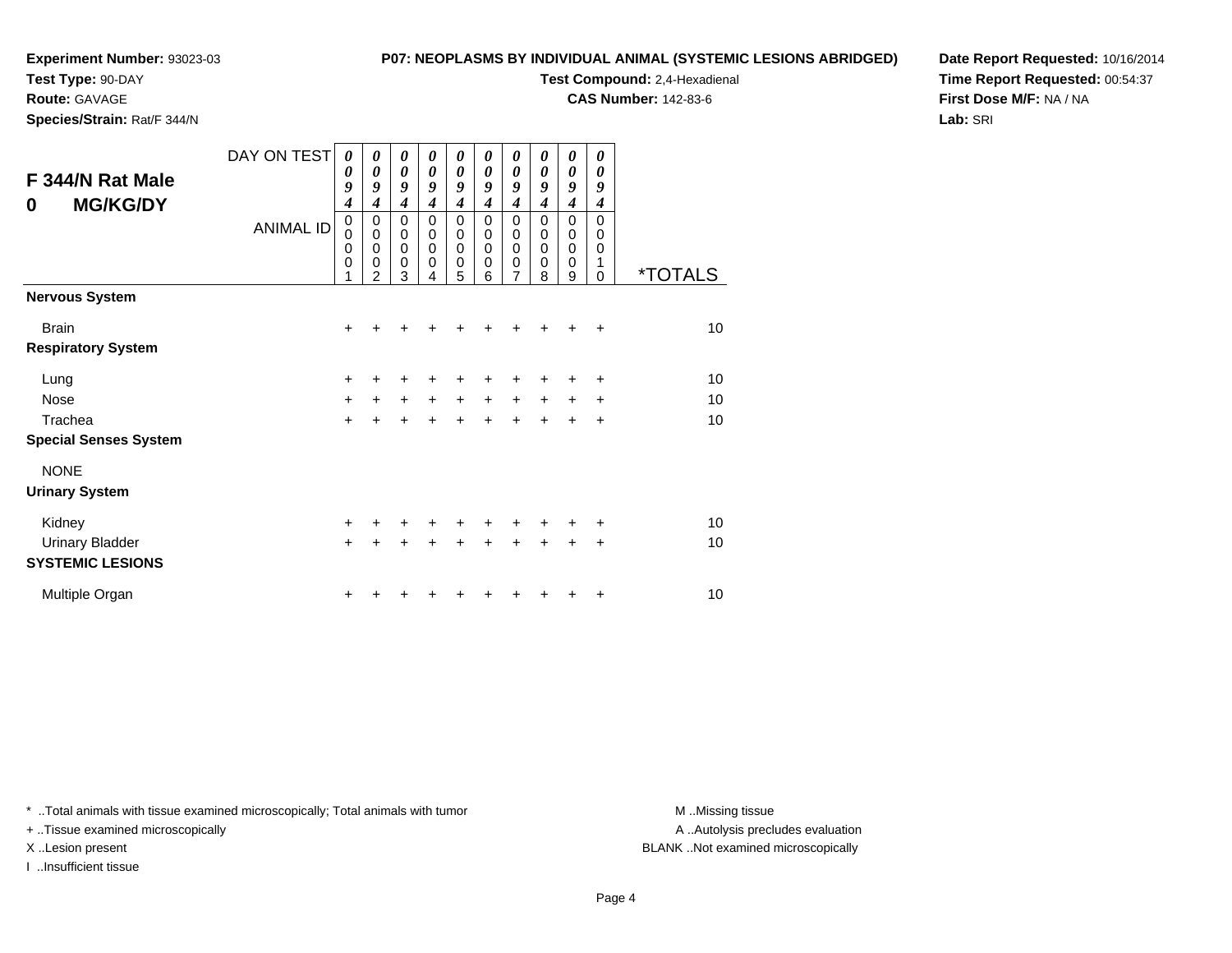**Test Type:** 90-DAY

**Route:** GAVAGE

**Species/Strain:** Rat/F 344/N

### **P07: NEOPLASMS BY INDIVIDUAL ANIMAL (SYSTEMIC LESIONS ABRIDGED)**

**Test Compound:** 2,4-Hexadienal

**CAS Number:** 142-83-6

**Date Report Requested:** 10/16/2014**Time Report Requested:** 00:54:37**First Dose M/F:** NA / NA**Lab:** SRI

| F 344/N Rat Male<br><b>MG/KG/DY</b><br>7.5                                                                     | DAY ON TEST      | $\boldsymbol{\theta}$<br>$\boldsymbol{\theta}$<br>9<br>$\boldsymbol{4}$ | $\boldsymbol{\theta}$<br>$\boldsymbol{\theta}$<br>9<br>$\boldsymbol{4}$ | $\pmb{\theta}$<br>$\pmb{\theta}$<br>9<br>$\boldsymbol{4}$ | $\boldsymbol{\theta}$<br>0<br>9<br>$\boldsymbol{4}$ | $\pmb{\theta}$<br>$\boldsymbol{\theta}$<br>9<br>$\boldsymbol{4}$ | $\pmb{\theta}$<br>0<br>9<br>$\overline{4}$          | 0<br>$\boldsymbol{\theta}$<br>9<br>$\overline{\boldsymbol{4}}$   | $\boldsymbol{\theta}$<br>$\boldsymbol{\theta}$<br>9<br>$\boldsymbol{4}$ | $\pmb{\theta}$<br>$\boldsymbol{\theta}$<br>9<br>$\overline{\boldsymbol{4}}$ | $\boldsymbol{\theta}$<br>0<br>9<br>$\boldsymbol{4}$              |                                                                                                                                                                                                                                                                                                                                    |
|----------------------------------------------------------------------------------------------------------------|------------------|-------------------------------------------------------------------------|-------------------------------------------------------------------------|-----------------------------------------------------------|-----------------------------------------------------|------------------------------------------------------------------|-----------------------------------------------------|------------------------------------------------------------------|-------------------------------------------------------------------------|-----------------------------------------------------------------------------|------------------------------------------------------------------|------------------------------------------------------------------------------------------------------------------------------------------------------------------------------------------------------------------------------------------------------------------------------------------------------------------------------------|
|                                                                                                                | <b>ANIMAL ID</b> | $\pmb{0}$<br>$\mathbf 0$<br>$\mathbf 0$<br>1<br>1                       | $\pmb{0}$<br>$\pmb{0}$<br>$\mathbf 0$<br>1<br>$\overline{2}$            | 0<br>0<br>$\mathbf 0$<br>1<br>3                           | $\mathbf 0$<br>$\mathbf 0$<br>$\mathbf 0$<br>1<br>4 | $\pmb{0}$<br>$\pmb{0}$<br>$\pmb{0}$<br>1<br>5                    | $\mathbf 0$<br>$\mathbf 0$<br>$\mathbf 0$<br>1<br>6 | $\mathbf 0$<br>$\mathbf 0$<br>$\mathbf 0$<br>1<br>$\overline{7}$ | $\mathbf 0$<br>$\pmb{0}$<br>$\mathbf 0$<br>1<br>8                       | $\pmb{0}$<br>$\pmb{0}$<br>$\mathbf 0$<br>1<br>9                             | $\mathbf 0$<br>0<br>$\mathbf 0$<br>$\overline{c}$<br>$\mathbf 0$ | *TOTALS                                                                                                                                                                                                                                                                                                                            |
| <b>Alimentary System</b>                                                                                       |                  |                                                                         |                                                                         |                                                           |                                                     |                                                                  |                                                     |                                                                  |                                                                         |                                                                             |                                                                  |                                                                                                                                                                                                                                                                                                                                    |
| Stomach, Forestomach<br><b>Cardiovascular System</b>                                                           |                  | +                                                                       |                                                                         |                                                           |                                                     |                                                                  |                                                     |                                                                  |                                                                         |                                                                             | $\ddot{}$                                                        | 10                                                                                                                                                                                                                                                                                                                                 |
| <b>NONE</b><br><b>Endocrine System</b>                                                                         |                  |                                                                         |                                                                         |                                                           |                                                     |                                                                  |                                                     |                                                                  |                                                                         |                                                                             |                                                                  |                                                                                                                                                                                                                                                                                                                                    |
| <b>NONE</b><br><b>General Body System</b>                                                                      |                  |                                                                         |                                                                         |                                                           |                                                     |                                                                  |                                                     |                                                                  |                                                                         |                                                                             |                                                                  |                                                                                                                                                                                                                                                                                                                                    |
| <b>NONE</b><br><b>Genital System</b>                                                                           |                  |                                                                         |                                                                         |                                                           |                                                     |                                                                  |                                                     |                                                                  |                                                                         |                                                                             |                                                                  |                                                                                                                                                                                                                                                                                                                                    |
| <b>NONE</b><br><b>Hematopoietic System</b>                                                                     |                  |                                                                         |                                                                         |                                                           |                                                     |                                                                  |                                                     |                                                                  |                                                                         |                                                                             |                                                                  |                                                                                                                                                                                                                                                                                                                                    |
| <b>NONE</b><br><b>Integumentary System</b>                                                                     |                  |                                                                         |                                                                         |                                                           |                                                     |                                                                  |                                                     |                                                                  |                                                                         |                                                                             |                                                                  |                                                                                                                                                                                                                                                                                                                                    |
| <b>NONE</b><br><b>Musculoskeletal System</b>                                                                   |                  |                                                                         |                                                                         |                                                           |                                                     |                                                                  |                                                     |                                                                  |                                                                         |                                                                             |                                                                  |                                                                                                                                                                                                                                                                                                                                    |
| <b>NONE</b><br><b>Nervous System</b>                                                                           |                  |                                                                         |                                                                         |                                                           |                                                     |                                                                  |                                                     |                                                                  |                                                                         |                                                                             |                                                                  |                                                                                                                                                                                                                                                                                                                                    |
| <b>NONE</b>                                                                                                    |                  |                                                                         |                                                                         |                                                           |                                                     |                                                                  |                                                     |                                                                  |                                                                         |                                                                             |                                                                  |                                                                                                                                                                                                                                                                                                                                    |
| . The contract of the contract of the contract of the contract of the state of the contract of the contract of |                  |                                                                         |                                                                         |                                                           |                                                     |                                                                  |                                                     |                                                                  |                                                                         |                                                                             |                                                                  | $\mathbf{A}$ $\mathbf{A}$ $\mathbf{A}$ $\mathbf{A}$ $\mathbf{A}$ $\mathbf{A}$ $\mathbf{A}$ $\mathbf{A}$ $\mathbf{A}$ $\mathbf{A}$ $\mathbf{A}$ $\mathbf{A}$ $\mathbf{A}$ $\mathbf{A}$ $\mathbf{A}$ $\mathbf{A}$ $\mathbf{A}$ $\mathbf{A}$ $\mathbf{A}$ $\mathbf{A}$ $\mathbf{A}$ $\mathbf{A}$ $\mathbf{A}$ $\mathbf{A}$ $\mathbf{$ |

..Total animals with tissue examined microscopically; Total animals with tumor M ..Missing tissue M ..Missing tissue

+ ..Tissue examined microscopically

I ..Insufficient tissue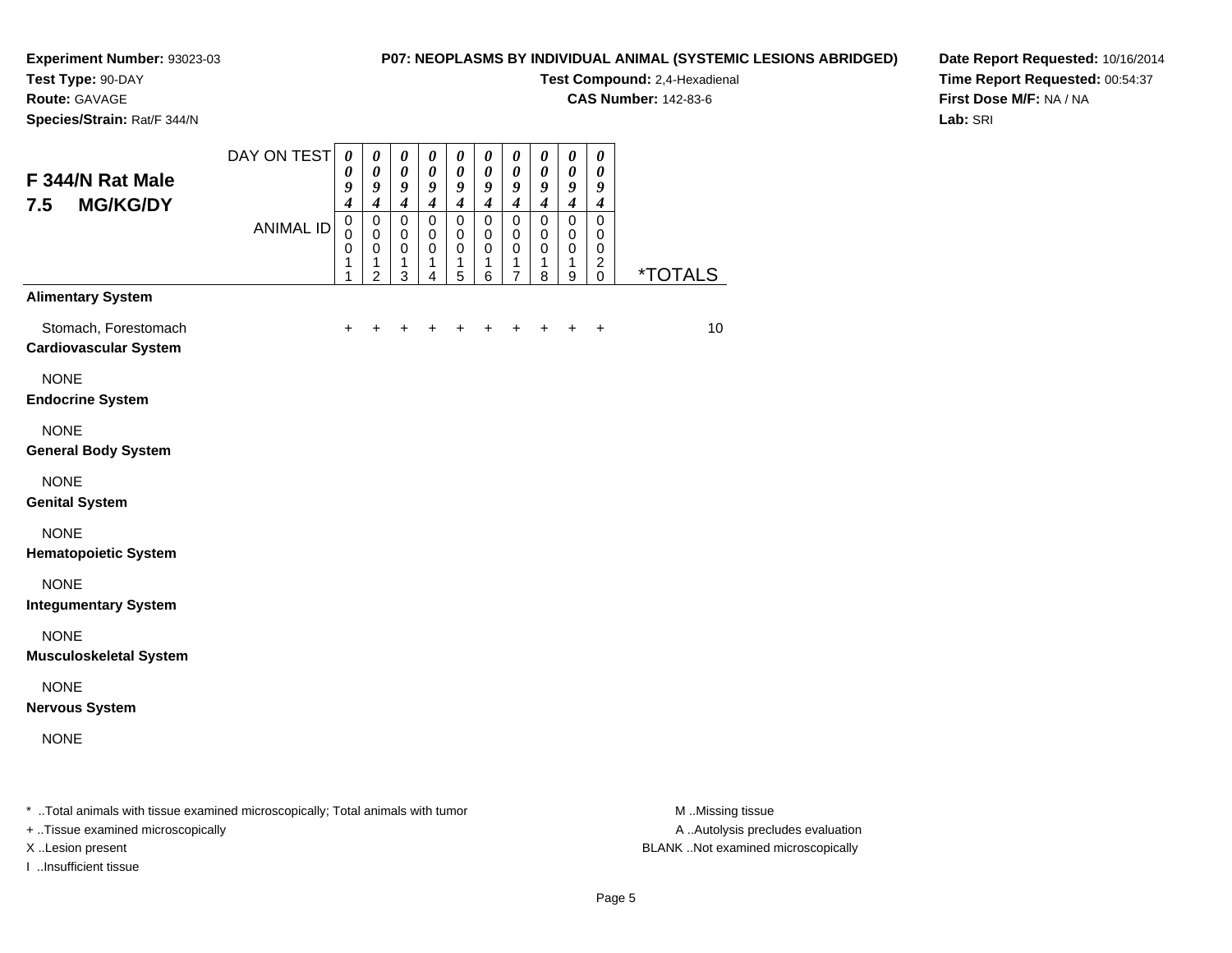**Test Type:** 90-DAY

#### **Route:** GAVAGE

**Species/Strain:** Rat/F 344/N

#### **P07: NEOPLASMS BY INDIVIDUAL ANIMAL (SYSTEMIC LESIONS ABRIDGED)**

**Test Compound:** 2,4-Hexadienal

**CAS Number:** 142-83-6

**Date Report Requested:** 10/16/2014**Time Report Requested:** 00:54:37**First Dose M/F:** NA / NA**Lab:** SRI

| F 344/N Rat Male<br><b>MG/KG/DY</b><br>7.5 | DAY ON TEST      | 0<br>0<br>9<br>$\boldsymbol{4}$ | $\boldsymbol{\theta}$<br>$\boldsymbol{\theta}$<br>9<br>4 | 0<br>$\boldsymbol{\theta}$<br>9<br>$\boldsymbol{4}$ | 0<br>0<br>9<br>4                     | 0<br>$\boldsymbol{\theta}$<br>9<br>4 | 0<br>0<br>9<br>4 | 0<br>$\boldsymbol{\theta}$<br>9<br>4      | $\boldsymbol{\theta}$<br>0<br>9<br>4 | $\boldsymbol{\theta}$<br>$\boldsymbol{\theta}$<br>9<br>4 | 0<br>0<br>9<br>4                                        |                       |
|--------------------------------------------|------------------|---------------------------------|----------------------------------------------------------|-----------------------------------------------------|--------------------------------------|--------------------------------------|------------------|-------------------------------------------|--------------------------------------|----------------------------------------------------------|---------------------------------------------------------|-----------------------|
| <b>Respiratory System</b>                  | <b>ANIMAL ID</b> | 0<br>0<br>0<br>1<br>◢           | 0<br>$\mathbf 0$<br>$\mathbf 0$<br>1<br>2                | 0<br>$\mathbf 0$<br>0<br>1<br>3                     | 0<br>$\mathbf 0$<br>$\mathbf 0$<br>4 | 0<br>$\mathbf 0$<br>$\mathbf 0$<br>5 | 0<br>0<br>0<br>6 | 0<br>$\mathbf 0$<br>$\mathbf 0$<br>1<br>7 | $\Omega$<br>0<br>$\Omega$<br>8       | 0<br>$\mathbf 0$<br>$\mathbf 0$<br>1<br>9                | $\Omega$<br>$\Omega$<br>0<br>$\overline{2}$<br>$\Omega$ | <i><b>*TOTALS</b></i> |
|                                            |                  |                                 |                                                          |                                                     |                                      |                                      |                  |                                           |                                      |                                                          |                                                         |                       |
| Nose<br><b>Special Senses System</b>       |                  | $\ddot{}$                       | ÷                                                        | $\ddot{}$                                           | $\ddot{}$                            | ÷                                    | $\ddot{}$        | $\pm$                                     | $\ddot{}$                            | $\ddot{}$                                                | $\ddot{}$                                               | 10                    |
| <b>NONE</b><br><b>Urinary System</b>       |                  |                                 |                                                          |                                                     |                                      |                                      |                  |                                           |                                      |                                                          |                                                         |                       |
| <b>NONE</b><br><b>SYSTEMIC LESIONS</b>     |                  |                                 |                                                          |                                                     |                                      |                                      |                  |                                           |                                      |                                                          |                                                         |                       |
| Multiple Organ                             |                  | ÷                               |                                                          |                                                     |                                      |                                      |                  |                                           |                                      |                                                          | +                                                       | 10                    |

\* ..Total animals with tissue examined microscopically; Total animals with tumor **M** . Missing tissue M ..Missing tissue

+ ..Tissue examined microscopically

I ..Insufficient tissue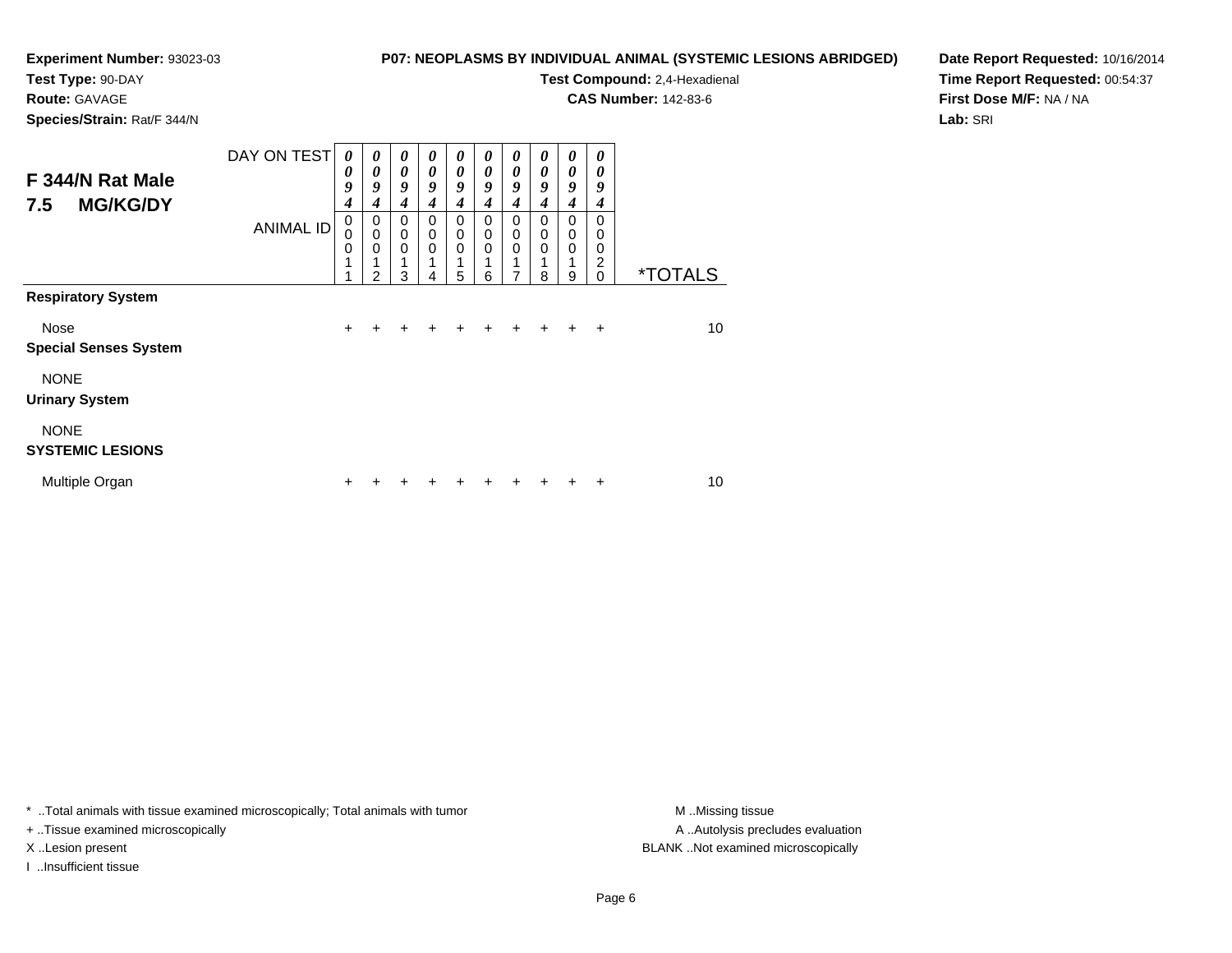**Test Type:** 90-DAY**Route:** GAVAGE

**Species/Strain:** Rat/F 344/N

#### **P07: NEOPLASMS BY INDIVIDUAL ANIMAL (SYSTEMIC LESIONS ABRIDGED)**

**Test Compound:** 2,4-Hexadienal

**CAS Number:** 142-83-6

**Date Report Requested:** 10/16/2014**Time Report Requested:** 00:54:37**First Dose M/F:** NA / NA**Lab:** SRI

| F 344/N Rat Male<br><b>MG/KG/DY</b><br>15            | DAY ON TEST      | $\pmb{\theta}$<br>$\boldsymbol{\theta}$<br>9<br>$\overline{4}$ | $\boldsymbol{\theta}$<br>$\boldsymbol{\theta}$<br>9<br>$\boldsymbol{4}$       | $\boldsymbol{\theta}$<br>$\boldsymbol{\theta}$<br>9<br>$\boldsymbol{4}$ | $\boldsymbol{\theta}$<br>$\boldsymbol{\theta}$<br>9<br>$\boldsymbol{4}$ | $\boldsymbol{\theta}$<br>$\pmb{\theta}$<br>9<br>$\boldsymbol{4}$ | $\pmb{\theta}$<br>$\boldsymbol{\theta}$<br>9<br>$\overline{\boldsymbol{4}}$ | $\pmb{\theta}$<br>$\pmb{\theta}$<br>$\boldsymbol{9}$<br>$\boldsymbol{4}$ | $\pmb{\theta}$<br>$\pmb{\theta}$<br>9<br>$\boldsymbol{4}$        | $\pmb{\theta}$<br>$\boldsymbol{\theta}$<br>9<br>$\boldsymbol{4}$ | $\pmb{\theta}$<br>$\boldsymbol{\theta}$<br>9<br>$\boldsymbol{4}$       |                       |
|------------------------------------------------------|------------------|----------------------------------------------------------------|-------------------------------------------------------------------------------|-------------------------------------------------------------------------|-------------------------------------------------------------------------|------------------------------------------------------------------|-----------------------------------------------------------------------------|--------------------------------------------------------------------------|------------------------------------------------------------------|------------------------------------------------------------------|------------------------------------------------------------------------|-----------------------|
|                                                      | <b>ANIMAL ID</b> | $\mathbf 0$<br>$\mathbf 0$<br>$\mathbf 0$<br>2<br>1            | $\pmb{0}$<br>$\mathbf 0$<br>$\mathbf 0$<br>$\boldsymbol{2}$<br>$\overline{2}$ | $\mathbf 0$<br>$\mathbf 0$<br>$\mathbf 0$<br>$\boldsymbol{2}$<br>3      | $\mathsf 0$<br>$\mathbf 0$<br>$\mathbf 0$<br>$\frac{2}{4}$              | $\mathsf 0$<br>$\mathbf 0$<br>$\mathbf 0$<br>$\frac{2}{5}$       | $\pmb{0}$<br>0<br>$\mathbf 0$<br>$\frac{2}{6}$                              | $\pmb{0}$<br>0<br>$\mathbf 0$<br>$\frac{2}{7}$                           | $\pmb{0}$<br>$\mathbf 0$<br>$\mathbf 0$<br>$\boldsymbol{2}$<br>8 | $\pmb{0}$<br>$\mathbf 0$<br>$\pmb{0}$<br>$\frac{2}{9}$           | $\mathbf 0$<br>$\mathbf 0$<br>$\mathbf 0$<br>$\sqrt{3}$<br>$\mathbf 0$ | <i><b>*TOTALS</b></i> |
| <b>Alimentary System</b>                             |                  |                                                                |                                                                               |                                                                         |                                                                         |                                                                  |                                                                             |                                                                          |                                                                  |                                                                  |                                                                        |                       |
| Stomach, Forestomach<br><b>Cardiovascular System</b> |                  | ÷                                                              |                                                                               |                                                                         |                                                                         |                                                                  |                                                                             |                                                                          |                                                                  | +                                                                | $\ddot{}$                                                              | 10                    |
| <b>NONE</b><br><b>Endocrine System</b>               |                  |                                                                |                                                                               |                                                                         |                                                                         |                                                                  |                                                                             |                                                                          |                                                                  |                                                                  |                                                                        |                       |
| <b>NONE</b><br><b>General Body System</b>            |                  |                                                                |                                                                               |                                                                         |                                                                         |                                                                  |                                                                             |                                                                          |                                                                  |                                                                  |                                                                        |                       |
| <b>NONE</b><br><b>Genital System</b>                 |                  |                                                                |                                                                               |                                                                         |                                                                         |                                                                  |                                                                             |                                                                          |                                                                  |                                                                  |                                                                        |                       |
| <b>NONE</b><br><b>Hematopoietic System</b>           |                  |                                                                |                                                                               |                                                                         |                                                                         |                                                                  |                                                                             |                                                                          |                                                                  |                                                                  |                                                                        |                       |
| <b>NONE</b><br><b>Integumentary System</b>           |                  |                                                                |                                                                               |                                                                         |                                                                         |                                                                  |                                                                             |                                                                          |                                                                  |                                                                  |                                                                        |                       |
| <b>NONE</b><br><b>Musculoskeletal System</b>         |                  |                                                                |                                                                               |                                                                         |                                                                         |                                                                  |                                                                             |                                                                          |                                                                  |                                                                  |                                                                        |                       |
| <b>NONE</b><br><b>Nervous System</b>                 |                  |                                                                |                                                                               |                                                                         |                                                                         |                                                                  |                                                                             |                                                                          |                                                                  |                                                                  |                                                                        |                       |
| <b>NONE</b>                                          |                  |                                                                |                                                                               |                                                                         |                                                                         |                                                                  |                                                                             |                                                                          |                                                                  |                                                                  |                                                                        |                       |
|                                                      |                  |                                                                |                                                                               |                                                                         |                                                                         |                                                                  |                                                                             |                                                                          |                                                                  |                                                                  |                                                                        |                       |

\* ..Total animals with tissue examined microscopically; Total animals with tumor **M** ...Missing tissue M ...Missing tissue

+ ..Tissue examined microscopically

I ..Insufficient tissue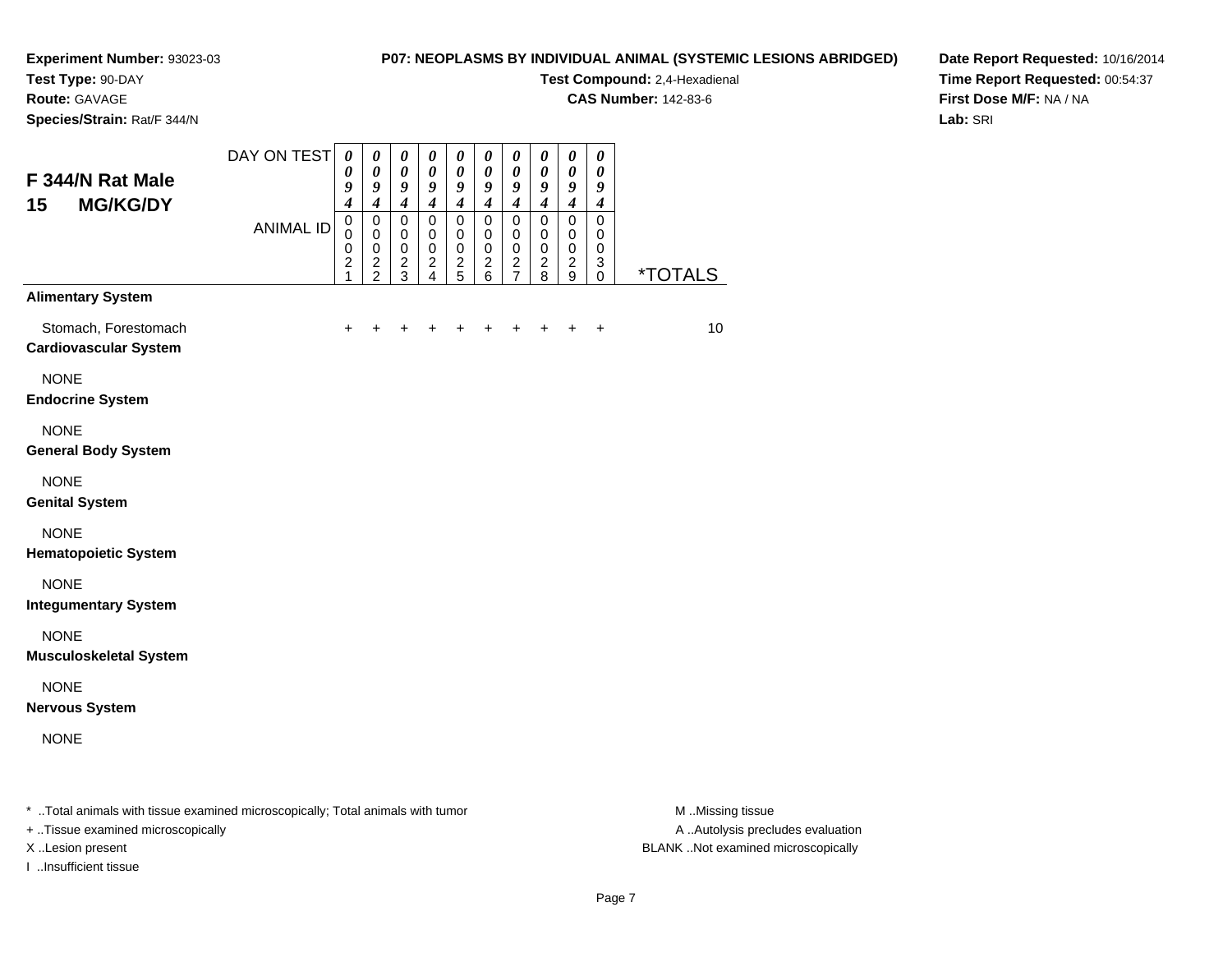#### **Test Type:** 90-DAY

**Route:** GAVAGE

**Species/Strain:** Rat/F 344/N

#### **P07: NEOPLASMS BY INDIVIDUAL ANIMAL (SYSTEMIC LESIONS ABRIDGED)**

**Test Compound:** 2,4-Hexadienal

**CAS Number:** 142-83-6

**Date Report Requested:** 10/16/2014**Time Report Requested:** 00:54:37**First Dose M/F:** NA / NA**Lab:** SRI

| F 344/N Rat Male<br><b>MG/KG/DY</b><br>15 | DAY ON TEST      | 0<br>0<br>9<br>$\boldsymbol{4}$         | 0<br>0<br>9<br>$\boldsymbol{4}$                                   | 0<br>$\boldsymbol{\theta}$<br>9<br>4         | 0<br>0<br>9<br>4                   | $\boldsymbol{\theta}$<br>$\boldsymbol{\theta}$<br>9<br>4 | 0<br>0<br>9<br>4                             | $\boldsymbol{\theta}$<br>$\boldsymbol{\theta}$<br>9<br>4   | 0<br>$\boldsymbol{\theta}$<br>9<br>4                   | 0<br>$\boldsymbol{\theta}$<br>9<br>4               | 0<br>0<br>9<br>4                           |                       |
|-------------------------------------------|------------------|-----------------------------------------|-------------------------------------------------------------------|----------------------------------------------|------------------------------------|----------------------------------------------------------|----------------------------------------------|------------------------------------------------------------|--------------------------------------------------------|----------------------------------------------------|--------------------------------------------|-----------------------|
|                                           | <b>ANIMAL ID</b> | $\mathbf 0$<br>0<br>0<br>$\overline{c}$ | 0<br>$\mathbf 0$<br>$\pmb{0}$<br>$\overline{2}$<br>$\mathfrak{p}$ | 0<br>$\mathbf 0$<br>0<br>$\overline{c}$<br>3 | 0<br>0<br>0<br>$\overline{c}$<br>4 | 0<br>$\mathbf 0$<br>$\mathbf 0$<br>$\frac{2}{5}$         | 0<br>$\mathbf 0$<br>0<br>$\overline{c}$<br>6 | $\mathbf 0$<br>$\mathbf 0$<br>$\mathbf 0$<br>$\frac{2}{7}$ | 0<br>$\mathbf 0$<br>$\mathbf 0$<br>$\overline{c}$<br>8 | 0<br>$\pmb{0}$<br>$\pmb{0}$<br>$\overline{2}$<br>9 | $\Omega$<br>$\Omega$<br>0<br>3<br>$\Omega$ | <i><b>*TOTALS</b></i> |
| <b>Respiratory System</b>                 |                  |                                         |                                                                   |                                              |                                    |                                                          |                                              |                                                            |                                                        |                                                    |                                            |                       |
| Nose<br><b>Special Senses System</b>      |                  | $\ddot{}$                               | ÷                                                                 | ÷                                            | ٠                                  | ÷                                                        | ٠                                            | ٠                                                          | +                                                      | ÷                                                  | $\ddot{}$                                  | 10                    |
| <b>NONE</b><br><b>Urinary System</b>      |                  |                                         |                                                                   |                                              |                                    |                                                          |                                              |                                                            |                                                        |                                                    |                                            |                       |
| <b>NONE</b><br><b>SYSTEMIC LESIONS</b>    |                  |                                         |                                                                   |                                              |                                    |                                                          |                                              |                                                            |                                                        |                                                    |                                            |                       |
| Multiple Organ                            |                  | ÷                                       |                                                                   |                                              |                                    |                                                          |                                              |                                                            |                                                        |                                                    | +                                          | 10                    |

\* ..Total animals with tissue examined microscopically; Total animals with tumor **M** . Missing tissue M ..Missing tissue

+ ..Tissue examined microscopically

I ..Insufficient tissue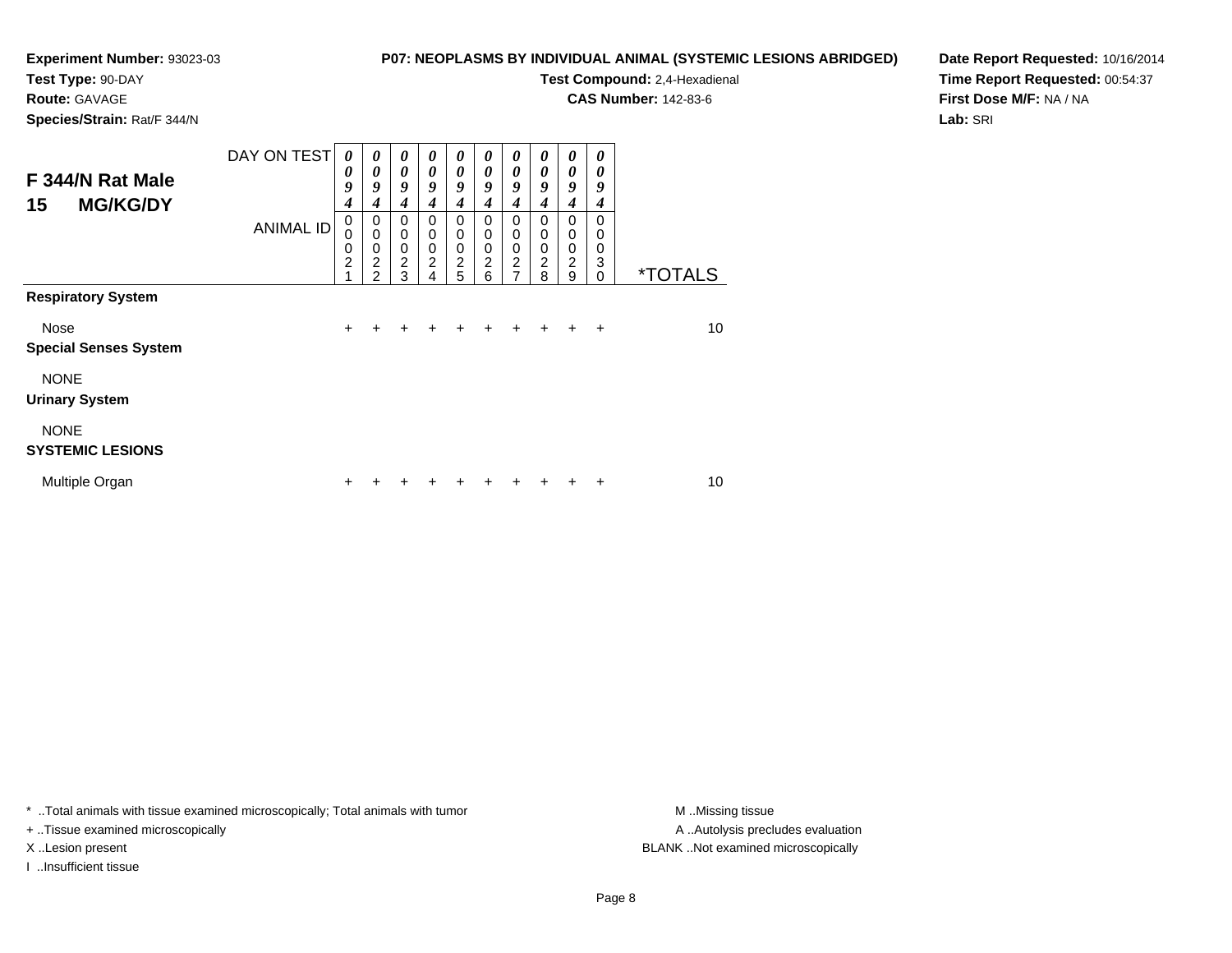### **Test Type:** 90-DAY

**Route:** GAVAGE

**Species/Strain:** Rat/F 344/N

#### **P07: NEOPLASMS BY INDIVIDUAL ANIMAL (SYSTEMIC LESIONS ABRIDGED)**

**Test Compound:** 2,4-Hexadienal

**CAS Number:** 142-83-6

**Date Report Requested:** 10/16/2014**Time Report Requested:** 00:54:37**First Dose M/F:** NA / NA**Lab:** SRI

| F 344/N Rat Male<br><b>MG/KG/DY</b><br>30            | DAY ON TEST                                                                                                   | $\boldsymbol{\theta}$<br>0<br>9<br>$\boldsymbol{4}$ | $\boldsymbol{\theta}$<br>$\boldsymbol{\theta}$<br>9<br>$\boldsymbol{4}$ | $\boldsymbol{\theta}$<br>$\boldsymbol{\theta}$<br>9<br>$\overline{\boldsymbol{4}}$ | $\boldsymbol{\theta}$<br>0<br>9<br>$\boldsymbol{4}$    | $\boldsymbol{\theta}$<br>$\boldsymbol{\theta}$<br>9<br>$\boldsymbol{4}$ | $\pmb{\theta}$<br>0<br>9<br>$\overline{4}$          | $\pmb{\theta}$<br>$\boldsymbol{\theta}$<br>9<br>$\boldsymbol{4}$ | $\pmb{\theta}$<br>$\boldsymbol{\theta}$<br>9<br>$\boldsymbol{4}$ | $\pmb{\theta}$<br>$\boldsymbol{\theta}$<br>9<br>$\overline{\boldsymbol{4}}$ | $\pmb{\theta}$<br>0<br>9<br>$\boldsymbol{4}$                     |                                                                                                                                                                                                                                                                                                                                    |
|------------------------------------------------------|---------------------------------------------------------------------------------------------------------------|-----------------------------------------------------|-------------------------------------------------------------------------|------------------------------------------------------------------------------------|--------------------------------------------------------|-------------------------------------------------------------------------|-----------------------------------------------------|------------------------------------------------------------------|------------------------------------------------------------------|-----------------------------------------------------------------------------|------------------------------------------------------------------|------------------------------------------------------------------------------------------------------------------------------------------------------------------------------------------------------------------------------------------------------------------------------------------------------------------------------------|
|                                                      | <b>ANIMAL ID</b>                                                                                              | $\mathbf 0$<br>$\mathbf 0$<br>$\mathbf 0$<br>3<br>1 | $\mathbf 0$<br>$\mathbf 0$<br>$\mathbf 0$<br>3<br>$\overline{2}$        | $\pmb{0}$<br>$\pmb{0}$<br>$\mathbf 0$<br>3<br>$\overline{3}$                       | $\mathbf 0$<br>0<br>$\mathbf 0$<br>3<br>$\overline{4}$ | $\pmb{0}$<br>$\pmb{0}$<br>$\pmb{0}$<br>$\frac{3}{5}$                    | $\mathbf 0$<br>$\mathbf 0$<br>$\mathbf 0$<br>3<br>6 | 0<br>0<br>0<br>3<br>$\overline{7}$                               | $\mathbf 0$<br>$\mathbf 0$<br>$\mathbf 0$<br>3<br>8              | $\pmb{0}$<br>$\pmb{0}$<br>$\mathbf 0$<br>$\ensuremath{\mathsf{3}}$<br>9     | $\mathbf 0$<br>0<br>$\mathbf 0$<br>$\overline{4}$<br>$\mathbf 0$ | <i><b>*TOTALS</b></i>                                                                                                                                                                                                                                                                                                              |
| <b>Alimentary System</b>                             |                                                                                                               |                                                     |                                                                         |                                                                                    |                                                        |                                                                         |                                                     |                                                                  |                                                                  |                                                                             |                                                                  |                                                                                                                                                                                                                                                                                                                                    |
| Stomach, Forestomach<br><b>Cardiovascular System</b> |                                                                                                               | +                                                   |                                                                         |                                                                                    |                                                        |                                                                         |                                                     |                                                                  |                                                                  |                                                                             | +                                                                | 10                                                                                                                                                                                                                                                                                                                                 |
| <b>NONE</b><br><b>Endocrine System</b>               |                                                                                                               |                                                     |                                                                         |                                                                                    |                                                        |                                                                         |                                                     |                                                                  |                                                                  |                                                                             |                                                                  |                                                                                                                                                                                                                                                                                                                                    |
| <b>NONE</b><br><b>General Body System</b>            |                                                                                                               |                                                     |                                                                         |                                                                                    |                                                        |                                                                         |                                                     |                                                                  |                                                                  |                                                                             |                                                                  |                                                                                                                                                                                                                                                                                                                                    |
| <b>NONE</b><br><b>Genital System</b>                 |                                                                                                               |                                                     |                                                                         |                                                                                    |                                                        |                                                                         |                                                     |                                                                  |                                                                  |                                                                             |                                                                  |                                                                                                                                                                                                                                                                                                                                    |
| <b>NONE</b><br><b>Hematopoietic System</b>           |                                                                                                               |                                                     |                                                                         |                                                                                    |                                                        |                                                                         |                                                     |                                                                  |                                                                  |                                                                             |                                                                  |                                                                                                                                                                                                                                                                                                                                    |
| <b>NONE</b><br><b>Integumentary System</b>           |                                                                                                               |                                                     |                                                                         |                                                                                    |                                                        |                                                                         |                                                     |                                                                  |                                                                  |                                                                             |                                                                  |                                                                                                                                                                                                                                                                                                                                    |
| <b>NONE</b><br><b>Musculoskeletal System</b>         |                                                                                                               |                                                     |                                                                         |                                                                                    |                                                        |                                                                         |                                                     |                                                                  |                                                                  |                                                                             |                                                                  |                                                                                                                                                                                                                                                                                                                                    |
| <b>NONE</b><br><b>Nervous System</b>                 |                                                                                                               |                                                     |                                                                         |                                                                                    |                                                        |                                                                         |                                                     |                                                                  |                                                                  |                                                                             |                                                                  |                                                                                                                                                                                                                                                                                                                                    |
| <b>NONE</b>                                          |                                                                                                               |                                                     |                                                                         |                                                                                    |                                                        |                                                                         |                                                     |                                                                  |                                                                  |                                                                             |                                                                  |                                                                                                                                                                                                                                                                                                                                    |
| エーティック こうきょうせん こうかしょうこう                              | a de la constancia de la constancia de la constancia de la constancia de la constancia de la constancia de la |                                                     |                                                                         |                                                                                    |                                                        |                                                                         |                                                     |                                                                  |                                                                  |                                                                             |                                                                  | $\mathbf{A}$ $\mathbf{A}$ $\mathbf{A}$ $\mathbf{A}$ $\mathbf{A}$ $\mathbf{A}$ $\mathbf{A}$ $\mathbf{A}$ $\mathbf{A}$ $\mathbf{A}$ $\mathbf{A}$ $\mathbf{A}$ $\mathbf{A}$ $\mathbf{A}$ $\mathbf{A}$ $\mathbf{A}$ $\mathbf{A}$ $\mathbf{A}$ $\mathbf{A}$ $\mathbf{A}$ $\mathbf{A}$ $\mathbf{A}$ $\mathbf{A}$ $\mathbf{A}$ $\mathbf{$ |

..Total animals with tissue examined microscopically; Total animals with tumor M ..Missing tissue M ..Missing tissue

+ ..Tissue examined microscopically

I ..Insufficient tissue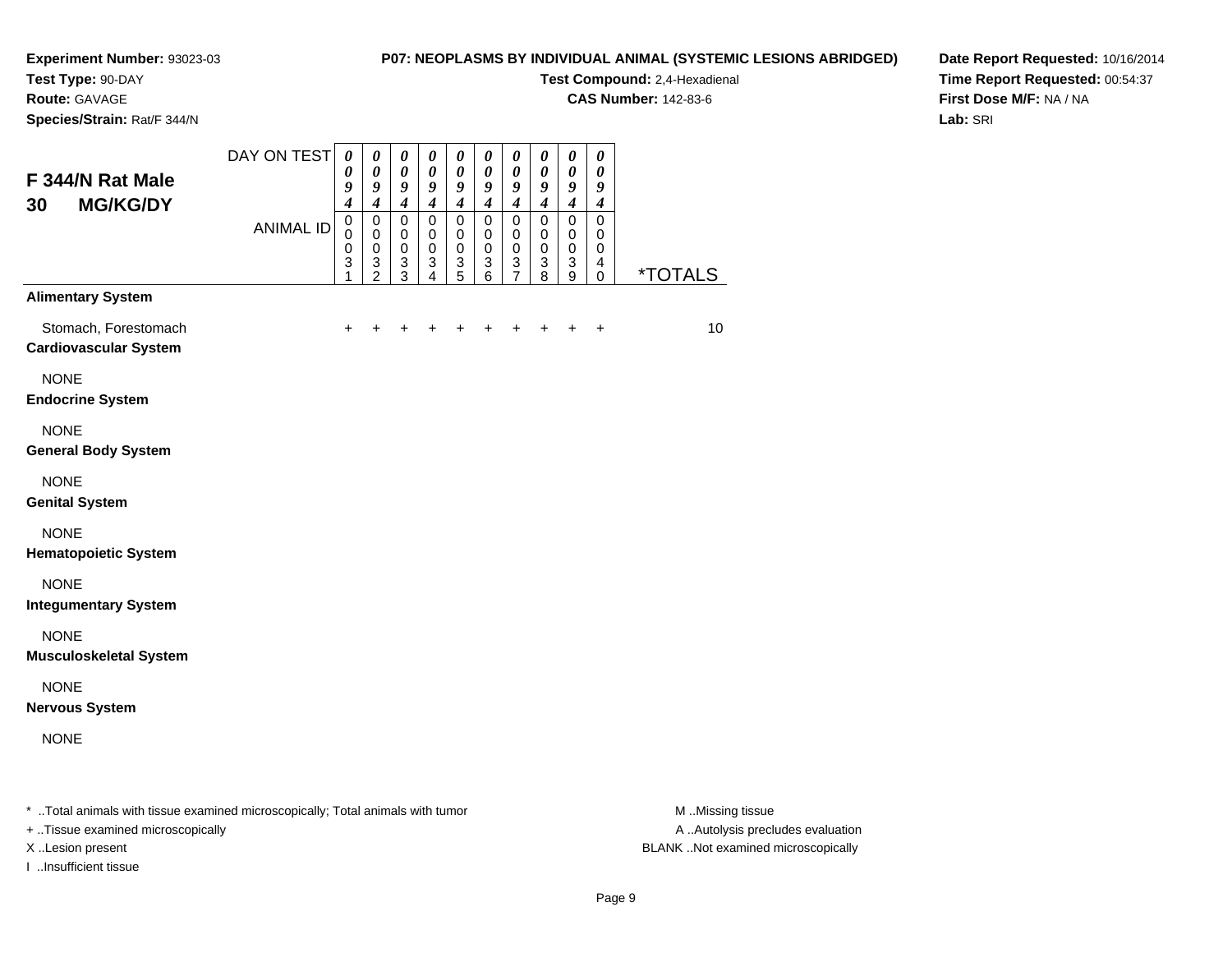## **Test Type:** 90-DAY

**Route:** GAVAGE

**Species/Strain:** Rat/F 344/N

#### **P07: NEOPLASMS BY INDIVIDUAL ANIMAL (SYSTEMIC LESIONS ABRIDGED)**

**Test Compound:** 2,4-Hexadienal

**CAS Number:** 142-83-6

**Date Report Requested:** 10/16/2014**Time Report Requested:** 00:54:37**First Dose M/F:** NA / NA**Lab:** SRI

| F 344/N Rat Male<br><b>MG/KG/DY</b><br>30 | DAY ON TEST      | 0<br>0<br>9<br>$\boldsymbol{4}$ | 0<br>0<br>9<br>4      | 0<br>$\boldsymbol{\theta}$<br>9<br>4 | $\boldsymbol{\theta}$<br>0<br>9<br>4      | $\boldsymbol{\theta}$<br>$\boldsymbol{\theta}$<br>9<br>4 | $\boldsymbol{\theta}$<br>$\boldsymbol{\theta}$<br>9<br>4 | 0<br>$\boldsymbol{\theta}$<br>9<br>4    | 0<br>$\boldsymbol{\theta}$<br>9<br>4   | $\boldsymbol{\theta}$<br>$\boldsymbol{\theta}$<br>9<br>4       | 0<br>0<br>9<br>4                           |                       |
|-------------------------------------------|------------------|---------------------------------|-----------------------|--------------------------------------|-------------------------------------------|----------------------------------------------------------|----------------------------------------------------------|-----------------------------------------|----------------------------------------|----------------------------------------------------------------|--------------------------------------------|-----------------------|
|                                           | <b>ANIMAL ID</b> | $\pmb{0}$<br>0<br>0<br>3        | 0<br>0<br>0<br>3<br>2 | 0<br>0<br>$\boldsymbol{0}$<br>3<br>3 | 0<br>$\mathbf 0$<br>$\mathbf 0$<br>3<br>4 | 0<br>$\mathbf 0$<br>$\mathbf 0$<br>3<br>5                | $\mathbf 0$<br>$\mathbf 0$<br>$\mathbf 0$<br>3<br>6      | 0<br>$\mathbf 0$<br>$\pmb{0}$<br>3<br>7 | $\Omega$<br>0<br>$\mathbf 0$<br>3<br>8 | $\mathbf 0$<br>$\mathbf 0$<br>$\pmb{0}$<br>$\overline{3}$<br>9 | $\Omega$<br>0<br>$\Omega$<br>4<br>$\Omega$ | <i><b>*TOTALS</b></i> |
| <b>Respiratory System</b>                 |                  |                                 |                       |                                      |                                           |                                                          |                                                          |                                         |                                        |                                                                |                                            |                       |
| Nose<br><b>Special Senses System</b>      |                  | $\ddot{}$                       | +                     | ٠                                    | ٠                                         | ٠                                                        | ٠                                                        | ٠                                       | ÷                                      | ÷                                                              | ÷                                          | 10                    |
| <b>NONE</b><br><b>Urinary System</b>      |                  |                                 |                       |                                      |                                           |                                                          |                                                          |                                         |                                        |                                                                |                                            |                       |
| <b>NONE</b><br><b>SYSTEMIC LESIONS</b>    |                  |                                 |                       |                                      |                                           |                                                          |                                                          |                                         |                                        |                                                                |                                            |                       |
| Multiple Organ                            |                  | ÷                               |                       |                                      |                                           |                                                          |                                                          |                                         |                                        |                                                                | +                                          | 10                    |

\* ..Total animals with tissue examined microscopically; Total animals with tumor **M** . Missing tissue M ..Missing tissue

+ ..Tissue examined microscopically

I ..Insufficient tissue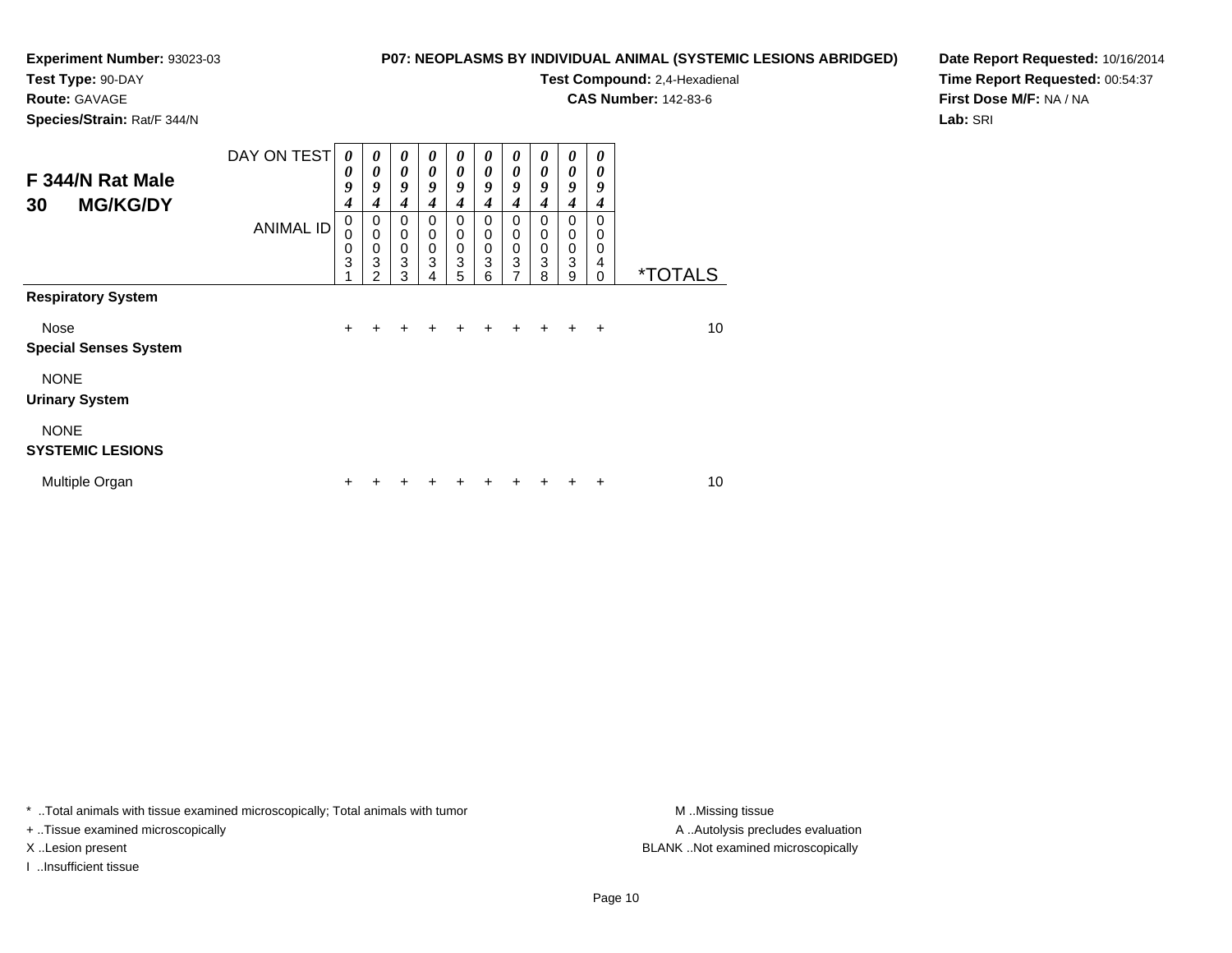# **Test Type:** 90-DAY

**Route:** GAVAGE

**Species/Strain:** Rat/F 344/N

#### **P07: NEOPLASMS BY INDIVIDUAL ANIMAL (SYSTEMIC LESIONS ABRIDGED)**

**Test Compound:** 2,4-Hexadienal

**CAS Number:** 142-83-6

**Date Report Requested:** 10/16/2014**Time Report Requested:** 00:54:37**First Dose M/F:** NA / NA**Lab:** SRI

| F 344/N Rat Male<br><b>MG/KG/DY</b><br>60                                      | DAY ON TEST      | $\boldsymbol{\theta}$<br>$\boldsymbol{\theta}$<br>9<br>$\boldsymbol{4}$ | $\boldsymbol{\theta}$<br>0<br>9<br>$\boldsymbol{4}$                                    | $\boldsymbol{\theta}$<br>$\boldsymbol{\theta}$<br>9<br>$\boldsymbol{4}$ | $\boldsymbol{\theta}$<br>$\boldsymbol{\theta}$<br>9<br>$\boldsymbol{4}$ | 0<br>$\boldsymbol{\theta}$<br>9<br>$\boldsymbol{4}$                     | $\boldsymbol{\theta}$<br>$\boldsymbol{\theta}$<br>9<br>$\boldsymbol{4}$ | $\boldsymbol{\theta}$<br>$\boldsymbol{\theta}$<br>9<br>$\boldsymbol{4}$      | 0<br>$\boldsymbol{\theta}$<br>9<br>$\boldsymbol{4}$   | $\boldsymbol{\theta}$<br>$\boldsymbol{\theta}$<br>9<br>$\boldsymbol{4}$ | $\boldsymbol{\theta}$<br>$\boldsymbol{\theta}$<br>9<br>$\boldsymbol{4}$ |                  |
|--------------------------------------------------------------------------------|------------------|-------------------------------------------------------------------------|----------------------------------------------------------------------------------------|-------------------------------------------------------------------------|-------------------------------------------------------------------------|-------------------------------------------------------------------------|-------------------------------------------------------------------------|------------------------------------------------------------------------------|-------------------------------------------------------|-------------------------------------------------------------------------|-------------------------------------------------------------------------|------------------|
|                                                                                | <b>ANIMAL ID</b> | $\mathbf 0$<br>$\mathbf 0$<br>$\mathbf 0$<br>$\overline{4}$<br>1        | $\mathbf 0$<br>$\mathbf 0$<br>$\mathbf 0$<br>$\overline{\mathbf{4}}$<br>$\overline{c}$ | $\mathbf 0$<br>$\mathbf 0$<br>$\pmb{0}$<br>$\overline{\mathbf{4}}$<br>3 | $\mathbf 0$<br>$\mathbf 0$<br>0<br>$\overline{\mathbf{4}}$<br>4         | $\mathbf 0$<br>$\mathbf 0$<br>$\pmb{0}$<br>$\overline{\mathbf{4}}$<br>5 | $\mathbf 0$<br>$\mathbf 0$<br>0<br>$\overline{\mathbf{4}}$<br>6         | $\mathbf 0$<br>$\mathbf 0$<br>0<br>$\overline{\mathbf{4}}$<br>$\overline{7}$ | 0<br>$\mathbf 0$<br>0<br>$\overline{\mathbf{4}}$<br>8 | $\mathbf 0$<br>$\mathbf 0$<br>0<br>$\overline{4}$<br>$\boldsymbol{9}$   | $\mathbf 0$<br>$\mathbf 0$<br>0<br>$\sqrt{5}$<br>$\mathbf 0$            | *TOTALS          |
| <b>Alimentary System</b>                                                       |                  |                                                                         |                                                                                        |                                                                         |                                                                         |                                                                         |                                                                         |                                                                              |                                                       |                                                                         |                                                                         |                  |
| Stomach, Forestomach<br><b>Cardiovascular System</b>                           |                  | $\ddot{}$                                                               | M                                                                                      | $\ddot{}$                                                               |                                                                         |                                                                         |                                                                         |                                                                              |                                                       |                                                                         | $\ddot{}$                                                               | 9                |
| <b>NONE</b><br><b>Endocrine System</b>                                         |                  |                                                                         |                                                                                        |                                                                         |                                                                         |                                                                         |                                                                         |                                                                              |                                                       |                                                                         |                                                                         |                  |
| <b>NONE</b><br><b>General Body System</b>                                      |                  |                                                                         |                                                                                        |                                                                         |                                                                         |                                                                         |                                                                         |                                                                              |                                                       |                                                                         |                                                                         |                  |
| <b>NONE</b><br><b>Genital System</b>                                           |                  |                                                                         |                                                                                        |                                                                         |                                                                         |                                                                         |                                                                         |                                                                              |                                                       |                                                                         |                                                                         |                  |
| <b>NONE</b><br><b>Hematopoietic System</b>                                     |                  |                                                                         |                                                                                        |                                                                         |                                                                         |                                                                         |                                                                         |                                                                              |                                                       |                                                                         |                                                                         |                  |
| <b>NONE</b><br><b>Integumentary System</b>                                     |                  |                                                                         |                                                                                        |                                                                         |                                                                         |                                                                         |                                                                         |                                                                              |                                                       |                                                                         |                                                                         |                  |
| <b>NONE</b><br><b>Musculoskeletal System</b>                                   |                  |                                                                         |                                                                                        |                                                                         |                                                                         |                                                                         |                                                                         |                                                                              |                                                       |                                                                         |                                                                         |                  |
| <b>NONE</b><br><b>Nervous System</b>                                           |                  |                                                                         |                                                                                        |                                                                         |                                                                         |                                                                         |                                                                         |                                                                              |                                                       |                                                                         |                                                                         |                  |
| <b>NONE</b>                                                                    |                  |                                                                         |                                                                                        |                                                                         |                                                                         |                                                                         |                                                                         |                                                                              |                                                       |                                                                         |                                                                         |                  |
| * Total animals with tissue examined microscopically; Total animals with tumor |                  |                                                                         |                                                                                        |                                                                         |                                                                         |                                                                         |                                                                         |                                                                              |                                                       |                                                                         |                                                                         | M Missing tissue |

+ ..Tissue examined microscopically

I ..Insufficient tissue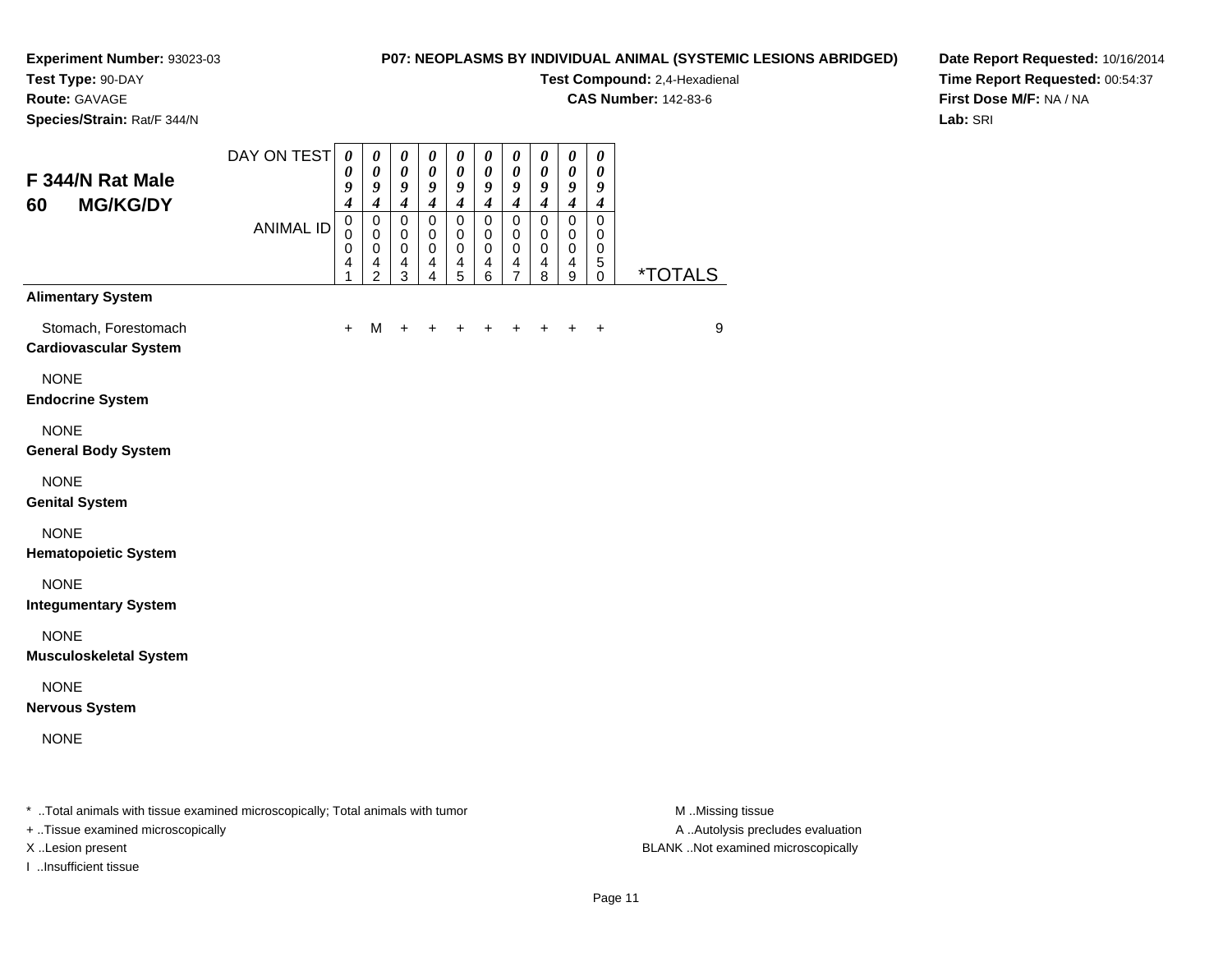**Test Type:** 90-DAY

**Route:** GAVAGE

**Species/Strain:** Rat/F 344/N

#### **P07: NEOPLASMS BY INDIVIDUAL ANIMAL (SYSTEMIC LESIONS ABRIDGED)**

**Test Compound:** 2,4-Hexadienal

**CAS Number:** 142-83-6

**Date Report Requested:** 10/16/2014**Time Report Requested:** 00:54:37**First Dose M/F:** NA / NA**Lab:** SRI

| F 344/N Rat Male<br><b>MG/KG/DY</b><br>60 | DAY ON TEST      | $\boldsymbol{\theta}$<br>0<br>9<br>4 | 0<br>0<br>9<br>4                | $\boldsymbol{\theta}$<br>$\boldsymbol{\theta}$<br>9<br>$\boldsymbol{4}$ | 0<br>0<br>9<br>4                | 0<br>0<br>9<br>$\boldsymbol{4}$                        | $\boldsymbol{\theta}$<br>$\boldsymbol{\theta}$<br>9<br>$\boldsymbol{4}$ | $\boldsymbol{\theta}$<br>0<br>9<br>$\boldsymbol{4}$    | 0<br>0<br>9<br>4      | 0<br>0<br>9<br>$\boldsymbol{4}$                                             | 0<br>0<br>9<br>4      |                       |
|-------------------------------------------|------------------|--------------------------------------|---------------------------------|-------------------------------------------------------------------------|---------------------------------|--------------------------------------------------------|-------------------------------------------------------------------------|--------------------------------------------------------|-----------------------|-----------------------------------------------------------------------------|-----------------------|-----------------------|
|                                           | <b>ANIMAL ID</b> | 0<br>0<br>0<br>4                     | 0<br>$\mathbf 0$<br>0<br>4<br>2 | 0<br>$\mathbf 0$<br>$\mathbf 0$<br>4<br>3                               | 0<br>$\mathbf 0$<br>0<br>4<br>4 | 0<br>$\mathbf 0$<br>$\mathbf 0$<br>$\overline{4}$<br>5 | 0<br>$\mathbf 0$<br>$\mathbf 0$<br>4<br>6                               | 0<br>$\mathbf 0$<br>$\mathbf 0$<br>$\overline{4}$<br>7 | 0<br>0<br>0<br>4<br>8 | $\pmb{0}$<br>$\mathbf 0$<br>$\pmb{0}$<br>$\overline{4}$<br>$\boldsymbol{9}$ | 0<br>0<br>0<br>5<br>0 | <i><b>*TOTALS</b></i> |
| <b>Respiratory System</b>                 |                  |                                      |                                 |                                                                         |                                 |                                                        |                                                                         |                                                        |                       |                                                                             |                       |                       |
| Lung                                      |                  |                                      |                                 |                                                                         |                                 | $\ddot{}$                                              |                                                                         |                                                        |                       |                                                                             |                       | 1                     |
| Nose<br><b>Special Senses System</b>      |                  | $\div$                               | +                               | ÷                                                                       | $\div$                          | $\ddot{}$                                              | ÷                                                                       | $\ddot{}$                                              | $\ddot{}$             | $+$                                                                         | $\ddot{}$             | 10                    |
| <b>NONE</b><br><b>Urinary System</b>      |                  |                                      |                                 |                                                                         |                                 |                                                        |                                                                         |                                                        |                       |                                                                             |                       |                       |
| Kidney<br><b>SYSTEMIC LESIONS</b>         |                  |                                      |                                 | $\ddot{}$                                                               |                                 |                                                        |                                                                         |                                                        |                       |                                                                             |                       | 1                     |
| Multiple Organ                            |                  | +                                    |                                 |                                                                         |                                 |                                                        |                                                                         |                                                        |                       | +                                                                           | ٠                     | 10                    |

\* ..Total animals with tissue examined microscopically; Total animals with tumor **M** . Missing tissue M ..Missing tissue

+ ..Tissue examined microscopically

I ..Insufficient tissue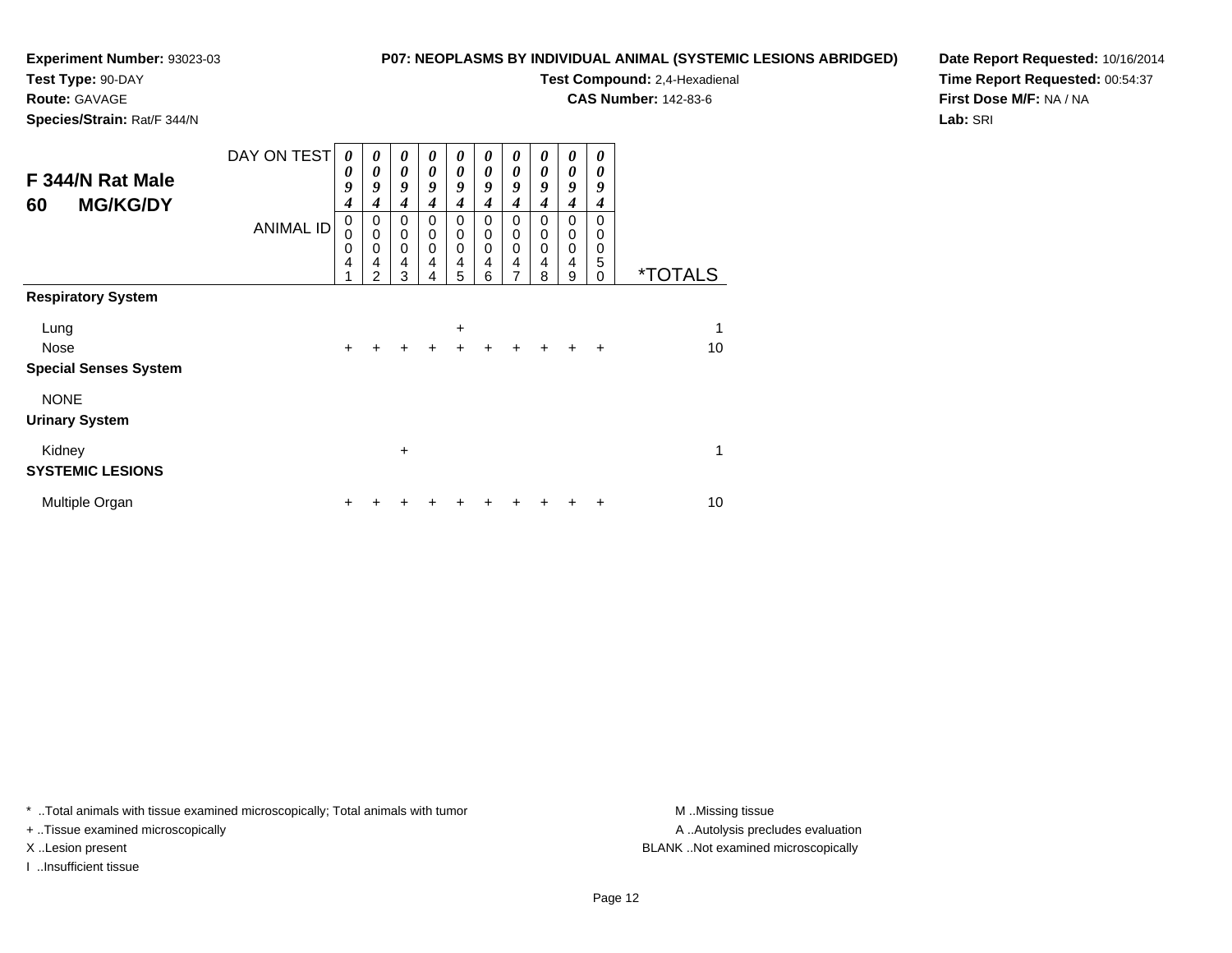**Test Type:** 90-DAY

**Route:** GAVAGE

**Species/Strain:** Rat/F 344/N

#### **P07: NEOPLASMS BY INDIVIDUAL ANIMAL (SYSTEMIC LESIONS ABRIDGED)**

**Test Compound:** 2,4-Hexadienal

**CAS Number:** 142-83-6

**Date Report Requested:** 10/16/2014**Time Report Requested:** 00:54:37**First Dose M/F:** NA / NA**Lab:** SRI

|                              | DAY ON TEST      | $\boldsymbol{\theta}$           | 0                                                             | 0                                                      | 0                                          | $\boldsymbol{\theta}$                     | 0                                                | 0                                                | 0                                                | 0                                                | 0                                                          |                       |
|------------------------------|------------------|---------------------------------|---------------------------------------------------------------|--------------------------------------------------------|--------------------------------------------|-------------------------------------------|--------------------------------------------------|--------------------------------------------------|--------------------------------------------------|--------------------------------------------------|------------------------------------------------------------|-----------------------|
| F 344/N Rat Male             |                  | 0<br>9                          | $\theta$<br>9                                                 | 0<br>9                                                 | 0<br>9                                     | $\boldsymbol{\theta}$<br>9                | 0<br>9                                           | 0<br>9                                           | 0<br>9                                           | $\boldsymbol{\theta}$<br>9                       | 0<br>9                                                     |                       |
| <b>MG/KG/DY</b><br>120       |                  | 4                               | $\boldsymbol{4}$                                              | 4                                                      | 4                                          | 4                                         | $\boldsymbol{4}$                                 | $\boldsymbol{4}$                                 | $\boldsymbol{4}$                                 | $\boldsymbol{4}$                                 | $\boldsymbol{4}$                                           |                       |
|                              | <b>ANIMAL ID</b> | $\mathbf 0$<br>0<br>0<br>5<br>1 | $\mathbf 0$<br>$\Omega$<br>$\mathbf 0$<br>5<br>$\overline{2}$ | 0<br>$\mathbf 0$<br>$\mathbf 0$<br>5<br>$\overline{3}$ | $\Omega$<br>$\Omega$<br>$\Omega$<br>5<br>4 | $\mathbf 0$<br>0<br>$\mathbf 0$<br>5<br>5 | $\mathbf 0$<br>$\Omega$<br>$\mathbf 0$<br>5<br>6 | $\mathbf 0$<br>$\Omega$<br>$\mathbf 0$<br>5<br>7 | $\mathbf 0$<br>$\Omega$<br>$\mathbf 0$<br>5<br>8 | $\mathbf 0$<br>$\Omega$<br>$\mathbf 0$<br>5<br>9 | $\mathbf 0$<br>$\Omega$<br>$\mathbf 0$<br>6<br>$\mathbf 0$ | <i><b>*TOTALS</b></i> |
| <b>Alimentary System</b>     |                  |                                 |                                                               |                                                        |                                            |                                           |                                                  |                                                  |                                                  |                                                  |                                                            |                       |
| Esophagus                    |                  | +                               | +                                                             | +                                                      | +                                          |                                           | +                                                | +                                                | +                                                | +                                                | $\ddot{}$                                                  | 10                    |
| Intestine Large, Cecum       |                  | $\ddot{}$                       | $\ddot{}$                                                     | $\ddot{}$                                              | $\ddot{}$                                  | $\ddot{}$                                 | $\ddot{}$                                        | $\ddot{}$                                        | $\ddot{}$                                        | $\ddot{}$                                        | $\ddot{}$                                                  | 10                    |
| Intestine Large, Colon       |                  | $\ddot{}$                       | +                                                             | +                                                      | +                                          | $\ddot{}$                                 | $\ddot{}$                                        | +                                                | $\ddot{}$                                        | $\ddot{}$                                        | $\ddot{}$                                                  | 10                    |
| Intestine Large, Rectum      |                  | +                               | +                                                             | +                                                      | $\ddot{}$                                  | $\ddot{}$                                 | $\ddot{}$                                        | +                                                | +                                                | $\ddot{}$                                        | +                                                          | 10                    |
| Intestine Small, Duodenum    |                  | $\ddot{}$                       | $\ddot{}$                                                     | $\ddot{}$                                              | $\ddot{}$                                  | $\ddot{}$                                 | $\ddot{}$                                        | $\ddot{}$                                        | $\ddot{}$                                        | $+$                                              | $\ddot{}$                                                  | 10                    |
| Intestine Small, Ileum       |                  | $\ddot{}$                       | +                                                             | +                                                      | +                                          | $\ddot{}$                                 | +                                                | +                                                | +                                                | $\ddot{}$                                        | +                                                          | 10                    |
| Intestine Small, Jejunum     |                  | $\ddot{}$                       | $\ddot{}$                                                     | +                                                      | $\ddot{}$                                  | $\ddot{}$                                 | +                                                | $\ddot{}$                                        | $\ddot{}$                                        | $+$                                              | $\ddot{}$                                                  | 10                    |
| Liver                        |                  | +                               | +                                                             | +                                                      | $\ddot{}$                                  | $\ddot{}$                                 | $\ddot{}$                                        | $\ddot{}$                                        | $\ddot{}$                                        | $\ddot{}$                                        | +                                                          | 10                    |
| Pancreas                     |                  | $\ddot{}$                       | $\ddot{}$                                                     | $\ddot{}$                                              | $+$                                        | $+$                                       | $\ddot{}$                                        | $\ddot{}$                                        | $\ddot{}$                                        | $\ddot{}$                                        | $\ddot{}$                                                  | 10                    |
| Salivary Glands              |                  | +                               | $\pm$                                                         | $\pm$                                                  | $\ddot{}$                                  | $\ddot{}$                                 | +                                                | +                                                | +                                                | $\ddot{}$                                        | $\ddot{}$                                                  | 10                    |
| Stomach, Forestomach         |                  | $\ddot{}$                       | $\ddot{}$                                                     | +                                                      | $\ddot{}$                                  | $\ddot{}$                                 | $\ddot{}$                                        | $\ddot{}$                                        | $\ddot{}$                                        | $\ddot{}$                                        | $\ddot{}$                                                  | 10                    |
| Stomach, Glandular           |                  | $\ddot{}$                       | $\ddot{}$                                                     | $\ddot{}$                                              | $\ddot{}$                                  | $\ddot{}$                                 | ÷                                                | $\ddot{}$                                        | ÷                                                | $\ddot{}$                                        | $\ddot{}$                                                  | 10                    |
| <b>Cardiovascular System</b> |                  |                                 |                                                               |                                                        |                                            |                                           |                                                  |                                                  |                                                  |                                                  |                                                            |                       |
| Heart                        |                  | $\ddot{}$                       |                                                               |                                                        |                                            |                                           |                                                  |                                                  |                                                  |                                                  | ÷                                                          | 10                    |
| <b>Endocrine System</b>      |                  |                                 |                                                               |                                                        |                                            |                                           |                                                  |                                                  |                                                  |                                                  |                                                            |                       |
| <b>Adrenal Cortex</b>        |                  | +                               | +                                                             | ٠                                                      | ÷                                          |                                           | +                                                | +                                                | +                                                | +                                                | +                                                          | 10                    |
| Adrenal Medulla              |                  | $\ddot{}$                       | $\pm$                                                         | $\pm$                                                  | $\ddot{}$                                  | $\ddot{}$                                 | +                                                | +                                                | $\ddot{}$                                        | $\pm$                                            | $\ddot{}$                                                  | 10                    |
| Islets, Pancreatic           |                  | $\ddot{}$                       | $\ddot{}$                                                     | +                                                      | $\ddot{}$                                  | $\ddot{}$                                 | +                                                | $\ddot{}$                                        | $\ddot{}$                                        | $\ddot{}$                                        | $\ddot{}$                                                  | 10                    |
| Parathyroid Gland            |                  | +                               | +                                                             | +                                                      | +                                          | $\ddot{}$                                 | $\ddot{}$                                        | $\ddot{}$                                        | $\ddot{}$                                        | $\ddot{}$                                        | М                                                          | 9                     |
| <b>Pituitary Gland</b>       |                  | $\pmb{+}$                       | +                                                             | +                                                      | +                                          | $\ddot{}$                                 | $\ddot{}$                                        | +                                                | $\ddot{}$                                        | $\ddot{}$                                        | +                                                          | 10                    |

\* ..Total animals with tissue examined microscopically; Total animals with tumor **M** . Missing tissue M ..Missing tissue

+ ..Tissue examined microscopically

I ..Insufficient tissue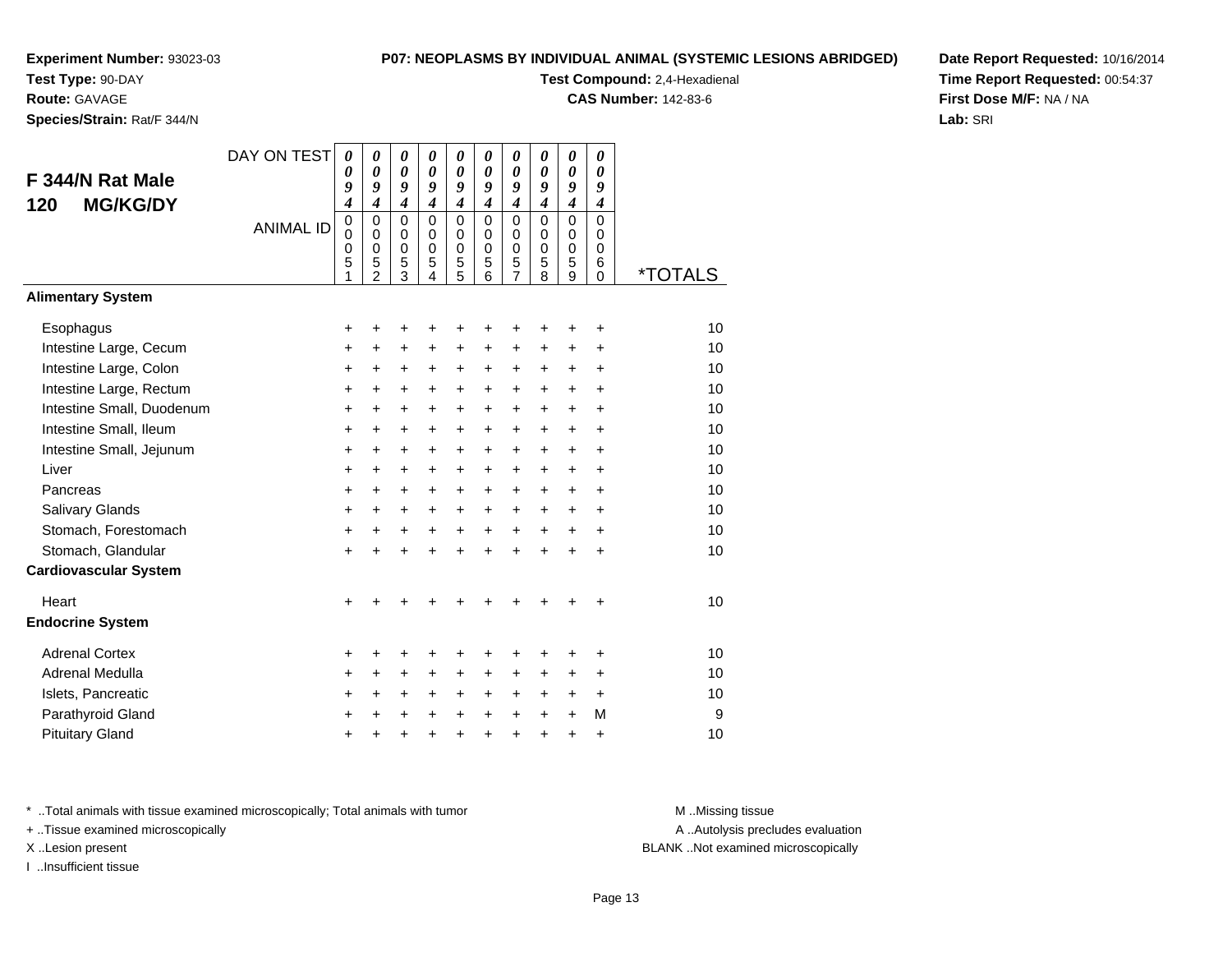**Test Type:** 90-DAY

**Route:** GAVAGE

**Species/Strain:** Rat/F 344/N

**P07: NEOPLASMS BY INDIVIDUAL ANIMAL (SYSTEMIC LESIONS ABRIDGED)**

**Test Compound:** 2,4-Hexadienal

**CAS Number:** 142-83-6

**Date Report Requested:** 10/16/2014**Time Report Requested:** 00:54:37**First Dose M/F:** NA / NA**Lab:** SRI

| F 344/N Rat Male<br><b>MG/KG/DY</b><br>120 | DAY ON TEST      | 0<br>0<br>9<br>4                | 0<br>0<br>9<br>$\overline{\boldsymbol{4}}$             | $\boldsymbol{\theta}$<br>$\boldsymbol{\theta}$<br>9<br>$\overline{\boldsymbol{4}}$ | 0<br>$\boldsymbol{\theta}$<br>9<br>$\overline{\boldsymbol{4}}$            | 0<br>$\boldsymbol{\theta}$<br>9<br>$\boldsymbol{4}$      | 0<br>$\pmb{\theta}$<br>9<br>$\overline{\boldsymbol{4}}$          | 0<br>0<br>9<br>$\overline{\boldsymbol{4}}$               | 0<br>$\boldsymbol{\theta}$<br>9<br>$\overline{\boldsymbol{4}}$ | 0<br>$\boldsymbol{\theta}$<br>9<br>$\boldsymbol{4}$            | 0<br>0<br>9<br>$\boldsymbol{4}$                     |                       |
|--------------------------------------------|------------------|---------------------------------|--------------------------------------------------------|------------------------------------------------------------------------------------|---------------------------------------------------------------------------|----------------------------------------------------------|------------------------------------------------------------------|----------------------------------------------------------|----------------------------------------------------------------|----------------------------------------------------------------|-----------------------------------------------------|-----------------------|
|                                            | <b>ANIMAL ID</b> | $\mathbf 0$<br>0<br>0<br>5<br>1 | 0<br>$\mathbf 0$<br>$\mathbf 0$<br>5<br>$\overline{2}$ | $\mathbf 0$<br>$\mathbf 0$<br>$\mathbf 0$<br>5<br>$\overline{3}$                   | $\mathbf 0$<br>$\mathbf 0$<br>$\mathbf 0$<br>5<br>$\overline{\mathbf{4}}$ | $\mathbf 0$<br>$\pmb{0}$<br>$\mathbf 0$<br>$\frac{5}{5}$ | $\mathbf 0$<br>$\mathbf 0$<br>$\mathbf 0$<br>5<br>$\overline{6}$ | $\mathbf 0$<br>$\mathbf 0$<br>$\pmb{0}$<br>$\frac{5}{7}$ | $\mathbf 0$<br>0<br>$\mathbf 0$<br>5<br>8                      | $\mathbf 0$<br>$\pmb{0}$<br>$\mathbf 0$<br>5<br>$\overline{9}$ | $\mathbf 0$<br>$\mathbf 0$<br>0<br>6<br>$\mathbf 0$ | <i><b>*TOTALS</b></i> |
| <b>Thyroid Gland</b>                       |                  | $\ddot{}$                       | $\ddot{}$                                              | $\ddot{}$                                                                          | +                                                                         | $\ddot{}$                                                | $\ddot{}$                                                        | $\ddot{}$                                                | ÷                                                              | $\ddot{}$                                                      | $\ddot{}$                                           | 10                    |
| <b>General Body System</b>                 |                  |                                 |                                                        |                                                                                    |                                                                           |                                                          |                                                                  |                                                          |                                                                |                                                                |                                                     |                       |
| <b>NONE</b>                                |                  |                                 |                                                        |                                                                                    |                                                                           |                                                          |                                                                  |                                                          |                                                                |                                                                |                                                     |                       |
| <b>Genital System</b>                      |                  |                                 |                                                        |                                                                                    |                                                                           |                                                          |                                                                  |                                                          |                                                                |                                                                |                                                     |                       |
| Epididymis                                 |                  | +                               | +                                                      | +                                                                                  | +                                                                         | +                                                        | +                                                                | +                                                        | +                                                              | +                                                              | +                                                   | 10                    |
| <b>Preputial Gland</b>                     |                  | +                               | +                                                      | $\ddot{}$                                                                          | $\ddot{}$                                                                 | $\ddot{}$                                                | +                                                                | $\ddot{}$                                                | +                                                              | $\ddot{}$                                                      | $\ddot{}$                                           | 10                    |
| Prostate                                   |                  | +                               | +                                                      | +                                                                                  | $\ddot{}$                                                                 | $\ddot{}$                                                | $\ddot{}$                                                        | $\ddot{}$                                                | +                                                              | +                                                              | +                                                   | 10                    |
| <b>Seminal Vesicle</b>                     |                  | $\pmb{+}$                       | +                                                      | $\ddot{}$                                                                          | $\ddot{}$                                                                 | $\ddot{}$                                                | $\ddot{}$                                                        | $\ddot{}$                                                | $\ddot{}$                                                      | $\ddot{}$                                                      | $\ddot{}$                                           | 10                    |
| <b>Testes</b>                              |                  | $\ddot{}$                       | +                                                      | $\ddot{}$                                                                          | +                                                                         | $\ddot{}$                                                | $\ddot{}$                                                        | $\ddot{}$                                                | $\ddot{}$                                                      | $\ddot{}$                                                      | $\ddot{}$                                           | 10                    |
| <b>Hematopoietic System</b>                |                  |                                 |                                                        |                                                                                    |                                                                           |                                                          |                                                                  |                                                          |                                                                |                                                                |                                                     |                       |
| <b>Bone Marrow</b>                         |                  | +                               | +                                                      | +                                                                                  | +                                                                         | +                                                        | +                                                                | +                                                        | +                                                              | +                                                              | +                                                   | 10                    |
| Lymph Node, Mandibular                     |                  | +                               | +                                                      | +                                                                                  | $\ddot{}$                                                                 | +                                                        | +                                                                | +                                                        | +                                                              | +                                                              | +                                                   | 10                    |
| Lymph Node, Mesenteric                     |                  | $\ddot{}$                       | +                                                      | $\ddot{}$                                                                          | $\ddot{}$                                                                 | $\ddot{}$                                                | $\ddot{}$                                                        | $\ddot{}$                                                | +                                                              | +                                                              | $\ddot{}$                                           | 10                    |
| Spleen                                     |                  | +                               | +                                                      | +                                                                                  | +                                                                         | $\ddot{}$                                                | +                                                                | $\ddot{}$                                                | +                                                              | +                                                              | $\pm$                                               | 10                    |
| Thymus                                     |                  | $\ddot{}$                       |                                                        | +                                                                                  |                                                                           | +                                                        |                                                                  | $\ddot{}$                                                | $\ddot{}$                                                      | $\ddot{}$                                                      | +                                                   | 10                    |
| <b>Integumentary System</b>                |                  |                                 |                                                        |                                                                                    |                                                                           |                                                          |                                                                  |                                                          |                                                                |                                                                |                                                     |                       |
| <b>Mammary Gland</b>                       |                  | +                               | +                                                      | +                                                                                  | M                                                                         | +                                                        | +                                                                | +                                                        | ٠                                                              | ٠                                                              | М                                                   | 8                     |
| Skin                                       |                  | $\ddot{}$                       |                                                        | $\ddot{}$                                                                          | +                                                                         | +                                                        |                                                                  | +                                                        | +                                                              | +                                                              | +                                                   | 10                    |
| <b>Musculoskeletal System</b>              |                  |                                 |                                                        |                                                                                    |                                                                           |                                                          |                                                                  |                                                          |                                                                |                                                                |                                                     |                       |
| <b>Bone</b>                                |                  | +                               |                                                        |                                                                                    |                                                                           |                                                          |                                                                  | ٠                                                        | +                                                              | +                                                              | +                                                   | 10                    |

\* ..Total animals with tissue examined microscopically; Total animals with tumor **M** . Missing tissue M ..Missing tissue + ..Tissue examined microscopically X ..Lesion present BLANK ..Not examined microscopically

I ..Insufficient tissue

A ..Autolysis precludes evaluation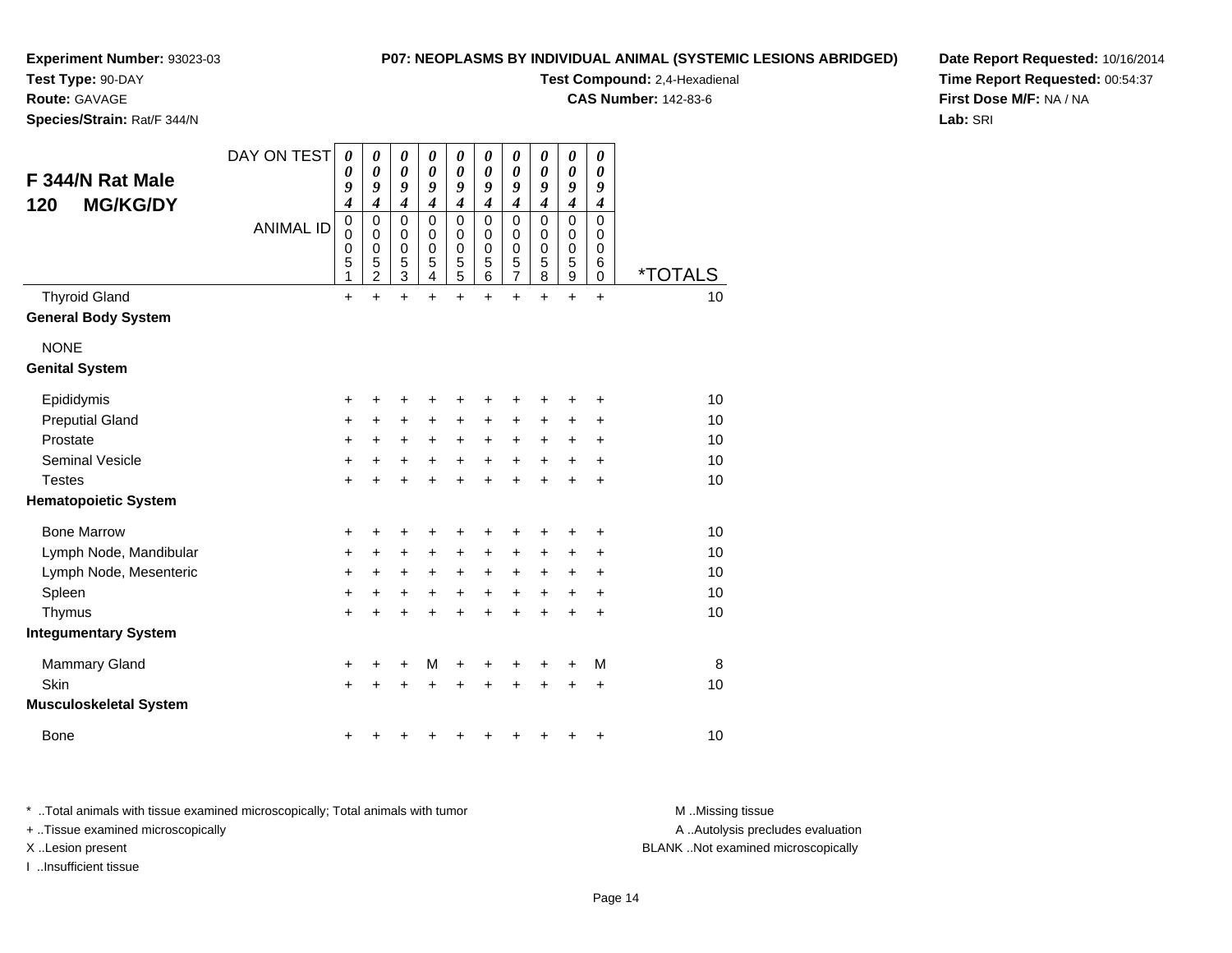**Test Type:** 90-DAY

**Route:** GAVAGE

**Species/Strain:** Rat/F 344/N

#### **P07: NEOPLASMS BY INDIVIDUAL ANIMAL (SYSTEMIC LESIONS ABRIDGED)**

**Test Compound:** 2,4-Hexadienal

**CAS Number:** 142-83-6

**Date Report Requested:** 10/16/2014**Time Report Requested:** 00:54:37**First Dose M/F:** NA / NA**Lab:** SRI

|                                                   | DAY ON TEST      | 0<br>0                          | 0<br>$\boldsymbol{\theta}$                                   | 0<br>$\boldsymbol{\theta}$                      | 0<br>$\boldsymbol{\theta}$                                | 0<br>$\boldsymbol{\theta}$                        | 0<br>0                                 | 0<br>0                                  | 0<br>0                              | 0<br>$\boldsymbol{\theta}$                     | 0<br>$\boldsymbol{\theta}$          |                               |
|---------------------------------------------------|------------------|---------------------------------|--------------------------------------------------------------|-------------------------------------------------|-----------------------------------------------------------|---------------------------------------------------|----------------------------------------|-----------------------------------------|-------------------------------------|------------------------------------------------|-------------------------------------|-------------------------------|
| F 344/N Rat Male<br><b>MG/KG/DY</b><br>120        |                  | 9<br>4                          | 9<br>4                                                       | 9<br>$\overline{\boldsymbol{4}}$                | 9<br>$\boldsymbol{4}$                                     | 9<br>$\boldsymbol{4}$                             | 9<br>4                                 | 9<br>4                                  | 9<br>4                              | $\boldsymbol{g}$<br>$\boldsymbol{4}$           | 9<br>$\boldsymbol{4}$               |                               |
|                                                   | <b>ANIMAL ID</b> | $\mathbf 0$<br>0<br>0<br>5<br>1 | $\mathbf 0$<br>$\pmb{0}$<br>$\pmb{0}$<br>5<br>$\overline{2}$ | $\mathbf 0$<br>$\pmb{0}$<br>$\pmb{0}$<br>5<br>3 | $\mathbf{0}$<br>$\boldsymbol{0}$<br>$\mathbf 0$<br>5<br>4 | $\mathbf 0$<br>$\pmb{0}$<br>$\mathbf 0$<br>5<br>5 | $\Omega$<br>0<br>$\mathbf 0$<br>5<br>6 | $\mathbf 0$<br>0<br>$\pmb{0}$<br>5<br>7 | $\Omega$<br>$\Omega$<br>0<br>5<br>8 | $\mathbf 0$<br>0<br>$\boldsymbol{0}$<br>5<br>9 | $\Omega$<br>0<br>0<br>6<br>$\Omega$ | <i><b>*TOTALS</b></i>         |
| <b>Nervous System</b>                             |                  |                                 |                                                              |                                                 |                                                           |                                                   |                                        |                                         |                                     |                                                |                                     |                               |
| <b>Brain</b><br><b>Respiratory System</b>         |                  | $\ddot{}$                       |                                                              |                                                 |                                                           |                                                   |                                        |                                         |                                     |                                                | $\div$                              | 10                            |
| Lung                                              |                  | +                               | +                                                            | +                                               |                                                           | +                                                 | +                                      | +                                       | +                                   | +                                              | $\ddot{}$                           | 10                            |
| <b>Nose</b>                                       |                  | +                               | $+$                                                          | $+$                                             | $+$                                                       | $+$                                               | $+$                                    | $\ddot{}$                               | $\ddot{}$                           | $\ddot{}$                                      | $\ddot{}$                           | 10                            |
| Trachea<br><b>Special Senses System</b>           |                  | $\ddot{}$                       | $\ddot{}$                                                    | $\ddot{}$                                       |                                                           |                                                   | ÷                                      | $\ddot{}$                               | ÷                                   | $\ddot{}$                                      | $\ddot{}$                           | 10                            |
| <b>NONE</b><br><b>Urinary System</b>              |                  |                                 |                                                              |                                                 |                                                           |                                                   |                                        |                                         |                                     |                                                |                                     |                               |
| Kidney                                            |                  | $\ddot{}$                       | +                                                            | +                                               | +                                                         | +                                                 | +                                      | +                                       | ٠                                   | ٠                                              | $\pm$                               | 10                            |
| <b>Urinary Bladder</b><br><b>SYSTEMIC LESIONS</b> |                  | $+$                             | $\ddot{}$                                                    | $\ddot{}$                                       | $\ddot{}$                                                 | $+$                                               | $\ddot{}$                              | $+$                                     | $+$                                 | $\ddot{}$                                      | $\ddot{}$                           | 10                            |
| Multiple Organ                                    |                  | +                               |                                                              |                                                 |                                                           |                                                   |                                        |                                         |                                     | ٠                                              | ٠                                   | 10<br>*** END OF MALE DATA*** |

\* ..Total animals with tissue examined microscopically; Total animals with tumor **M** . Missing tissue M ..Missing tissue

+ ..Tissue examined microscopically

I ..Insufficient tissue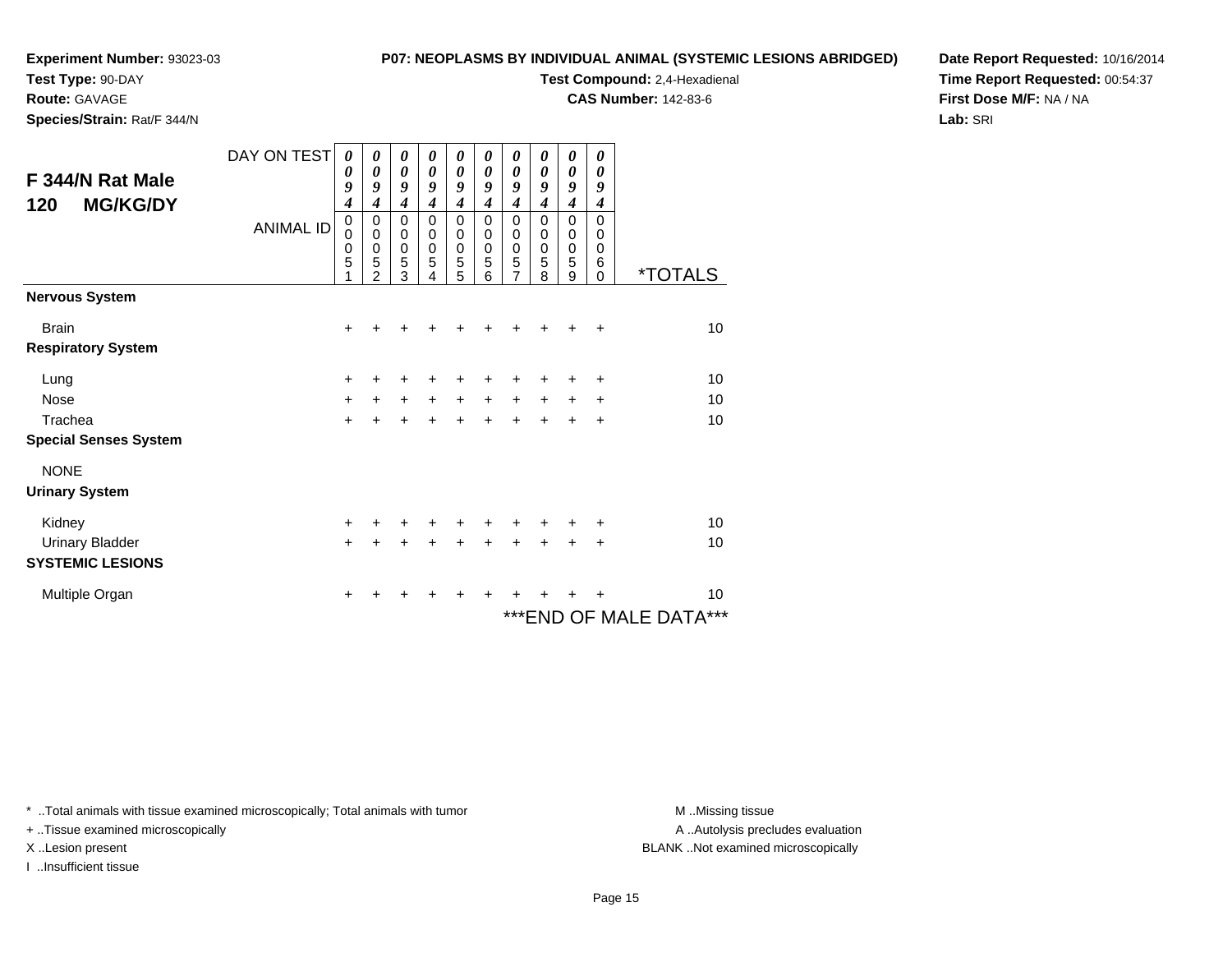**Test Type:** 90-DAY

**Route:** GAVAGE

**Species/Strain:** Rat/F 344/N

#### **P07: NEOPLASMS BY INDIVIDUAL ANIMAL (SYSTEMIC LESIONS ABRIDGED)**

**Test Compound:** 2,4-Hexadienal

**CAS Number:** 142-83-6

**Date Report Requested:** 10/16/2014**Time Report Requested:** 00:54:37**First Dose M/F:** NA / NA**Lab:** SRI

| F 344/N Rat Female<br><b>MG/KG/DY</b><br>0 | DAY ON TEST<br><b>ANIMAL ID</b> | $\boldsymbol{\theta}$<br>$\boldsymbol{\theta}$<br>9<br>$\overline{\boldsymbol{4}}$<br>$\pmb{0}$<br>0<br>$\mathbf 0$<br>6<br>1 | 0<br>$\boldsymbol{\theta}$<br>9<br>$\overline{\boldsymbol{4}}$<br>$\mathbf 0$<br>$\Omega$<br>$\pmb{0}$<br>6<br>$\mathfrak{p}$ | 0<br>$\boldsymbol{\theta}$<br>9<br>$\overline{\boldsymbol{4}}$<br>$\mathbf 0$<br>$\Omega$<br>$\pmb{0}$<br>6<br>3 | $\boldsymbol{\theta}$<br>0<br>9<br>$\boldsymbol{4}$<br>$\Omega$<br>$\Omega$<br>$\mathbf 0$<br>6<br>4 | $\boldsymbol{\theta}$<br>$\boldsymbol{\theta}$<br>9<br>$\overline{\boldsymbol{4}}$<br>$\mathbf 0$<br>$\mathbf 0$<br>0<br>6<br>5 | 0<br>$\boldsymbol{\theta}$<br>9<br>$\overline{4}$<br>0<br>$\Omega$<br>$\mathbf 0$<br>6<br>6 | 0<br>$\boldsymbol{\theta}$<br>9<br>$\overline{\mathbf{4}}$<br>0<br>0<br>0<br>6<br>7 | 0<br>$\boldsymbol{\theta}$<br>9<br>$\overline{4}$<br>$\Omega$<br>0<br>$\pmb{0}$<br>6<br>8 | 0<br>$\boldsymbol{\theta}$<br>9<br>$\overline{\boldsymbol{4}}$<br>$\mathbf 0$<br>$\mathbf 0$<br>$\mathbf 0$<br>6<br>9 | 0<br>$\boldsymbol{\theta}$<br>9<br>$\boldsymbol{4}$<br>0<br>0<br>0<br>$\overline{7}$<br>$\Omega$ | <i><b>*TOTALS</b></i> |
|--------------------------------------------|---------------------------------|-------------------------------------------------------------------------------------------------------------------------------|-------------------------------------------------------------------------------------------------------------------------------|------------------------------------------------------------------------------------------------------------------|------------------------------------------------------------------------------------------------------|---------------------------------------------------------------------------------------------------------------------------------|---------------------------------------------------------------------------------------------|-------------------------------------------------------------------------------------|-------------------------------------------------------------------------------------------|-----------------------------------------------------------------------------------------------------------------------|--------------------------------------------------------------------------------------------------|-----------------------|
| <b>Alimentary System</b>                   |                                 |                                                                                                                               |                                                                                                                               |                                                                                                                  |                                                                                                      |                                                                                                                                 |                                                                                             |                                                                                     |                                                                                           |                                                                                                                       |                                                                                                  |                       |
| Esophagus                                  |                                 | +                                                                                                                             | +                                                                                                                             | +                                                                                                                | +                                                                                                    | +                                                                                                                               | ٠                                                                                           | +                                                                                   | ٠                                                                                         | ÷                                                                                                                     | M                                                                                                | 9                     |
| Intestine Large, Cecum                     |                                 | $\ddot{}$                                                                                                                     | +                                                                                                                             | $\ddot{}$                                                                                                        | $\ddot{}$                                                                                            | $\ddot{}$                                                                                                                       | +                                                                                           | $\ddot{}$                                                                           | $\ddot{}$                                                                                 | $\ddot{}$                                                                                                             | $\ddot{}$                                                                                        | 10                    |
| Intestine Large, Colon                     |                                 | +                                                                                                                             | +                                                                                                                             | +                                                                                                                | +                                                                                                    | +                                                                                                                               | +                                                                                           | +                                                                                   | +                                                                                         | +                                                                                                                     | +                                                                                                | 10                    |
| Intestine Large, Rectum                    |                                 | $\ddot{}$                                                                                                                     | +                                                                                                                             | $\ddot{}$                                                                                                        | $\ddot{}$                                                                                            | $\ddot{}$                                                                                                                       | $\ddot{}$                                                                                   | +                                                                                   | $\ddot{}$                                                                                 | $\ddot{}$                                                                                                             | $\ddot{}$                                                                                        | 10                    |
| Intestine Small, Duodenum                  |                                 | $\ddot{}$                                                                                                                     | $\ddot{}$                                                                                                                     | $\ddot{}$                                                                                                        | $\ddot{}$                                                                                            | $\ddot{}$                                                                                                                       | $\ddot{}$                                                                                   | +                                                                                   | $\ddot{}$                                                                                 | $\ddot{}$                                                                                                             | +                                                                                                | 10                    |
| Intestine Small, Ileum                     |                                 | $\ddot{}$                                                                                                                     | $\ddot{}$                                                                                                                     | $\ddot{}$                                                                                                        | $\ddot{}$                                                                                            | $\ddot{}$                                                                                                                       | $\ddot{}$                                                                                   | $\ddot{}$                                                                           | $\ddot{}$                                                                                 | $\ddot{}$                                                                                                             | ÷                                                                                                | 10                    |
| Intestine Small, Jejunum                   |                                 | $\ddot{}$                                                                                                                     | $\ddot{}$                                                                                                                     | $\ddot{}$                                                                                                        | $\ddot{}$                                                                                            | $\ddot{}$                                                                                                                       | $\ddot{}$                                                                                   | +                                                                                   | $\ddot{}$                                                                                 | $\ddot{}$                                                                                                             | $\ddot{}$                                                                                        | 10                    |
| Liver                                      |                                 | $\ddot{}$                                                                                                                     | $\ddot{}$                                                                                                                     | $\ddot{}$                                                                                                        | $\ddot{}$                                                                                            | $\ddot{}$                                                                                                                       | $\ddot{}$                                                                                   | $\ddot{}$                                                                           | $\ddot{}$                                                                                 | $\ddot{}$                                                                                                             | +                                                                                                | 10                    |
| Pancreas                                   |                                 | +                                                                                                                             | $\ddot{}$                                                                                                                     | $\ddot{}$                                                                                                        | $\ddot{}$                                                                                            | +                                                                                                                               | +                                                                                           | +                                                                                   | $\ddot{}$                                                                                 | $\ddot{}$                                                                                                             | +                                                                                                | 10                    |
| Salivary Glands                            |                                 | $\ddot{}$                                                                                                                     | $\ddot{}$                                                                                                                     | $\ddot{}$                                                                                                        | $\ddot{}$                                                                                            | $\ddot{}$                                                                                                                       | $\ddot{}$                                                                                   | $\ddot{}$                                                                           | $\ddot{}$                                                                                 | $\ddot{}$                                                                                                             | $\ddot{}$                                                                                        | 10                    |
| Stomach, Forestomach                       |                                 | +                                                                                                                             | $\ddot{}$                                                                                                                     | $\ddot{}$                                                                                                        | $+$                                                                                                  | $\ddot{}$                                                                                                                       | $\ddot{}$                                                                                   | $\ddot{}$                                                                           | $+$                                                                                       | $+$                                                                                                                   | $\ddot{}$                                                                                        | 10                    |
| Stomach, Glandular                         |                                 | $\ddot{}$                                                                                                                     |                                                                                                                               | ÷                                                                                                                | $\ddot{}$                                                                                            | $\ddot{}$                                                                                                                       | $\ddot{}$                                                                                   | $\ddot{}$                                                                           | ÷                                                                                         | ÷                                                                                                                     | +                                                                                                | 10                    |
| <b>Cardiovascular System</b>               |                                 |                                                                                                                               |                                                                                                                               |                                                                                                                  |                                                                                                      |                                                                                                                                 |                                                                                             |                                                                                     |                                                                                           |                                                                                                                       |                                                                                                  |                       |
| Heart                                      |                                 | +                                                                                                                             |                                                                                                                               |                                                                                                                  |                                                                                                      |                                                                                                                                 |                                                                                             |                                                                                     |                                                                                           |                                                                                                                       | +                                                                                                | 10                    |
| <b>Endocrine System</b>                    |                                 |                                                                                                                               |                                                                                                                               |                                                                                                                  |                                                                                                      |                                                                                                                                 |                                                                                             |                                                                                     |                                                                                           |                                                                                                                       |                                                                                                  |                       |
| <b>Adrenal Cortex</b>                      |                                 | +                                                                                                                             | +                                                                                                                             | +                                                                                                                | +                                                                                                    | +                                                                                                                               | +                                                                                           | +                                                                                   | ٠                                                                                         | ٠                                                                                                                     | ٠                                                                                                | 10                    |
| Adrenal Medulla                            |                                 | +                                                                                                                             | $\ddot{}$                                                                                                                     | +                                                                                                                | $\ddot{}$                                                                                            | +                                                                                                                               | $\pm$                                                                                       | +                                                                                   | $\ddot{}$                                                                                 | $\ddot{}$                                                                                                             | $\ddot{}$                                                                                        | 10                    |
| Islets, Pancreatic                         |                                 | +                                                                                                                             | +                                                                                                                             | +                                                                                                                | +                                                                                                    | +                                                                                                                               | +                                                                                           | +                                                                                   | +                                                                                         | +                                                                                                                     | +                                                                                                | 10                    |
| Parathyroid Gland                          |                                 | $\ddot{}$                                                                                                                     | +                                                                                                                             | +                                                                                                                | $\ddot{}$                                                                                            | $\ddot{}$                                                                                                                       | $\ddot{}$                                                                                   | $\ddot{}$                                                                           | $\ddot{}$                                                                                 | $\ddot{}$                                                                                                             | M                                                                                                | 9                     |
| <b>Pituitary Gland</b>                     |                                 | $\pm$                                                                                                                         | +                                                                                                                             | +                                                                                                                | +                                                                                                    | +                                                                                                                               | +                                                                                           | +                                                                                   | +                                                                                         | +                                                                                                                     | +                                                                                                | 10                    |

\* ..Total animals with tissue examined microscopically; Total animals with tumor **M** . Missing tissue M ..Missing tissue

+ ..Tissue examined microscopically

I ..Insufficient tissue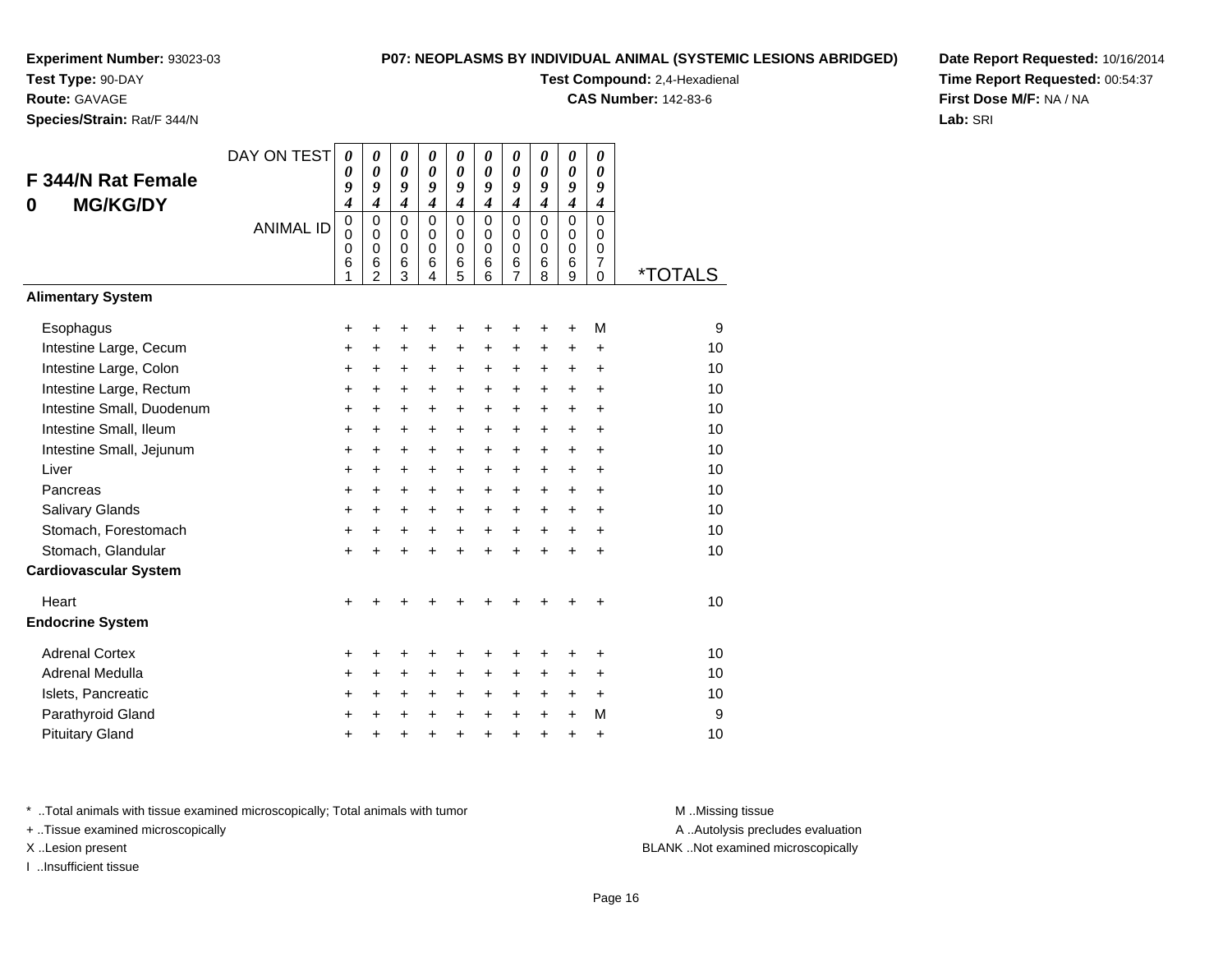**Test Type:** 90-DAY

**Route:** GAVAGE

**Species/Strain:** Rat/F 344/N

#### **P07: NEOPLASMS BY INDIVIDUAL ANIMAL (SYSTEMIC LESIONS ABRIDGED)**

**Test Compound:** 2,4-Hexadienal

**CAS Number:** 142-83-6

**Date Report Requested:** 10/16/2014**Time Report Requested:** 00:54:37**First Dose M/F:** NA / NA**Lab:** SRI

| <b>F 344/N Rat Female</b><br><b>MG/KG/DY</b><br>0 | DAY ON TEST      | $\boldsymbol{\theta}$<br>0<br>9<br>$\boldsymbol{4}$ | 0<br>0<br>9<br>$\boldsymbol{4}$              | 0<br>0<br>9<br>4                    | 0<br>0<br>9<br>$\boldsymbol{4}$               | 0<br>$\boldsymbol{\theta}$<br>9<br>4                 | 0<br>0<br>9<br>$\boldsymbol{4}$           | 0<br>0<br>9<br>$\boldsymbol{4}$              | 0<br>$\boldsymbol{\theta}$<br>9<br>$\boldsymbol{4}$ | 0<br>$\boldsymbol{\theta}$<br>9<br>$\boldsymbol{4}$     | $\boldsymbol{\theta}$<br>0<br>9<br>4                             |                       |
|---------------------------------------------------|------------------|-----------------------------------------------------|----------------------------------------------|-------------------------------------|-----------------------------------------------|------------------------------------------------------|-------------------------------------------|----------------------------------------------|-----------------------------------------------------|---------------------------------------------------------|------------------------------------------------------------------|-----------------------|
|                                                   | <b>ANIMAL ID</b> | $\mathbf 0$<br>$\mathbf 0$<br>0<br>6<br>1           | 0<br>$\mathbf 0$<br>0<br>6<br>$\overline{2}$ | $\mathbf 0$<br>0<br>0<br>$\,6$<br>3 | $\Omega$<br>$\Omega$<br>$\mathbf 0$<br>6<br>4 | $\mathbf 0$<br>0<br>$\pmb{0}$<br>6<br>$\overline{5}$ | $\mathbf 0$<br>0<br>$\mathbf 0$<br>6<br>6 | $\mathbf 0$<br>0<br>0<br>6<br>$\overline{7}$ | $\Omega$<br>0<br>$\mathbf 0$<br>6<br>8              | $\mathbf 0$<br>0<br>$\mathbf 0$<br>$6\phantom{1}6$<br>9 | $\mathbf 0$<br>0<br>$\mathbf 0$<br>$\overline{7}$<br>$\mathbf 0$ | <i><b>*TOTALS</b></i> |
| <b>Thyroid Gland</b>                              |                  | $\ddot{}$                                           | $\ddot{}$                                    | $\ddot{}$                           | $\ddot{}$                                     | $\ddot{}$                                            | $+$                                       | $\ddot{}$                                    | $\ddot{}$                                           | $\ddot{}$                                               | $\ddot{}$                                                        | 10                    |
| <b>General Body System</b>                        |                  |                                                     |                                              |                                     |                                               |                                                      |                                           |                                              |                                                     |                                                         |                                                                  |                       |
| <b>NONE</b>                                       |                  |                                                     |                                              |                                     |                                               |                                                      |                                           |                                              |                                                     |                                                         |                                                                  |                       |
| <b>Genital System</b>                             |                  |                                                     |                                              |                                     |                                               |                                                      |                                           |                                              |                                                     |                                                         |                                                                  |                       |
| <b>Clitoral Gland</b>                             |                  | +                                                   |                                              | +                                   | +                                             |                                                      |                                           |                                              |                                                     |                                                         | ٠                                                                | 10                    |
| Ovary                                             |                  | $\ddot{}$                                           | +                                            | $\ddot{}$                           | $\ddot{}$                                     | $\ddot{}$                                            | $\ddot{}$                                 | $\ddot{}$                                    | $\ddot{}$                                           | +                                                       | +                                                                | 10                    |
| <b>Uterus</b>                                     |                  | $\ddot{}$                                           | $\ddot{}$                                    | $\ddot{}$                           | $\ddot{}$                                     | $+$                                                  | $\ddot{}$                                 | $\ddot{}$                                    | $\ddot{}$                                           | $\ddot{}$                                               | $\ddot{}$                                                        | 10                    |
| <b>Hematopoietic System</b>                       |                  |                                                     |                                              |                                     |                                               |                                                      |                                           |                                              |                                                     |                                                         |                                                                  |                       |
| <b>Bone Marrow</b>                                |                  | $\ddot{}$                                           | +                                            | +                                   | +                                             | +                                                    | +                                         | +                                            | +                                                   |                                                         | +                                                                | 10                    |
| Lymph Node, Mandibular                            |                  | $\ddot{}$                                           | +                                            | +                                   | +                                             | $\ddot{}$                                            | $\ddot{}$                                 | $\ddot{}$                                    | +                                                   | +                                                       | ÷                                                                | 10                    |
| Lymph Node, Mesenteric                            |                  | $\ddot{}$                                           | $\ddot{}$                                    | $\ddot{}$                           | $\ddot{}$                                     | $\ddot{}$                                            | $+$                                       | $+$                                          | $\ddot{}$                                           | +                                                       | +                                                                | 10                    |
| Spleen                                            |                  | $\ddot{}$                                           | $\ddot{}$                                    | $\ddot{}$                           | $+$                                           | $+$                                                  | $+$                                       | $+$                                          | $\ddot{}$                                           | $\ddot{}$                                               | $\ddot{}$                                                        | 10                    |
| Thymus                                            |                  | $\ddot{}$                                           | +                                            | $\ddot{}$                           | $\ddot{}$                                     | $\ddot{}$                                            | $\ddot{}$                                 | $\ddot{}$                                    | $\ddot{}$                                           | ÷                                                       | $\ddot{}$                                                        | 10                    |
| <b>Integumentary System</b>                       |                  |                                                     |                                              |                                     |                                               |                                                      |                                           |                                              |                                                     |                                                         |                                                                  |                       |
| <b>Mammary Gland</b>                              |                  | $\ddot{}$                                           | +                                            | +                                   | +                                             | +                                                    |                                           |                                              |                                                     |                                                         | +                                                                | 10                    |
| Skin                                              |                  | $\ddot{}$                                           | $\ddot{}$                                    | $\ddot{}$                           | +                                             | $\pm$                                                | $\ddot{}$                                 | $\ddot{}$                                    | $\ddot{}$                                           | +                                                       | +                                                                | 10                    |
| <b>Musculoskeletal System</b>                     |                  |                                                     |                                              |                                     |                                               |                                                      |                                           |                                              |                                                     |                                                         |                                                                  |                       |
| <b>Bone</b>                                       |                  |                                                     |                                              |                                     |                                               |                                                      |                                           |                                              |                                                     |                                                         | ÷                                                                | 10                    |
| <b>Nervous System</b>                             |                  |                                                     |                                              |                                     |                                               |                                                      |                                           |                                              |                                                     |                                                         |                                                                  |                       |

\* ..Total animals with tissue examined microscopically; Total animals with tumor **M** . Missing tissue M ..Missing tissue

+ ..Tissue examined microscopically

I ..Insufficient tissue

A ..Autolysis precludes evaluation

X ..Lesion present BLANK ..Not examined microscopically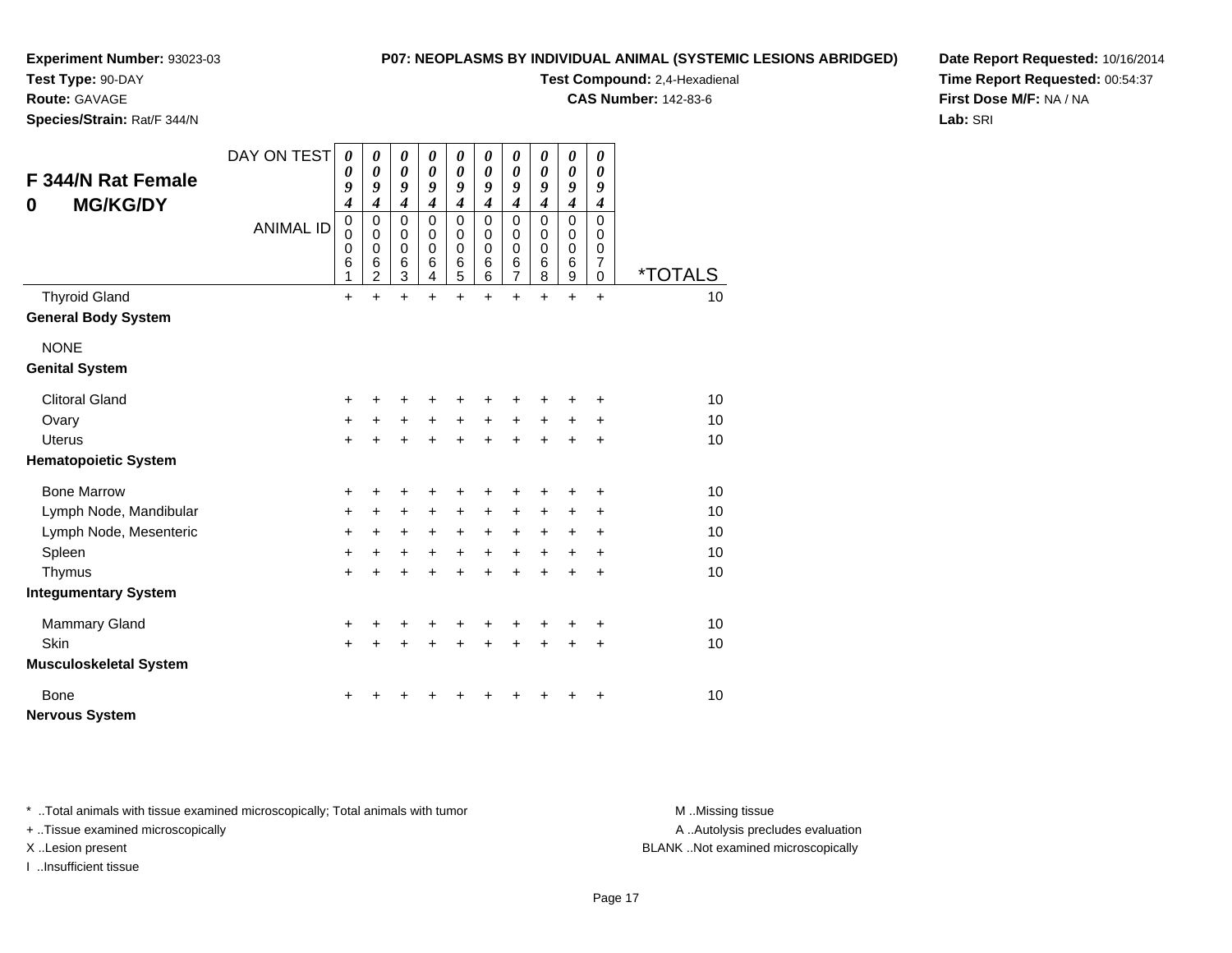#### **Test Type:** 90-DAY

**Route:** GAVAGE

**Species/Strain:** Rat/F 344/N

#### **P07: NEOPLASMS BY INDIVIDUAL ANIMAL (SYSTEMIC LESIONS ABRIDGED)**

**Test Compound:** 2,4-Hexadienal

**CAS Number:** 142-83-6

**Date Report Requested:** 10/16/2014**Time Report Requested:** 00:54:37**First Dose M/F:** NA / NA**Lab:** SRI

| F 344/N Rat Female<br><b>MG/KG/DY</b><br>0        | DAY ON TEST<br><b>ANIMAL ID</b> | 0<br>0<br>9<br>4<br>$\mathbf 0$<br>0<br>0<br>6<br>1 | 0<br>0<br>9<br>4<br>$\mathbf 0$<br>$\mathbf 0$<br>$\mathbf 0$<br>$6\phantom{1}6$<br>$\overline{2}$ | 0<br>0<br>9<br>$\boldsymbol{4}$<br>$\mathbf 0$<br>0<br>0<br>6<br>3 | 0<br>0<br>9<br>4<br>0<br>$\mathbf 0$<br>$\mathbf 0$<br>6<br>4 | 0<br>0<br>9<br>$\boldsymbol{4}$<br>0<br>0<br>$\mathbf 0$<br>6<br>5 | 0<br>0<br>9<br>4<br>0<br>0<br>$\mathbf 0$<br>6<br>6 | 0<br>$\boldsymbol{\theta}$<br>9<br>$\boldsymbol{4}$<br>$\mathbf 0$<br>$\mathbf 0$<br>$\mathbf 0$<br>6<br>$\overline{7}$ | $\boldsymbol{\theta}$<br>0<br>9<br>4<br>$\mathbf 0$<br>0<br>0<br>6<br>8 | $\boldsymbol{\theta}$<br>$\boldsymbol{\theta}$<br>9<br>4<br>$\mathbf 0$<br>$\mathbf 0$<br>$\mathbf 0$<br>6<br>9 | 0<br>0<br>9<br>4<br>$\Omega$<br>0<br>$\mathbf 0$<br>$\overline{7}$<br>$\Omega$ | <i><b>*TOTALS</b></i> |
|---------------------------------------------------|---------------------------------|-----------------------------------------------------|----------------------------------------------------------------------------------------------------|--------------------------------------------------------------------|---------------------------------------------------------------|--------------------------------------------------------------------|-----------------------------------------------------|-------------------------------------------------------------------------------------------------------------------------|-------------------------------------------------------------------------|-----------------------------------------------------------------------------------------------------------------|--------------------------------------------------------------------------------|-----------------------|
| <b>Brain</b>                                      |                                 | $\ddot{}$                                           | $\ddot{}$                                                                                          | $\ddot{}$                                                          | $\ddot{}$                                                     | +                                                                  | $\ddot{}$                                           | $\ddot{}$                                                                                                               | $\ddot{}$                                                               | $\ddot{}$                                                                                                       | $\ddot{}$                                                                      | 10                    |
| <b>Respiratory System</b>                         |                                 |                                                     |                                                                                                    |                                                                    |                                                               |                                                                    |                                                     |                                                                                                                         |                                                                         |                                                                                                                 |                                                                                |                       |
| Lung                                              |                                 | $\ddot{}$                                           | ÷                                                                                                  | +                                                                  | +                                                             | +                                                                  | +                                                   | +                                                                                                                       | +                                                                       | +                                                                                                               | +                                                                              | 10                    |
| Nose                                              |                                 | $\ddot{}$                                           | $\ddot{}$                                                                                          | $\ddot{}$                                                          | $\ddot{}$                                                     | $\ddot{}$                                                          | $\ddot{}$                                           | $\ddot{}$                                                                                                               | $\ddot{}$                                                               | $\ddot{}$                                                                                                       | $\ddot{}$                                                                      | 10                    |
| Trachea                                           |                                 | $\ddot{}$                                           | $\ddot{}$                                                                                          | $\ddot{}$                                                          | $\ddot{}$                                                     | $\ddot{}$                                                          | $\ddot{}$                                           | +                                                                                                                       | $\pm$                                                                   | $\ddot{}$                                                                                                       | +                                                                              | 10                    |
| <b>Special Senses System</b>                      |                                 |                                                     |                                                                                                    |                                                                    |                                                               |                                                                    |                                                     |                                                                                                                         |                                                                         |                                                                                                                 |                                                                                |                       |
| <b>NONE</b><br><b>Urinary System</b>              |                                 |                                                     |                                                                                                    |                                                                    |                                                               |                                                                    |                                                     |                                                                                                                         |                                                                         |                                                                                                                 |                                                                                |                       |
| Kidney                                            |                                 | +                                                   | ٠                                                                                                  | +                                                                  | $\ddot{}$                                                     | $\ddot{}$                                                          | +                                                   | +                                                                                                                       | +                                                                       | +                                                                                                               | +                                                                              | 10                    |
| <b>Urinary Bladder</b><br><b>SYSTEMIC LESIONS</b> |                                 | $\ddot{}$                                           | +                                                                                                  | +                                                                  | +                                                             | $\pm$                                                              | +                                                   | $\ddot{}$                                                                                                               | +                                                                       | +                                                                                                               | +                                                                              | 10                    |
| Multiple Organ                                    |                                 | $\ddot{}$                                           |                                                                                                    |                                                                    |                                                               |                                                                    |                                                     |                                                                                                                         |                                                                         |                                                                                                                 | +                                                                              | 10                    |

\* ..Total animals with tissue examined microscopically; Total animals with tumor **M** . Missing tissue M ..Missing tissue

+ ..Tissue examined microscopically

I ..Insufficient tissue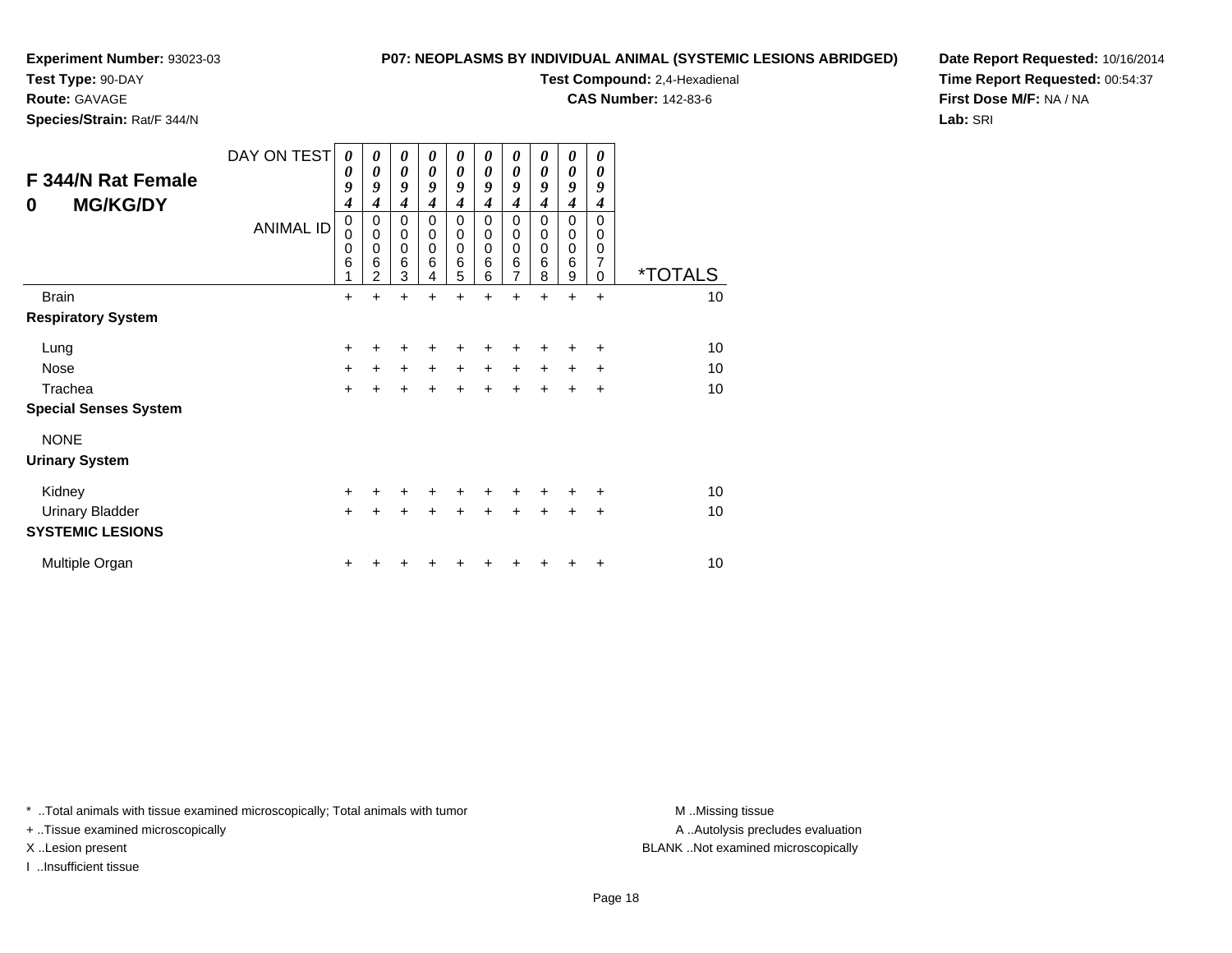**Test Type:** 90-DAY

**Route:** GAVAGE

**Species/Strain:** Rat/F 344/N

#### **P07: NEOPLASMS BY INDIVIDUAL ANIMAL (SYSTEMIC LESIONS ABRIDGED)**

**Test Compound:** 2,4-Hexadienal

**CAS Number:** 142-83-6

**Date Report Requested:** 10/16/2014**Time Report Requested:** 00:54:37**First Dose M/F:** NA / NA**Lab:** SRI

| F 344/N Rat Female<br>7.5<br><b>MG/KG/DY</b>         | DAY ON TEST      | $\pmb{\theta}$<br>$\pmb{\theta}$<br>9<br>$\boldsymbol{4}$ | $\boldsymbol{\theta}$<br>$\pmb{\theta}$<br>9<br>$\boldsymbol{4}$            | $\pmb{\theta}$<br>$\pmb{\theta}$<br>9<br>$\boldsymbol{4}$    | $\boldsymbol{\theta}$<br>$\boldsymbol{\theta}$<br>9<br>$\boldsymbol{4}$ | $\boldsymbol{\theta}$<br>$\pmb{\theta}$<br>9<br>$\boldsymbol{4}$ | $\pmb{\theta}$<br>$\pmb{\theta}$<br>9<br>$\boldsymbol{4}$    | $\pmb{\theta}$<br>$\pmb{\theta}$<br>9<br>$\boldsymbol{4}$                     | $\boldsymbol{\theta}$<br>$\pmb{\theta}$<br>9<br>$\boldsymbol{4}$ | $\pmb{\theta}$<br>$\boldsymbol{\theta}$<br>9<br>$\boldsymbol{4}$ | $\boldsymbol{\theta}$<br>$\boldsymbol{\theta}$<br>9<br>$\boldsymbol{4}$ |                       |
|------------------------------------------------------|------------------|-----------------------------------------------------------|-----------------------------------------------------------------------------|--------------------------------------------------------------|-------------------------------------------------------------------------|------------------------------------------------------------------|--------------------------------------------------------------|-------------------------------------------------------------------------------|------------------------------------------------------------------|------------------------------------------------------------------|-------------------------------------------------------------------------|-----------------------|
|                                                      | <b>ANIMAL ID</b> | $\mathbf 0$<br>0<br>$\mathbf 0$<br>$\overline{7}$<br>1    | $\pmb{0}$<br>$\mathbf 0$<br>$\pmb{0}$<br>$\boldsymbol{7}$<br>$\overline{2}$ | $\mathsf 0$<br>$\pmb{0}$<br>$\pmb{0}$<br>$\overline{7}$<br>3 | $\mathbf 0$<br>$\mathbf 0$<br>$\pmb{0}$<br>$\overline{7}$<br>4          | $\pmb{0}$<br>$\pmb{0}$<br>$\pmb{0}$<br>$\boldsymbol{7}$<br>5     | $\mathbf 0$<br>$\pmb{0}$<br>$\pmb{0}$<br>$\overline{7}$<br>6 | $\mathbf 0$<br>$\mathbf 0$<br>$\pmb{0}$<br>$\boldsymbol{7}$<br>$\overline{7}$ | $\mathbf 0$<br>$\pmb{0}$<br>$\,0\,$<br>$\boldsymbol{7}$<br>8     | $\mathsf 0$<br>$\pmb{0}$<br>$\pmb{0}$<br>$\boldsymbol{7}$<br>9   | $\mathbf 0$<br>$\mathbf 0$<br>$\mathbf 0$<br>8<br>$\mathbf 0$           | <i><b>*TOTALS</b></i> |
| <b>Alimentary System</b>                             |                  |                                                           |                                                                             |                                                              |                                                                         |                                                                  |                                                              |                                                                               |                                                                  |                                                                  |                                                                         |                       |
| Stomach, Forestomach<br><b>Cardiovascular System</b> |                  | +                                                         |                                                                             |                                                              |                                                                         |                                                                  |                                                              |                                                                               |                                                                  |                                                                  | $\ddot{}$                                                               | 10                    |
| <b>NONE</b><br><b>Endocrine System</b>               |                  |                                                           |                                                                             |                                                              |                                                                         |                                                                  |                                                              |                                                                               |                                                                  |                                                                  |                                                                         |                       |
| <b>NONE</b><br><b>General Body System</b>            |                  |                                                           |                                                                             |                                                              |                                                                         |                                                                  |                                                              |                                                                               |                                                                  |                                                                  |                                                                         |                       |
| <b>NONE</b><br><b>Genital System</b>                 |                  |                                                           |                                                                             |                                                              |                                                                         |                                                                  |                                                              |                                                                               |                                                                  |                                                                  |                                                                         |                       |
| <b>NONE</b><br><b>Hematopoietic System</b>           |                  |                                                           |                                                                             |                                                              |                                                                         |                                                                  |                                                              |                                                                               |                                                                  |                                                                  |                                                                         |                       |
| <b>NONE</b><br><b>Integumentary System</b>           |                  |                                                           |                                                                             |                                                              |                                                                         |                                                                  |                                                              |                                                                               |                                                                  |                                                                  |                                                                         |                       |
| <b>NONE</b><br><b>Musculoskeletal System</b>         |                  |                                                           |                                                                             |                                                              |                                                                         |                                                                  |                                                              |                                                                               |                                                                  |                                                                  |                                                                         |                       |
| <b>NONE</b><br><b>Nervous System</b>                 |                  |                                                           |                                                                             |                                                              |                                                                         |                                                                  |                                                              |                                                                               |                                                                  |                                                                  |                                                                         |                       |
| <b>NONE</b>                                          |                  |                                                           |                                                                             |                                                              |                                                                         |                                                                  |                                                              |                                                                               |                                                                  |                                                                  |                                                                         |                       |
|                                                      |                  |                                                           |                                                                             |                                                              |                                                                         |                                                                  |                                                              |                                                                               |                                                                  |                                                                  |                                                                         |                       |

\* ..Total animals with tissue examined microscopically; Total animals with tumor **M** . Missing tissue M ..Missing tissue

+ ..Tissue examined microscopically

I ..Insufficient tissue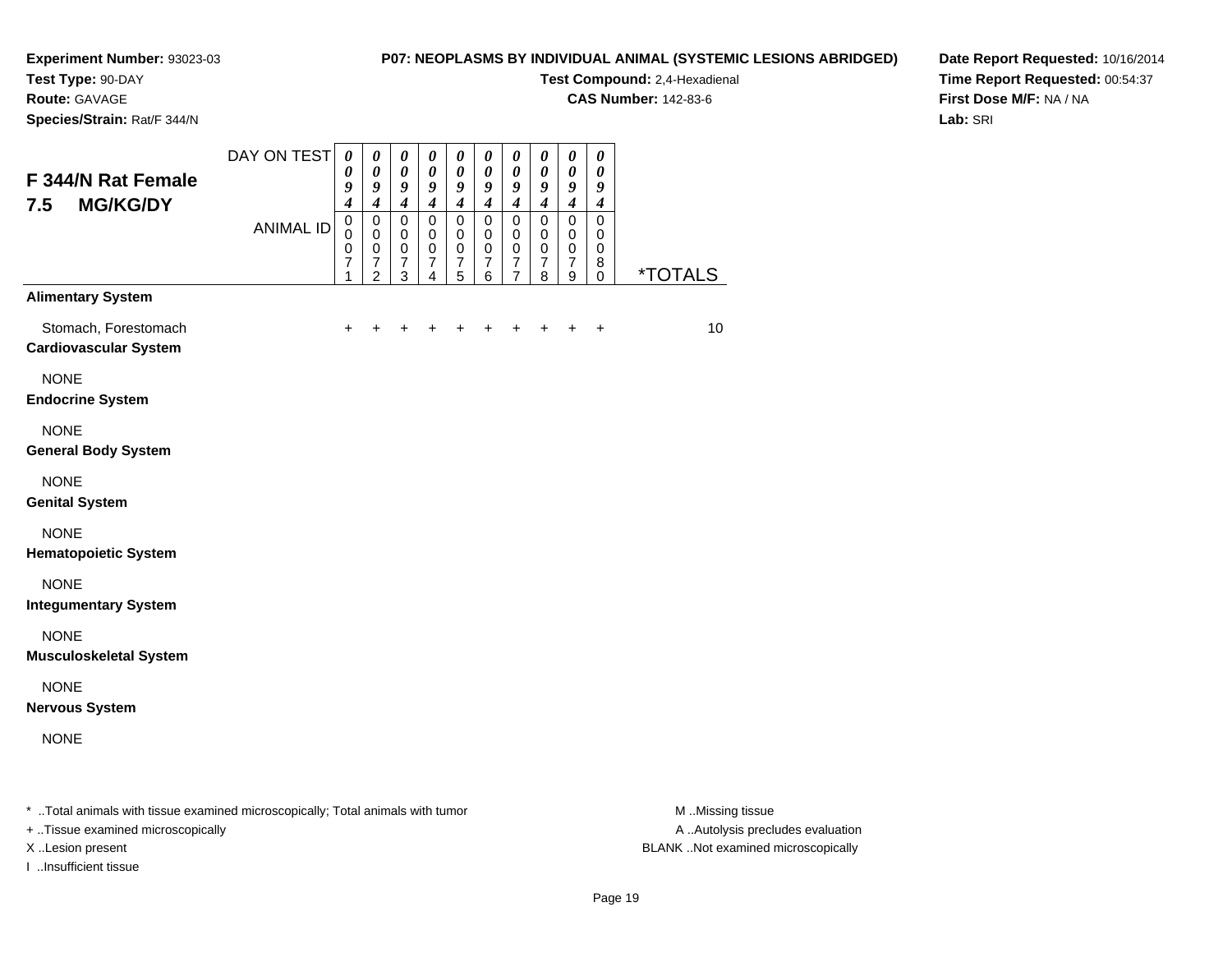# **Test Type:** 90-DAY

**Route:** GAVAGE

**Species/Strain:** Rat/F 344/N

#### **P07: NEOPLASMS BY INDIVIDUAL ANIMAL (SYSTEMIC LESIONS ABRIDGED)**

**Test Compound:** 2,4-Hexadienal

**CAS Number:** 142-83-6

**Date Report Requested:** 10/16/2014**Time Report Requested:** 00:54:38**First Dose M/F:** NA / NA**Lab:** SRI

| F 344/N Rat Female<br><b>MG/KG/DY</b><br>7.5 | DAY ON TEST      | 0<br>0<br>9<br>$\boldsymbol{4}$ | $\boldsymbol{\theta}$<br>$\boldsymbol{\theta}$<br>9<br>4  | 0<br>$\boldsymbol{\theta}$<br>9<br>4                   | 0<br>0<br>9<br>4                                       | 0<br>$\boldsymbol{\theta}$<br>9<br>4                          | 0<br>$\boldsymbol{\theta}$<br>9<br>4      | $\boldsymbol{\theta}$<br>$\boldsymbol{\theta}$<br>9<br>$\boldsymbol{4}$ | $\boldsymbol{\theta}$<br>0<br>9<br>4                | $\boldsymbol{\theta}$<br>$\boldsymbol{\theta}$<br>9<br>$\boldsymbol{4}$ | 0<br>0<br>9<br>4                    |                       |
|----------------------------------------------|------------------|---------------------------------|-----------------------------------------------------------|--------------------------------------------------------|--------------------------------------------------------|---------------------------------------------------------------|-------------------------------------------|-------------------------------------------------------------------------|-----------------------------------------------------|-------------------------------------------------------------------------|-------------------------------------|-----------------------|
|                                              | <b>ANIMAL ID</b> | $\mathbf 0$<br>0<br>0<br>7<br>4 | 0<br>$\mathbf 0$<br>0<br>$\overline{7}$<br>$\mathfrak{p}$ | $\mathbf 0$<br>$\mathbf 0$<br>0<br>$\overline{7}$<br>3 | $\mathbf 0$<br>$\mathbf 0$<br>0<br>$\overline{7}$<br>4 | $\Omega$<br>$\mathbf 0$<br>$\mathbf 0$<br>$\overline{7}$<br>5 | $\mathbf 0$<br>$\mathbf 0$<br>0<br>7<br>6 | $\mathbf 0$<br>$\mathbf 0$<br>$\mathbf 0$<br>7<br>7                     | $\Omega$<br>0<br>$\mathbf 0$<br>$\overline{7}$<br>8 | $\Omega$<br>$\mathbf 0$<br>$\mathbf 0$<br>$\overline{7}$<br>9           | $\Omega$<br>0<br>0<br>8<br>$\Omega$ | <i><b>*TOTALS</b></i> |
| <b>Respiratory System</b>                    |                  |                                 |                                                           |                                                        |                                                        |                                                               |                                           |                                                                         |                                                     |                                                                         |                                     |                       |
| Nose<br><b>Special Senses System</b>         |                  | $\ddot{}$                       | $\ddot{}$                                                 | $\ddot{}$                                              | $\ddot{}$                                              | ÷                                                             | ÷                                         | ٠                                                                       | $\ddot{}$                                           | $\pm$                                                                   | ÷                                   | 10                    |
| <b>NONE</b><br><b>Urinary System</b>         |                  |                                 |                                                           |                                                        |                                                        |                                                               |                                           |                                                                         |                                                     |                                                                         |                                     |                       |
| <b>NONE</b><br><b>SYSTEMIC LESIONS</b>       |                  |                                 |                                                           |                                                        |                                                        |                                                               |                                           |                                                                         |                                                     |                                                                         |                                     |                       |
| Multiple Organ                               |                  | ÷                               |                                                           |                                                        |                                                        |                                                               |                                           |                                                                         |                                                     |                                                                         | +                                   | 10                    |

\* ..Total animals with tissue examined microscopically; Total animals with tumor **M** . Missing tissue M ..Missing tissue

+ ..Tissue examined microscopically

I ..Insufficient tissue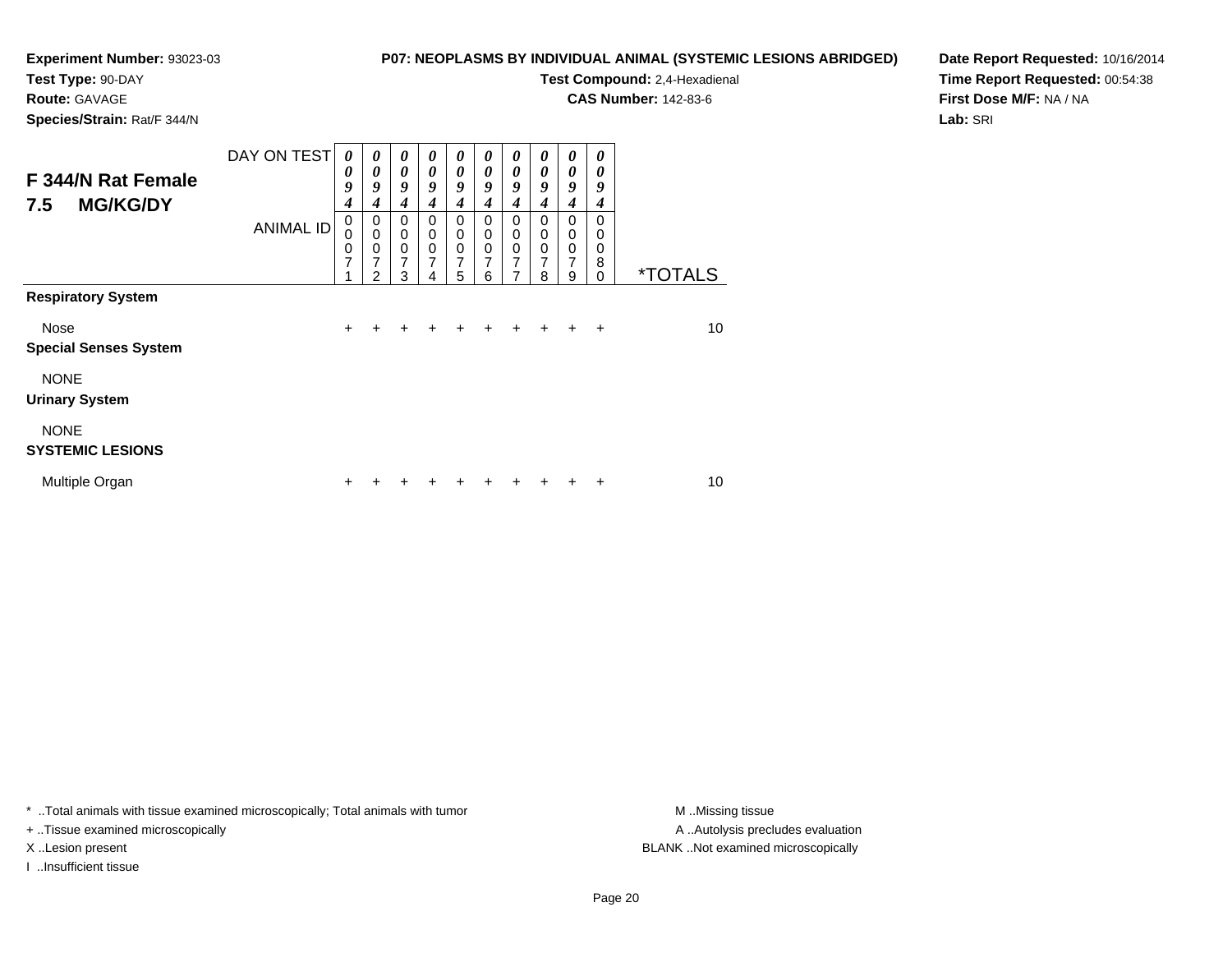# **Test Type:** 90-DAY

**Route:** GAVAGE

**Species/Strain:** Rat/F 344/N

### **P07: NEOPLASMS BY INDIVIDUAL ANIMAL (SYSTEMIC LESIONS ABRIDGED)**

**Test Compound:** 2,4-Hexadienal

**CAS Number:** 142-83-6

**Date Report Requested:** 10/16/2014**Time Report Requested:** 00:54:38**First Dose M/F:** NA / NA**Lab:** SRI

| F 344/N Rat Female<br><b>MG/KG/DY</b><br>15                                                                            | DAY ON TEST      | 0<br>0<br>9<br>$\boldsymbol{4}$<br>$\pmb{0}$ | $\boldsymbol{\theta}$<br>0<br>9<br>$\overline{\boldsymbol{4}}$<br>0 | $\boldsymbol{\theta}$<br>$\boldsymbol{\theta}$<br>9<br>$\boldsymbol{4}$<br>$\mathbf 0$ | $\boldsymbol{\theta}$<br>0<br>9<br>$\boldsymbol{4}$<br>$\mathbf 0$ | $\pmb{\theta}$<br>0<br>9<br>$\boldsymbol{4}$<br>$\pmb{0}$ | $\boldsymbol{\theta}$<br>$\boldsymbol{\theta}$<br>9<br>$\boldsymbol{4}$<br>$\mathbf 0$ | $\pmb{\theta}$<br>0<br>9<br>$\overline{4}$<br>$\mathsf 0$ | $\boldsymbol{\theta}$<br>$\boldsymbol{\theta}$<br>9<br>$\boldsymbol{4}$<br>$\mathbf 0$ | $\boldsymbol{\theta}$<br>0<br>9<br>$\boldsymbol{4}$<br>$\pmb{0}$ | $\boldsymbol{\theta}$<br>0<br>9<br>$\boldsymbol{4}$<br>$\mathbf 0$ |                       |
|------------------------------------------------------------------------------------------------------------------------|------------------|----------------------------------------------|---------------------------------------------------------------------|----------------------------------------------------------------------------------------|--------------------------------------------------------------------|-----------------------------------------------------------|----------------------------------------------------------------------------------------|-----------------------------------------------------------|----------------------------------------------------------------------------------------|------------------------------------------------------------------|--------------------------------------------------------------------|-----------------------|
|                                                                                                                        | <b>ANIMAL ID</b> | $\mathbf 0$<br>$\mathbf 0$<br>8<br>1         | $\mathbf 0$<br>0<br>8<br>$\overline{2}$                             | $\mathbf 0$<br>0<br>8<br>3                                                             | $\Omega$<br>0<br>8<br>$\overline{4}$                               | $\mathbf 0$<br>0<br>8<br>$\overline{5}$                   | $\mathbf 0$<br>0<br>8<br>6                                                             | 0<br>$\mathbf 0$<br>8<br>$\overline{7}$                   | 0<br>0<br>8<br>8                                                                       | $\mathbf 0$<br>$\mathbf 0$<br>8<br>9                             | 0<br>0<br>9<br>$\mathbf 0$                                         | <i><b>*TOTALS</b></i> |
| <b>Alimentary System</b>                                                                                               |                  |                                              |                                                                     |                                                                                        |                                                                    |                                                           |                                                                                        |                                                           |                                                                                        |                                                                  |                                                                    |                       |
| Stomach, Forestomach<br><b>Cardiovascular System</b>                                                                   |                  | $\ddot{}$                                    | +                                                                   | +                                                                                      |                                                                    | +                                                         | +                                                                                      | ٠                                                         |                                                                                        |                                                                  | $\ddot{}$                                                          | 10                    |
| <b>NONE</b><br><b>Endocrine System</b>                                                                                 |                  |                                              |                                                                     |                                                                                        |                                                                    |                                                           |                                                                                        |                                                           |                                                                                        |                                                                  |                                                                    |                       |
| <b>NONE</b><br><b>General Body System</b>                                                                              |                  |                                              |                                                                     |                                                                                        |                                                                    |                                                           |                                                                                        |                                                           |                                                                                        |                                                                  |                                                                    |                       |
| <b>NONE</b><br><b>Genital System</b>                                                                                   |                  |                                              |                                                                     |                                                                                        |                                                                    |                                                           |                                                                                        |                                                           |                                                                                        |                                                                  |                                                                    |                       |
| <b>NONE</b><br><b>Hematopoietic System</b>                                                                             |                  |                                              |                                                                     |                                                                                        |                                                                    |                                                           |                                                                                        |                                                           |                                                                                        |                                                                  |                                                                    |                       |
| <b>NONE</b><br><b>Integumentary System</b>                                                                             |                  |                                              |                                                                     |                                                                                        |                                                                    |                                                           |                                                                                        |                                                           |                                                                                        |                                                                  |                                                                    |                       |
| <b>NONE</b><br><b>Musculoskeletal System</b>                                                                           |                  |                                              |                                                                     |                                                                                        |                                                                    |                                                           |                                                                                        |                                                           |                                                                                        |                                                                  |                                                                    |                       |
| <b>NONE</b><br><b>Nervous System</b>                                                                                   |                  |                                              |                                                                     |                                                                                        |                                                                    |                                                           |                                                                                        |                                                           |                                                                                        |                                                                  |                                                                    |                       |
| <b>NONE</b>                                                                                                            |                  |                                              |                                                                     |                                                                                        |                                                                    |                                                           |                                                                                        |                                                           |                                                                                        |                                                                  |                                                                    |                       |
| $\pm$ . The second contract of the contract of the second contract of $\pm$ . The second contract of the second second |                  |                                              |                                                                     |                                                                                        |                                                                    |                                                           |                                                                                        |                                                           |                                                                                        |                                                                  |                                                                    | <b>BA BALLY</b>       |

..Total animals with tissue examined microscopically; Total animals with tumor M ..Missing tissue M ..Missing tissue

- + ..Tissue examined microscopically
- 
- I ..Insufficient tissue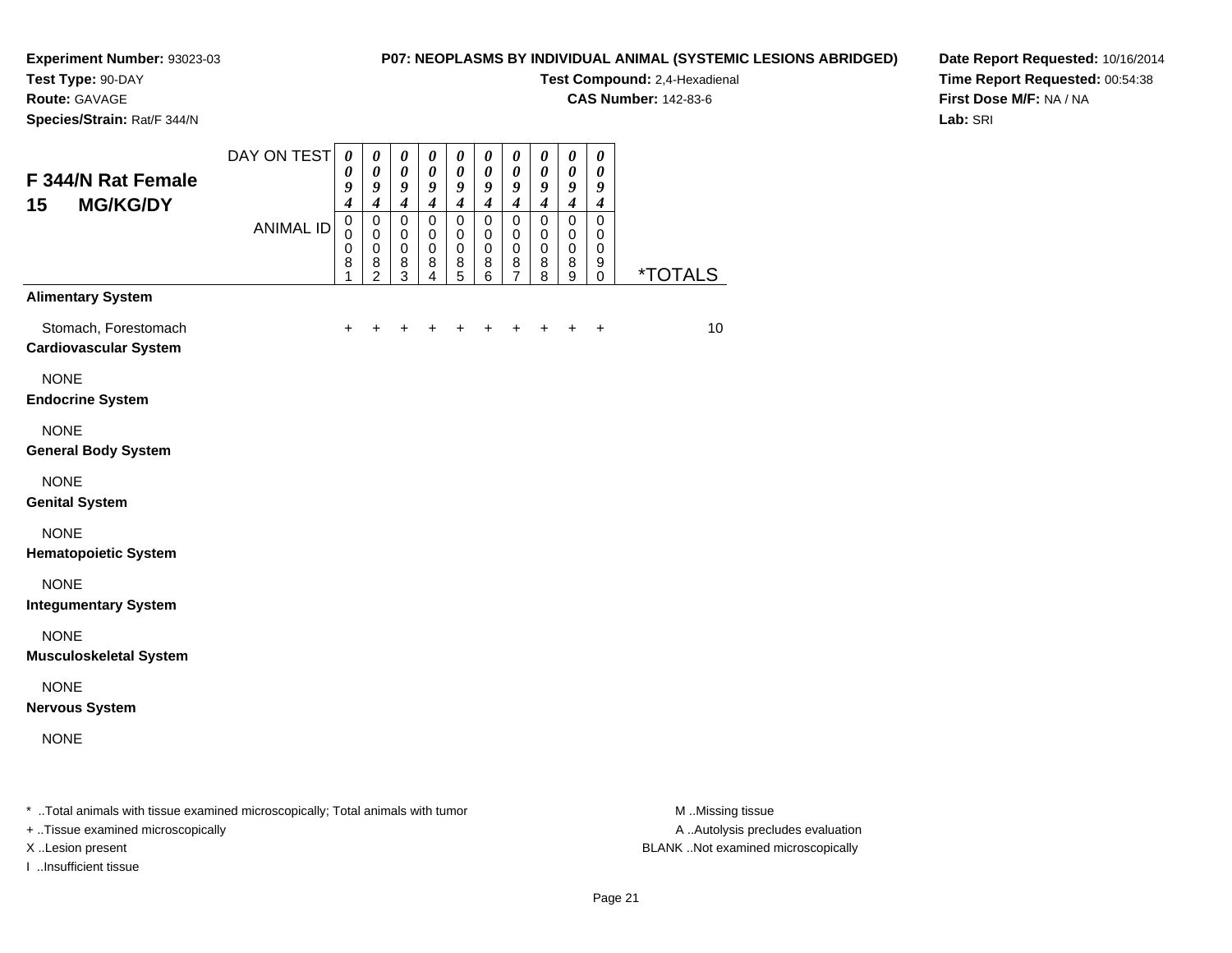## **Test Type:** 90-DAY

**Route:** GAVAGE

**Species/Strain:** Rat/F 344/N

#### **P07: NEOPLASMS BY INDIVIDUAL ANIMAL (SYSTEMIC LESIONS ABRIDGED)**

**Test Compound:** 2,4-Hexadienal

**CAS Number:** 142-83-6

**Date Report Requested:** 10/16/2014**Time Report Requested:** 00:54:38**First Dose M/F:** NA / NA**Lab:** SRI

| F 344/N Rat Female<br>15<br><b>MG/KG/DY</b> | DAY ON TEST      | 0<br>0<br>9<br>$\boldsymbol{4}$ | 0<br>0<br>9<br>4      | 0<br>$\boldsymbol{\theta}$<br>9<br>4 | $\boldsymbol{\theta}$<br>$\boldsymbol{\theta}$<br>9<br>4 | $\boldsymbol{\theta}$<br>$\boldsymbol{\theta}$<br>9<br>4 | $\boldsymbol{\theta}$<br>$\boldsymbol{\theta}$<br>9<br>4 | $\boldsymbol{\theta}$<br>$\boldsymbol{\theta}$<br>9<br>4 | 0<br>$\boldsymbol{\theta}$<br>9<br>4   | $\boldsymbol{\theta}$<br>$\boldsymbol{\theta}$<br>9<br>4 | 0<br>0<br>9<br>4                    |                       |
|---------------------------------------------|------------------|---------------------------------|-----------------------|--------------------------------------|----------------------------------------------------------|----------------------------------------------------------|----------------------------------------------------------|----------------------------------------------------------|----------------------------------------|----------------------------------------------------------|-------------------------------------|-----------------------|
| <b>Respiratory System</b>                   | <b>ANIMAL ID</b> | 0<br>0<br>0<br>8                | 0<br>0<br>0<br>8<br>2 | 0<br>0<br>0<br>8<br>3                | 0<br>$\mathbf 0$<br>$\mathbf 0$<br>8<br>4                | 0<br>$\mathbf 0$<br>$\mathbf 0$<br>8<br>5                | $\mathbf 0$<br>$\mathbf 0$<br>$\mathbf 0$<br>8<br>6      | 0<br>$\mathbf 0$<br>$\mathbf 0$<br>8<br>7                | $\Omega$<br>0<br>$\mathbf 0$<br>8<br>8 | $\Omega$<br>$\mathbf 0$<br>$\mathbf 0$<br>8<br>9         | $\Omega$<br>0<br>0<br>9<br>$\Omega$ | <i><b>*TOTALS</b></i> |
|                                             |                  |                                 |                       |                                      |                                                          |                                                          |                                                          |                                                          |                                        |                                                          |                                     |                       |
| Nose<br><b>Special Senses System</b>        |                  | $\ddot{}$                       | +                     | ٠                                    | ÷                                                        | ٠                                                        | ÷                                                        | ٠                                                        | ÷                                      | ÷                                                        | ÷                                   | 10                    |
| <b>NONE</b><br><b>Urinary System</b>        |                  |                                 |                       |                                      |                                                          |                                                          |                                                          |                                                          |                                        |                                                          |                                     |                       |
| <b>NONE</b><br><b>SYSTEMIC LESIONS</b>      |                  |                                 |                       |                                      |                                                          |                                                          |                                                          |                                                          |                                        |                                                          |                                     |                       |
| Multiple Organ                              |                  | ÷                               |                       |                                      |                                                          |                                                          |                                                          |                                                          |                                        |                                                          | +                                   | 10                    |

\* ..Total animals with tissue examined microscopically; Total animals with tumor **M** . Missing tissue M ..Missing tissue

+ ..Tissue examined microscopically

I ..Insufficient tissue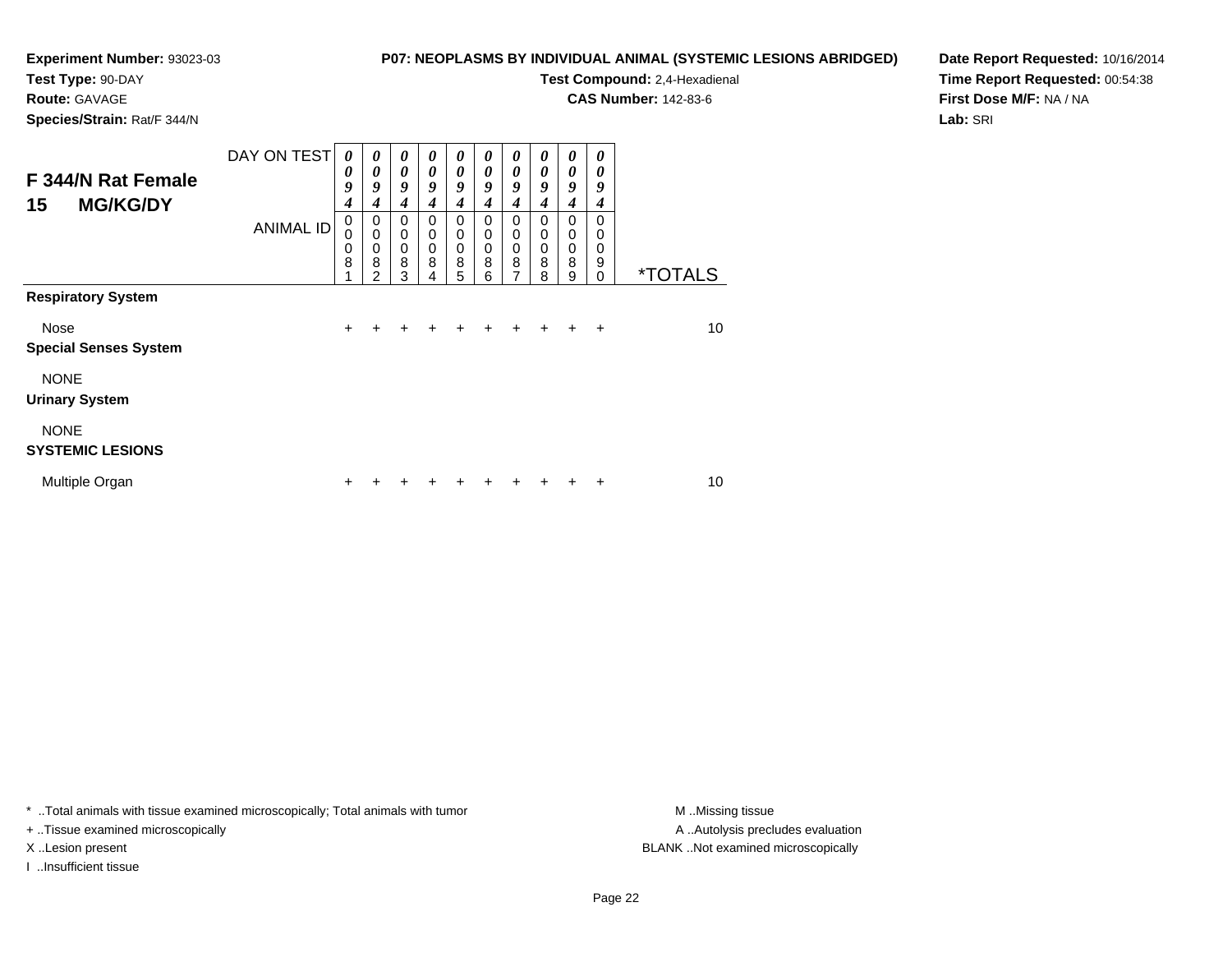# **Test Type:** 90-DAY

**Route:** GAVAGE

**Species/Strain:** Rat/F 344/N

#### **P07: NEOPLASMS BY INDIVIDUAL ANIMAL (SYSTEMIC LESIONS ABRIDGED)**

**Test Compound:** 2,4-Hexadienal

**CAS Number:** 142-83-6

**Date Report Requested:** 10/16/2014**Time Report Requested:** 00:54:38**First Dose M/F:** NA / NA**Lab:** SRI

| <b>F 344/N Rat Female</b><br><b>MG/KG/DY</b><br>30            | DAY ON TEST      | $\boldsymbol{\theta}$<br>$\boldsymbol{\theta}$<br>9<br>$\boldsymbol{4}$ | 0<br>$\boldsymbol{\theta}$<br>9<br>$\boldsymbol{4}$ | $\boldsymbol{\theta}$<br>$\pmb{\theta}$<br>9<br>$\overline{\boldsymbol{4}}$ | $\boldsymbol{\theta}$<br>$\boldsymbol{\theta}$<br>$\boldsymbol{g}$<br>$\overline{\boldsymbol{4}}$ | $\boldsymbol{\theta}$<br>$\boldsymbol{\theta}$<br>$\pmb{9}$<br>$\overline{\boldsymbol{4}}$ | $\boldsymbol{\theta}$<br>$\boldsymbol{\theta}$<br>9<br>$\overline{4}$ | $\boldsymbol{\theta}$<br>$\boldsymbol{\theta}$<br>$\boldsymbol{g}$<br>$\boldsymbol{4}$ | $\boldsymbol{\theta}$<br>$\boldsymbol{\theta}$<br>9<br>$\boldsymbol{4}$ | $\pmb{\theta}$<br>$\pmb{\theta}$<br>9<br>$\boldsymbol{4}$ | $\pmb{\theta}$<br>0<br>9<br>$\boldsymbol{4}$ |                       |
|---------------------------------------------------------------|------------------|-------------------------------------------------------------------------|-----------------------------------------------------|-----------------------------------------------------------------------------|---------------------------------------------------------------------------------------------------|--------------------------------------------------------------------------------------------|-----------------------------------------------------------------------|----------------------------------------------------------------------------------------|-------------------------------------------------------------------------|-----------------------------------------------------------|----------------------------------------------|-----------------------|
|                                                               | <b>ANIMAL ID</b> | $\mathbf 0$<br>$\mathbf 0$<br>$\mathbf 0$<br>9<br>1                     | $\pmb{0}$<br>$\pmb{0}$<br>$\,0\,$<br>$\frac{9}{2}$  | $\pmb{0}$<br>$\mathbf 0$<br>$\mathbf 0$<br>$\frac{9}{3}$                    | $\mathbf 0$<br>$\mathbf 0$<br>$\mathbf 0$<br>9<br>$\overline{\mathbf{4}}$                         | $\pmb{0}$<br>$\pmb{0}$<br>$\pmb{0}$<br>$\begin{array}{c} 9 \\ 5 \end{array}$               | $\mathbf 0$<br>$\mathbf 0$<br>$\pmb{0}$<br>9<br>6                     | 0<br>$\mathbf 0$<br>$\mathbf 0$<br>$\frac{9}{7}$                                       | $\pmb{0}$<br>$\mathbf 0$<br>$\mathbf 0$<br>9<br>8                       | $\pmb{0}$<br>$\pmb{0}$<br>$\mathbf 0$<br>9<br>9           | $\mathbf 0$<br>0<br>1<br>0<br>0              | <i><b>*TOTALS</b></i> |
| <b>Alimentary System</b>                                      |                  |                                                                         |                                                     |                                                                             |                                                                                                   |                                                                                            |                                                                       |                                                                                        |                                                                         |                                                           |                                              |                       |
| Liver<br>Stomach, Forestomach<br><b>Cardiovascular System</b> |                  | $\ddot{}$                                                               | +                                                   | $\pm$                                                                       | $\ddot{}$                                                                                         |                                                                                            |                                                                       | +<br>$+$                                                                               | $\ddot{}$<br>$+$                                                        | $\ddot{}$                                                 | $\ddot{}$                                    | $\overline{2}$<br>10  |
| <b>NONE</b><br><b>Endocrine System</b>                        |                  |                                                                         |                                                     |                                                                             |                                                                                                   |                                                                                            |                                                                       |                                                                                        |                                                                         |                                                           |                                              |                       |
| <b>NONE</b><br><b>General Body System</b>                     |                  |                                                                         |                                                     |                                                                             |                                                                                                   |                                                                                            |                                                                       |                                                                                        |                                                                         |                                                           |                                              |                       |
| <b>NONE</b><br><b>Genital System</b>                          |                  |                                                                         |                                                     |                                                                             |                                                                                                   |                                                                                            |                                                                       |                                                                                        |                                                                         |                                                           |                                              |                       |
| Ovary                                                         |                  |                                                                         |                                                     |                                                                             |                                                                                                   |                                                                                            | $\ddot{}$                                                             |                                                                                        |                                                                         |                                                           |                                              | $\mathbf{1}$          |
| <b>Uterus</b><br><b>Hematopoietic System</b>                  |                  |                                                                         |                                                     |                                                                             |                                                                                                   |                                                                                            | $+$                                                                   |                                                                                        | $\ddot{}$                                                               |                                                           |                                              | 2                     |
| <b>NONE</b><br><b>Integumentary System</b>                    |                  |                                                                         |                                                     |                                                                             |                                                                                                   |                                                                                            |                                                                       |                                                                                        |                                                                         |                                                           |                                              |                       |
| <b>NONE</b><br><b>Musculoskeletal System</b>                  |                  |                                                                         |                                                     |                                                                             |                                                                                                   |                                                                                            |                                                                       |                                                                                        |                                                                         |                                                           |                                              |                       |
| <b>NONE</b>                                                   |                  |                                                                         |                                                     |                                                                             |                                                                                                   |                                                                                            |                                                                       |                                                                                        |                                                                         |                                                           |                                              |                       |

\* ..Total animals with tissue examined microscopically; Total animals with tumor **M** . Missing tissue M ..Missing tissue

+ ..Tissue examined microscopically

I ..Insufficient tissue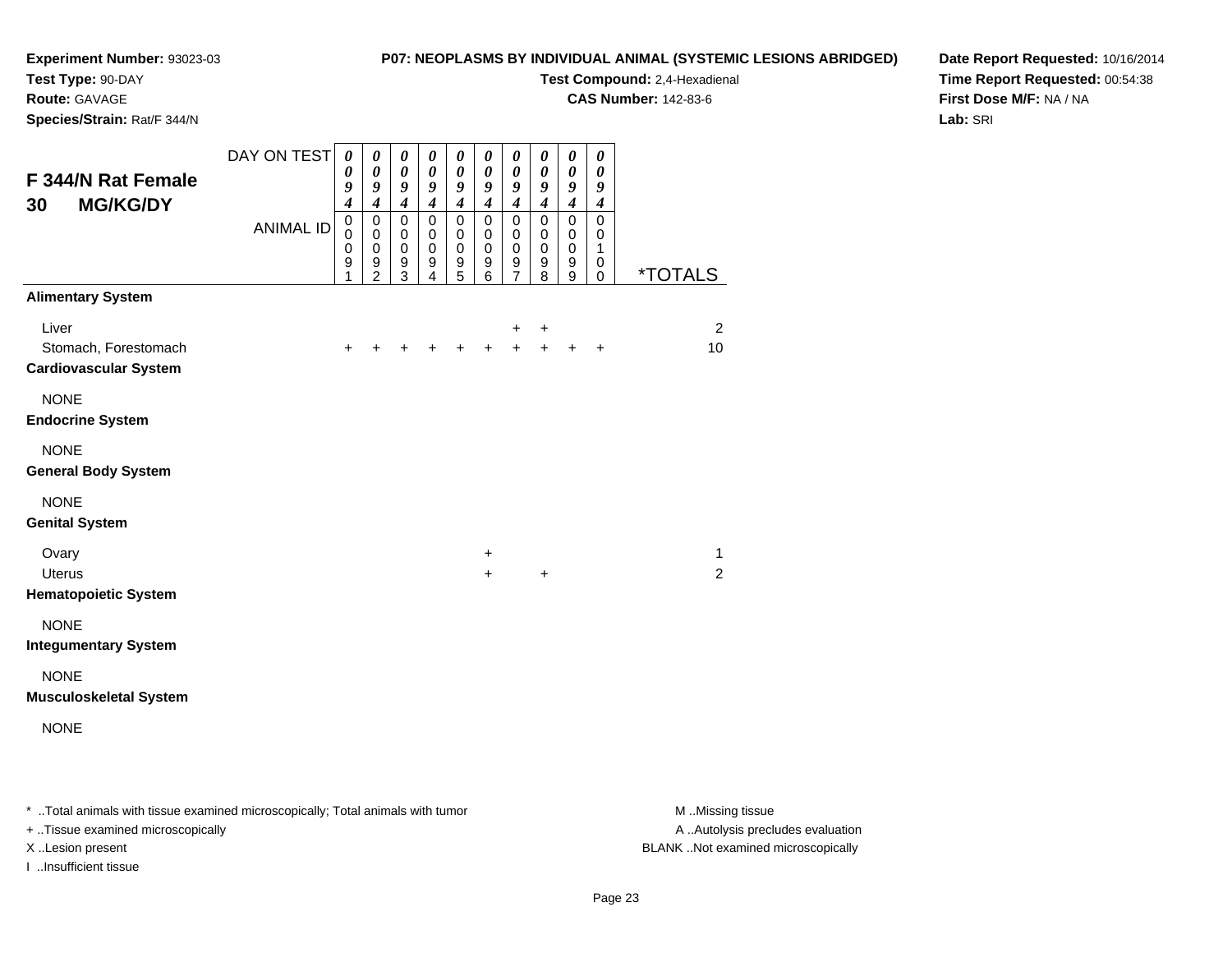## **Test Type:** 90-DAY

**Route:** GAVAGE

**Species/Strain:** Rat/F 344/N

#### **P07: NEOPLASMS BY INDIVIDUAL ANIMAL (SYSTEMIC LESIONS ABRIDGED)**

**Test Compound:** 2,4-Hexadienal

**CAS Number:** 142-83-6

**Date Report Requested:** 10/16/2014**Time Report Requested:** 00:54:38**First Dose M/F:** NA / NA**Lab:** SRI

| <b>F 344/N Rat Female</b><br><b>MG/KG/DY</b><br>30 | DAY ON TEST<br><b>ANIMAL ID</b> | 0<br>$\boldsymbol{\theta}$<br>9<br>$\boldsymbol{4}$<br>0<br>0<br>$\mathbf 0$ | 0<br>0<br>9<br>$\boldsymbol{4}$<br>0<br>$\mathbf 0$<br>$\pmb{0}$ | 0<br>0<br>9<br>$\boldsymbol{4}$<br>0<br>$\mathbf 0$<br>0 | $\boldsymbol{\theta}$<br>$\boldsymbol{\theta}$<br>9<br>4<br>0<br>0<br>$\mathbf 0$ | 0<br>$\boldsymbol{\theta}$<br>9<br>$\boldsymbol{4}$<br>0<br>$\mathbf 0$<br>$\mathbf 0$ | $\boldsymbol{\theta}$<br>$\boldsymbol{\theta}$<br>9<br>4<br>0<br>$\mathbf 0$<br>$\mathbf 0$ | $\boldsymbol{\theta}$<br>$\boldsymbol{\theta}$<br>9<br>$\boldsymbol{4}$<br>$\mathbf 0$<br>$\mathbf 0$<br>$\mathbf 0$ | $\boldsymbol{\theta}$<br>$\boldsymbol{\theta}$<br>9<br>4<br>0<br>$\mathbf 0$<br>$\mathbf 0$ | 0<br>$\boldsymbol{\theta}$<br>9<br>$\boldsymbol{4}$<br>$\mathbf 0$<br>$\pmb{0}$<br>$\mathbf 0$ | 0<br>$\boldsymbol{\theta}$<br>9<br>4<br>0<br>0<br>1 |                       |
|----------------------------------------------------|---------------------------------|------------------------------------------------------------------------------|------------------------------------------------------------------|----------------------------------------------------------|-----------------------------------------------------------------------------------|----------------------------------------------------------------------------------------|---------------------------------------------------------------------------------------------|----------------------------------------------------------------------------------------------------------------------|---------------------------------------------------------------------------------------------|------------------------------------------------------------------------------------------------|-----------------------------------------------------|-----------------------|
|                                                    |                                 | 9<br>4                                                                       | $\boldsymbol{9}$<br>$\overline{2}$                               | $\boldsymbol{9}$<br>3                                    | $\boldsymbol{9}$<br>4                                                             | $\boldsymbol{9}$<br>5                                                                  | 9<br>6                                                                                      | $\boldsymbol{9}$<br>$\overline{7}$                                                                                   | $\boldsymbol{9}$<br>8                                                                       | $\boldsymbol{9}$<br>9                                                                          | 0<br>$\Omega$                                       | <i><b>*TOTALS</b></i> |
| <b>Nervous System</b>                              |                                 |                                                                              |                                                                  |                                                          |                                                                                   |                                                                                        |                                                                                             |                                                                                                                      |                                                                                             |                                                                                                |                                                     |                       |
| <b>NONE</b><br><b>Respiratory System</b>           |                                 |                                                                              |                                                                  |                                                          |                                                                                   |                                                                                        |                                                                                             |                                                                                                                      |                                                                                             |                                                                                                |                                                     |                       |
| Nose<br><b>Special Senses System</b>               |                                 | $\ddot{}$                                                                    | $\div$                                                           |                                                          |                                                                                   | ٠                                                                                      | +                                                                                           | $\ddot{}$                                                                                                            |                                                                                             |                                                                                                | $\ddot{}$                                           | 10                    |
| <b>NONE</b><br><b>Urinary System</b>               |                                 |                                                                              |                                                                  |                                                          |                                                                                   |                                                                                        |                                                                                             |                                                                                                                      |                                                                                             |                                                                                                |                                                     |                       |
| <b>NONE</b><br><b>SYSTEMIC LESIONS</b>             |                                 |                                                                              |                                                                  |                                                          |                                                                                   |                                                                                        |                                                                                             |                                                                                                                      |                                                                                             |                                                                                                |                                                     |                       |
| Multiple Organ                                     |                                 | +                                                                            |                                                                  |                                                          |                                                                                   |                                                                                        |                                                                                             |                                                                                                                      |                                                                                             |                                                                                                |                                                     | 10                    |

\* ..Total animals with tissue examined microscopically; Total animals with tumor **M** . Missing tissue M ..Missing tissue

+ ..Tissue examined microscopically

I ..Insufficient tissue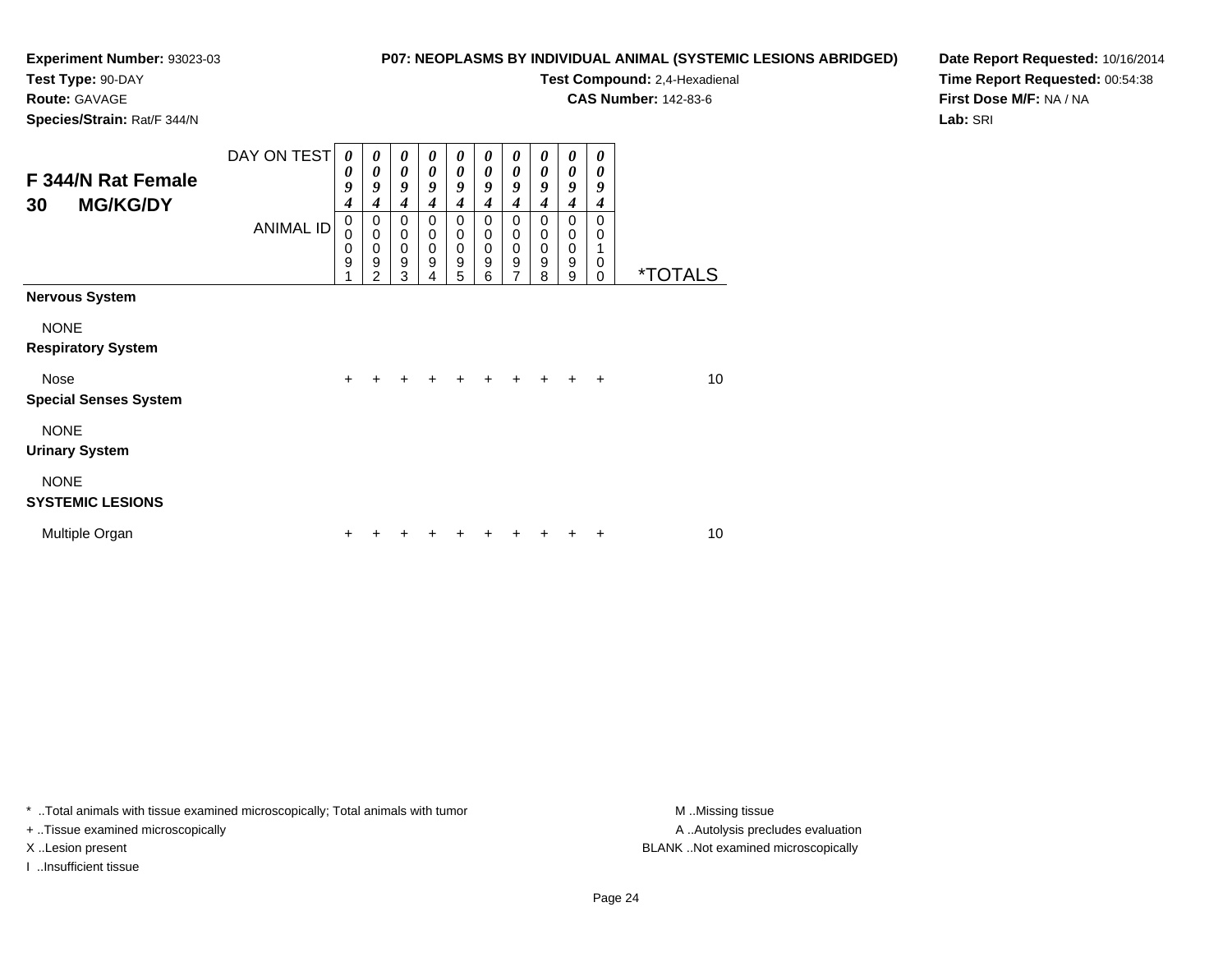## **Test Type:** 90-DAY

**Route:** GAVAGE

**Species/Strain:** Rat/F 344/N

#### **P07: NEOPLASMS BY INDIVIDUAL ANIMAL (SYSTEMIC LESIONS ABRIDGED)**

**Test Compound:** 2,4-Hexadienal

**CAS Number:** 142-83-6

**Date Report Requested:** 10/16/2014**Time Report Requested:** 00:54:38**First Dose M/F:** NA / NA**Lab:** SRI

| <b>F 344/N Rat Female</b><br><b>MG/KG/DY</b><br>60            | DAY ON TEST      | $\boldsymbol{\theta}$<br>0<br>$\boldsymbol{g}$<br>$\overline{\boldsymbol{4}}$ | $\boldsymbol{\theta}$<br>$\boldsymbol{\theta}$<br>$\boldsymbol{g}$<br>$\boldsymbol{4}$ | $\boldsymbol{\theta}$<br>$\boldsymbol{\theta}$<br>$\boldsymbol{g}$<br>$\boldsymbol{4}$ | 0<br>$\boldsymbol{\theta}$<br>$\boldsymbol{g}$<br>$\boldsymbol{4}$ | $\boldsymbol{\theta}$<br>$\boldsymbol{\theta}$<br>9<br>$\boldsymbol{4}$ | $\boldsymbol{\theta}$<br>0<br>$\boldsymbol{g}$<br>$\boldsymbol{4}$ | $\boldsymbol{\theta}$<br>$\boldsymbol{\theta}$<br>9<br>$\boldsymbol{4}$ | $\boldsymbol{\theta}$<br>0<br>9<br>$\boldsymbol{4}$ | $\pmb{\theta}$<br>$\pmb{\theta}$<br>9<br>$\boldsymbol{4}$ | 0<br>0<br>9<br>$\boldsymbol{4}$                                |                                |
|---------------------------------------------------------------|------------------|-------------------------------------------------------------------------------|----------------------------------------------------------------------------------------|----------------------------------------------------------------------------------------|--------------------------------------------------------------------|-------------------------------------------------------------------------|--------------------------------------------------------------------|-------------------------------------------------------------------------|-----------------------------------------------------|-----------------------------------------------------------|----------------------------------------------------------------|--------------------------------|
|                                                               | <b>ANIMAL ID</b> | $\mathsf 0$<br>$\mathbf 0$<br>1<br>$\pmb{0}$<br>1                             | $\mathbf 0$<br>$\mathbf 0$<br>$\mathbf 1$<br>$\mathbf 0$<br>2                          | $\mathbf 0$<br>$\mathbf 0$<br>$\mathbf{1}$<br>$\mathbf 0$<br>3                         | $\mathbf 0$<br>$\mathbf 0$<br>$\mathbf{1}$<br>$\pmb{0}$<br>4       | $\mathbf 0$<br>0<br>1<br>$\pmb{0}$<br>$\overline{5}$                    | $\mathbf 0$<br>0<br>1<br>$\pmb{0}$<br>6                            | $\pmb{0}$<br>$\mathbf 0$<br>1<br>$\pmb{0}$<br>7                         | $\mathbf 0$<br>0<br>1<br>$\pmb{0}$<br>8             | $\mathsf 0$<br>$\mathbf 0$<br>1<br>$\,0\,$<br>9           | $\mathbf 0$<br>$\mathbf 0$<br>1<br>$\mathbf{1}$<br>$\mathsf 0$ | <i><b>*TOTALS</b></i>          |
| <b>Alimentary System</b>                                      |                  |                                                                               |                                                                                        |                                                                                        |                                                                    |                                                                         |                                                                    |                                                                         |                                                     |                                                           |                                                                |                                |
| Liver<br>Stomach, Forestomach<br><b>Cardiovascular System</b> |                  | $\ddot{}$                                                                     | $\ddot{}$<br>$+$                                                                       |                                                                                        |                                                                    | $\ddot{}$                                                               | +<br>$\ddot{}$                                                     |                                                                         |                                                     | +                                                         | +<br>$\ddot{}$                                                 | 3<br>10                        |
| <b>NONE</b><br><b>Endocrine System</b>                        |                  |                                                                               |                                                                                        |                                                                                        |                                                                    |                                                                         |                                                                    |                                                                         |                                                     |                                                           |                                                                |                                |
| <b>NONE</b><br><b>General Body System</b>                     |                  |                                                                               |                                                                                        |                                                                                        |                                                                    |                                                                         |                                                                    |                                                                         |                                                     |                                                           |                                                                |                                |
| <b>NONE</b><br><b>Genital System</b>                          |                  |                                                                               |                                                                                        |                                                                                        |                                                                    |                                                                         |                                                                    |                                                                         |                                                     |                                                           |                                                                |                                |
| <b>Clitoral Gland</b>                                         |                  |                                                                               | $\ddot{}$                                                                              |                                                                                        |                                                                    | $\ddot{}$                                                               | +                                                                  |                                                                         |                                                     |                                                           |                                                                | 3                              |
| Ovary<br><b>Uterus</b>                                        |                  |                                                                               | $+$                                                                                    | $\ddot{}$                                                                              | $\ddot{}$                                                          |                                                                         | $\ddot{}$                                                          |                                                                         |                                                     |                                                           | $\ddot{}$                                                      | $\mathbf{3}$<br>$\overline{2}$ |
| <b>Hematopoietic System</b>                                   |                  |                                                                               |                                                                                        |                                                                                        |                                                                    |                                                                         |                                                                    |                                                                         |                                                     |                                                           |                                                                |                                |
| <b>NONE</b><br><b>Integumentary System</b>                    |                  |                                                                               |                                                                                        |                                                                                        |                                                                    |                                                                         |                                                                    |                                                                         |                                                     |                                                           |                                                                |                                |
| <b>NONE</b><br><b>Musculoskeletal System</b>                  |                  |                                                                               |                                                                                        |                                                                                        |                                                                    |                                                                         |                                                                    |                                                                         |                                                     |                                                           |                                                                |                                |
|                                                               |                  |                                                                               |                                                                                        |                                                                                        |                                                                    |                                                                         |                                                                    |                                                                         |                                                     |                                                           |                                                                |                                |

\* ..Total animals with tissue examined microscopically; Total animals with tumor **M** . Missing tissue M ..Missing tissue

+ ..Tissue examined microscopically

I ..Insufficient tissue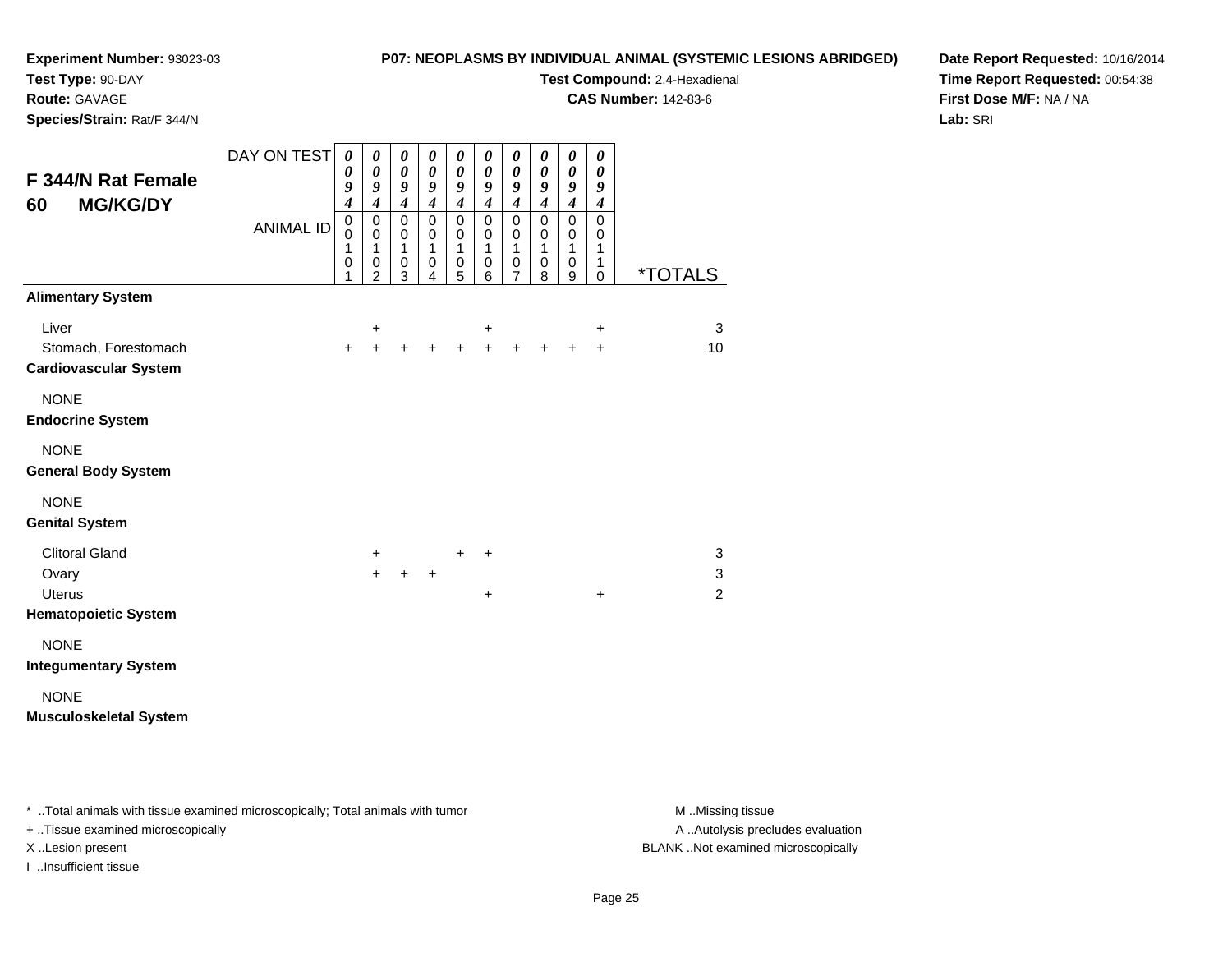# **Test Type:** 90-DAY

**Route:** GAVAGE

**Species/Strain:** Rat/F 344/N

#### **P07: NEOPLASMS BY INDIVIDUAL ANIMAL (SYSTEMIC LESIONS ABRIDGED)**

**Test Compound:** 2,4-Hexadienal

**CAS Number:** 142-83-6

**Date Report Requested:** 10/16/2014**Time Report Requested:** 00:54:38**First Dose M/F:** NA / NA**Lab:** SRI

| F 344/N Rat Female<br><b>MG/KG/DY</b><br>60 | DAY ON TEST<br><b>ANIMAL ID</b> | $\boldsymbol{\theta}$<br>0<br>9<br>$\boldsymbol{4}$<br>$\mathbf 0$<br>$\mathbf 0$<br>1<br>$\mathbf 0$<br>1 | $\boldsymbol{\theta}$<br>$\boldsymbol{\theta}$<br>9<br>4<br>0<br>$\mathbf 0$<br>1<br>$\mathbf 0$<br>$\overline{c}$ | 0<br>$\boldsymbol{\theta}$<br>9<br>$\boldsymbol{4}$<br>$\pmb{0}$<br>$\pmb{0}$<br>1<br>$\pmb{0}$<br>3 | 0<br>0<br>9<br>4<br>0<br>$\mathbf 0$<br>$\mathbf 0$<br>4 | 0<br>0<br>9<br>4<br>0<br>$\mathbf 0$<br>$\mathbf 0$<br>5 | 0<br>$\boldsymbol{\theta}$<br>9<br>4<br>0<br>$\mathbf 0$<br>$\mathbf 0$<br>6 | 0<br>$\boldsymbol{\theta}$<br>9<br>$\boldsymbol{4}$<br>0<br>$\mathbf 0$<br>1<br>$\mathbf 0$<br>7 | 0<br>0<br>9<br>4<br>$\mathbf 0$<br>0<br>1<br>$\mathbf 0$<br>8 | 0<br>$\boldsymbol{\theta}$<br>9<br>4<br>$\pmb{0}$<br>$\mathbf 0$<br>$\mathbf{1}$<br>0<br>9 | 0<br>0<br>9<br>4<br>$\Omega$<br>0<br>1<br>1<br>0 | <i><b>*TOTALS</b></i> |
|---------------------------------------------|---------------------------------|------------------------------------------------------------------------------------------------------------|--------------------------------------------------------------------------------------------------------------------|------------------------------------------------------------------------------------------------------|----------------------------------------------------------|----------------------------------------------------------|------------------------------------------------------------------------------|--------------------------------------------------------------------------------------------------|---------------------------------------------------------------|--------------------------------------------------------------------------------------------|--------------------------------------------------|-----------------------|
| <b>NONE</b><br><b>Nervous System</b>        |                                 |                                                                                                            |                                                                                                                    |                                                                                                      |                                                          |                                                          |                                                                              |                                                                                                  |                                                               |                                                                                            |                                                  |                       |
| <b>NONE</b><br><b>Respiratory System</b>    |                                 |                                                                                                            |                                                                                                                    |                                                                                                      |                                                          |                                                          |                                                                              |                                                                                                  |                                                               |                                                                                            |                                                  |                       |
| <b>Nose</b><br><b>Special Senses System</b> |                                 | ÷.                                                                                                         |                                                                                                                    |                                                                                                      |                                                          |                                                          |                                                                              |                                                                                                  |                                                               |                                                                                            | $\ddot{}$                                        | 10                    |
| <b>NONE</b><br><b>Urinary System</b>        |                                 |                                                                                                            |                                                                                                                    |                                                                                                      |                                                          |                                                          |                                                                              |                                                                                                  |                                                               |                                                                                            |                                                  |                       |
| <b>NONE</b><br><b>SYSTEMIC LESIONS</b>      |                                 |                                                                                                            |                                                                                                                    |                                                                                                      |                                                          |                                                          |                                                                              |                                                                                                  |                                                               |                                                                                            |                                                  |                       |
| Multiple Organ                              |                                 |                                                                                                            |                                                                                                                    |                                                                                                      |                                                          |                                                          |                                                                              |                                                                                                  |                                                               |                                                                                            | +                                                | 10                    |

\* ..Total animals with tissue examined microscopically; Total animals with tumor **M** . Missing tissue M ..Missing tissue

+ ..Tissue examined microscopically

I ..Insufficient tissue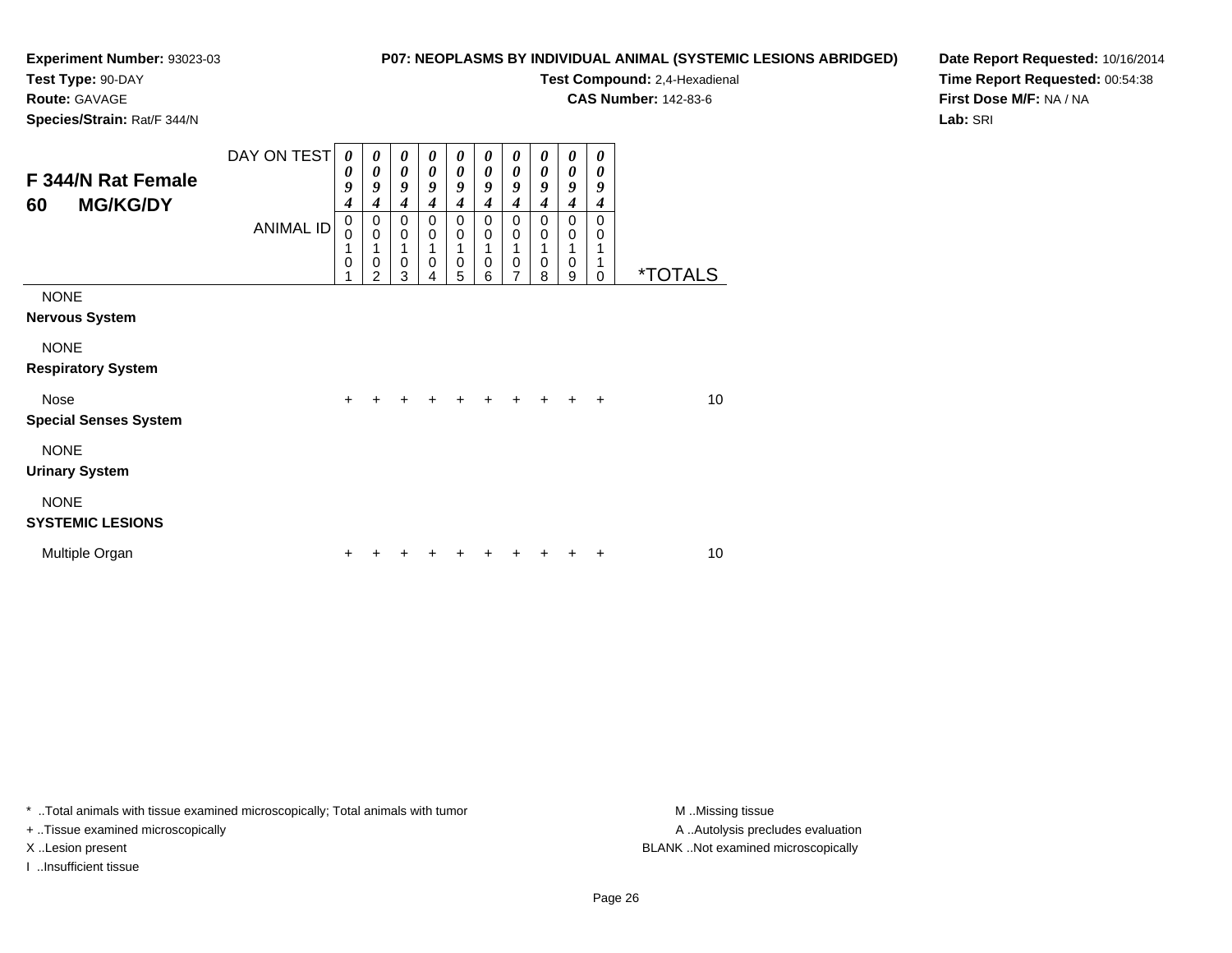**Test Type:** 90-DAY

#### **Route:** GAVAGE

**Species/Strain:** Rat/F 344/N

#### **P07: NEOPLASMS BY INDIVIDUAL ANIMAL (SYSTEMIC LESIONS ABRIDGED)**

**Test Compound:** 2,4-Hexadienal

**CAS Number:** 142-83-6

**Date Report Requested:** 10/16/2014**Time Report Requested:** 00:54:38**First Dose M/F:** NA / NA**Lab:** SRI

| F 344/N Rat Female<br><b>MG/KG/DY</b><br>120 | DAY ON TEST<br><b>ANIMAL ID</b> | 0<br>0<br>9<br>$\boldsymbol{4}$<br>$\pmb{0}$<br>$\Omega$<br>1<br>1<br>1 | 0<br>0<br>9<br>$\boldsymbol{4}$<br>$\mathbf 0$<br>$\Omega$<br>1<br>1<br>$\overline{2}$ | 0<br>$\boldsymbol{\theta}$<br>9<br>$\boldsymbol{4}$<br>$\mathbf 0$<br>$\Omega$<br>1<br>1<br>3 | 0<br>0<br>9<br>$\boldsymbol{4}$<br>$\mathbf 0$<br>$\Omega$<br>1<br>1<br>4 | 0<br>0<br>9<br>$\boldsymbol{4}$<br>0<br>$\Omega$<br>1<br>1<br>5 | 0<br>0<br>9<br>$\boldsymbol{4}$<br>$\Omega$<br>$\Omega$<br>1<br>1<br>6 | 0<br>$\boldsymbol{\theta}$<br>9<br>$\boldsymbol{4}$<br>$\mathbf 0$<br>$\Omega$<br>1<br>1<br>$\overline{7}$ | 0<br>$\boldsymbol{\theta}$<br>9<br>$\boldsymbol{4}$<br>$\Omega$<br>$\Omega$<br>1<br>1<br>8 | 0<br>$\boldsymbol{\theta}$<br>9<br>$\boldsymbol{4}$<br>$\Omega$<br>$\Omega$<br>1<br>1<br>9 | 0<br>0<br>9<br>$\boldsymbol{4}$<br>$\Omega$<br>$\Omega$<br>1<br>$\overline{c}$<br>0 | <i><b>*TOTALS</b></i> |
|----------------------------------------------|---------------------------------|-------------------------------------------------------------------------|----------------------------------------------------------------------------------------|-----------------------------------------------------------------------------------------------|---------------------------------------------------------------------------|-----------------------------------------------------------------|------------------------------------------------------------------------|------------------------------------------------------------------------------------------------------------|--------------------------------------------------------------------------------------------|--------------------------------------------------------------------------------------------|-------------------------------------------------------------------------------------|-----------------------|
| <b>Alimentary System</b>                     |                                 |                                                                         |                                                                                        |                                                                                               |                                                                           |                                                                 |                                                                        |                                                                                                            |                                                                                            |                                                                                            |                                                                                     |                       |
| Esophagus                                    |                                 | +                                                                       | +                                                                                      | +                                                                                             | +                                                                         | М                                                               | +                                                                      | ٠                                                                                                          | +                                                                                          | +                                                                                          | +                                                                                   | 9                     |
| Intestine Large, Cecum                       |                                 | +                                                                       | +                                                                                      | +                                                                                             | $\pm$                                                                     | +                                                               | +                                                                      | +                                                                                                          | +                                                                                          | +                                                                                          | +                                                                                   | 10                    |
| Intestine Large, Colon                       |                                 | $\ddot{}$                                                               | $\ddot{}$                                                                              | $\ddot{}$                                                                                     | $\ddot{}$                                                                 | $\ddot{}$                                                       | $\ddot{}$                                                              | $\ddot{}$                                                                                                  | $\ddot{}$                                                                                  | $\ddot{}$                                                                                  | $\ddot{}$                                                                           | 10                    |
| Intestine Large, Rectum                      |                                 | $\ddot{}$                                                               | $\ddot{}$                                                                              | $\ddot{}$                                                                                     | $\ddot{}$                                                                 | $\ddot{}$                                                       | $\ddot{}$                                                              | $\ddot{}$                                                                                                  | $\ddot{}$                                                                                  | $\ddot{}$                                                                                  | $\ddot{}$                                                                           | 10                    |
| Intestine Small, Duodenum                    |                                 | $\ddot{}$                                                               | $\ddot{}$                                                                              | $\ddot{}$                                                                                     | +                                                                         | +                                                               | $\ddot{}$                                                              | +                                                                                                          | $\ddot{}$                                                                                  | $\ddot{}$                                                                                  | $\ddot{}$                                                                           | 10                    |
| Intestine Small, Ileum                       |                                 | $\ddot{}$                                                               | +                                                                                      | $\ddot{}$                                                                                     | $\pm$                                                                     | $\pm$                                                           | $\ddot{}$                                                              | $\pm$                                                                                                      | $\ddot{}$                                                                                  | +                                                                                          | +                                                                                   | 10                    |
| Intestine Small, Jejunum                     |                                 | $\ddot{}$                                                               | $\ddot{}$                                                                              | $\ddot{}$                                                                                     | $\ddot{}$                                                                 | +                                                               | $\ddot{}$                                                              | $\ddot{}$                                                                                                  | $\ddot{}$                                                                                  | $\ddot{}$                                                                                  | $\ddot{}$                                                                           | 10                    |
| Liver                                        |                                 | $\ddot{}$                                                               | +                                                                                      | $\ddot{}$                                                                                     | $\ddot{}$                                                                 | +                                                               | $\ddot{}$                                                              | $\ddot{}$                                                                                                  | $\ddot{}$                                                                                  | $\ddot{}$                                                                                  | +                                                                                   | 10                    |
| Pancreas                                     |                                 | $\ddot{}$                                                               | $\ddot{}$                                                                              | $\ddot{}$                                                                                     | $\ddot{}$                                                                 | $\pm$                                                           | $\ddot{}$                                                              | $\ddot{}$                                                                                                  | $\ddot{}$                                                                                  | $\ddot{}$                                                                                  | +                                                                                   | 10                    |
| Salivary Glands                              |                                 | $\ddot{}$                                                               | $\ddot{}$                                                                              | $\ddot{}$                                                                                     | $\ddot{}$                                                                 | $\ddot{}$                                                       | $\ddot{}$                                                              | $\ddot{}$                                                                                                  | $\ddot{}$                                                                                  | $\ddot{}$                                                                                  | $\ddot{}$                                                                           | 10                    |
| Stomach, Forestomach                         |                                 | +                                                                       | $\ddot{}$                                                                              | $\ddot{}$                                                                                     | $+$                                                                       | $\ddot{}$                                                       | $+$                                                                    | $+$                                                                                                        | $+$                                                                                        | $+$                                                                                        | $\ddot{}$                                                                           | 10                    |
| Stomach, Glandular                           |                                 | $\ddot{}$                                                               | $\ddot{}$                                                                              | $\ddot{}$                                                                                     | $\ddot{}$                                                                 | $\ddot{}$                                                       | $\ddot{}$                                                              | ÷                                                                                                          | ÷                                                                                          | $\ddot{}$                                                                                  | +                                                                                   | 10                    |
| <b>Cardiovascular System</b>                 |                                 |                                                                         |                                                                                        |                                                                                               |                                                                           |                                                                 |                                                                        |                                                                                                            |                                                                                            |                                                                                            |                                                                                     |                       |
| Heart                                        |                                 | $\ddot{}$                                                               |                                                                                        |                                                                                               |                                                                           |                                                                 |                                                                        |                                                                                                            |                                                                                            |                                                                                            | $\ddot{}$                                                                           | 10                    |
| <b>Endocrine System</b>                      |                                 |                                                                         |                                                                                        |                                                                                               |                                                                           |                                                                 |                                                                        |                                                                                                            |                                                                                            |                                                                                            |                                                                                     |                       |
| <b>Adrenal Cortex</b>                        |                                 | +                                                                       | +                                                                                      | +                                                                                             | +                                                                         | +                                                               | +                                                                      | +                                                                                                          | +                                                                                          | +                                                                                          | +                                                                                   | 10                    |
| Adrenal Medulla                              |                                 | $\pm$                                                                   | +                                                                                      | $\ddot{}$                                                                                     | $\pm$                                                                     | $\pm$                                                           | +                                                                      | +                                                                                                          | $\ddot{}$                                                                                  | $\ddot{}$                                                                                  | +                                                                                   | 10                    |
| Islets, Pancreatic                           |                                 | +                                                                       | +                                                                                      | +                                                                                             | $\ddot{}$                                                                 | $+$                                                             | $\ddot{}$                                                              | $\ddot{}$                                                                                                  | $+$                                                                                        | $\ddot{}$                                                                                  | $\ddot{}$                                                                           | 10                    |
| Parathyroid Gland                            |                                 | +                                                                       | +                                                                                      | +                                                                                             | $\ddot{}$                                                                 | М                                                               | $\ddot{}$                                                              | М                                                                                                          | $\ddot{}$                                                                                  | $\ddot{}$                                                                                  | М                                                                                   | $\overline{7}$        |
| <b>Pituitary Gland</b>                       |                                 | $\pm$                                                                   | +                                                                                      | +                                                                                             | +                                                                         | +                                                               | $\ddot{}$                                                              | $\ddot{}$                                                                                                  | $\ddot{}$                                                                                  | +                                                                                          | +                                                                                   | 10                    |

\* ..Total animals with tissue examined microscopically; Total animals with tumor **M** . Missing tissue M ..Missing tissue

+ ..Tissue examined microscopically

I ..Insufficient tissue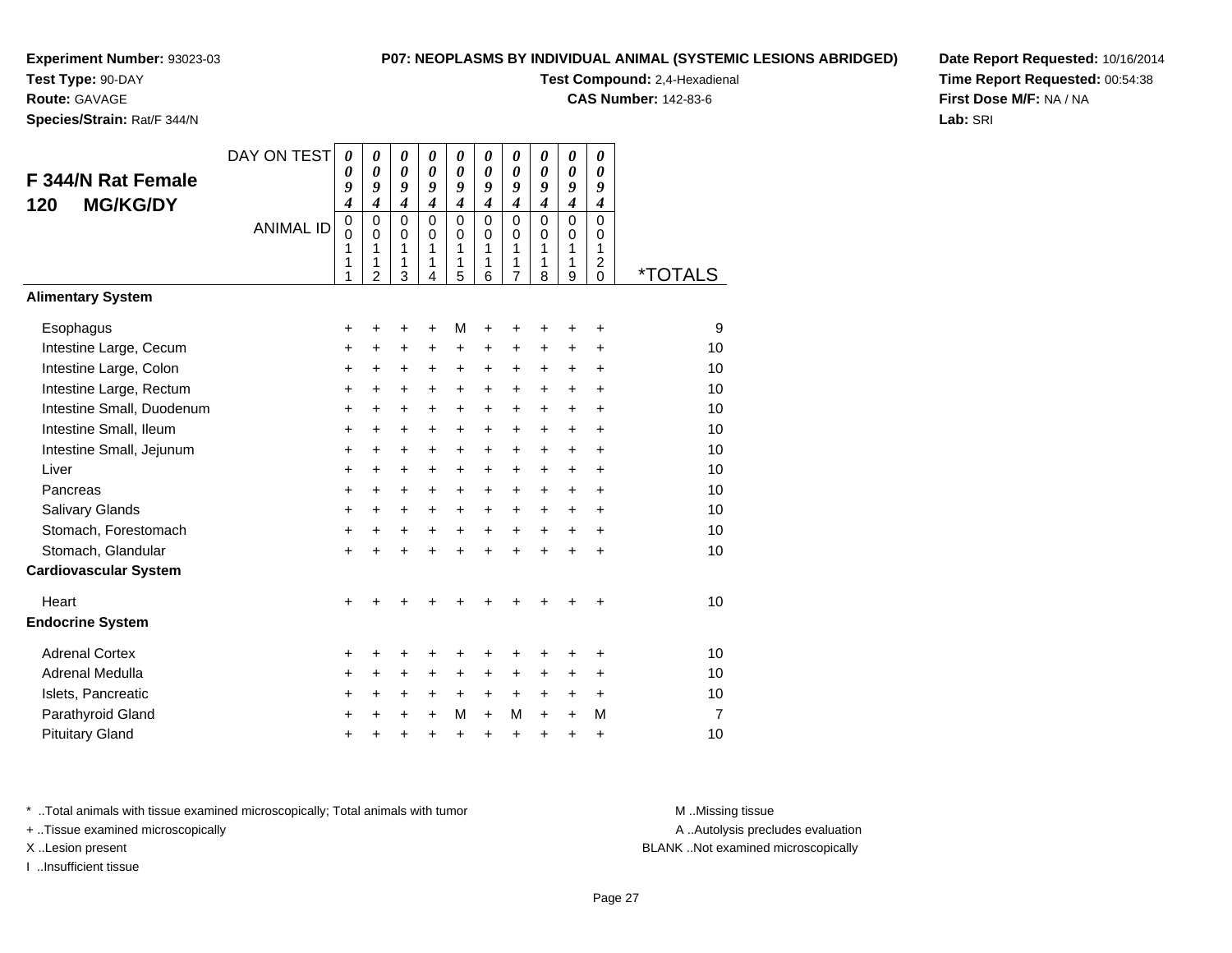#### **P07: NEOPLASMS BY INDIVIDUAL ANIMAL (SYSTEMIC LESIONS ABRIDGED)**

**Experiment Number:** 93023-03

**Test Type:** 90-DAY**Route:** GAVAGE

**Species/Strain:** Rat/F 344/N

**Test Compound:** 2,4-Hexadienal

**CAS Number:** 142-83-6

**Date Report Requested:** 10/16/2014**Time Report Requested:** 00:54:38**First Dose M/F:** NA / NA**Lab:** SRI

| <b>F 344/N Rat Female</b><br><b>MG/KG/DY</b><br>120 | DAY ON TEST      | $\boldsymbol{\theta}$<br>0<br>9<br>4      | 0<br>0<br>9<br>$\boldsymbol{4}$                        | $\boldsymbol{\theta}$<br>$\pmb{\theta}$<br>9<br>$\boldsymbol{4}$ | 0<br>$\boldsymbol{\theta}$<br>9<br>$\boldsymbol{4}$ | 0<br>$\boldsymbol{\theta}$<br>9<br>$\boldsymbol{4}$ | 0<br>$\boldsymbol{\theta}$<br>9<br>4 | 0<br>0<br>9<br>4                          | 0<br>0<br>9<br>4             | $\boldsymbol{\theta}$<br>$\boldsymbol{\theta}$<br>9<br>$\boldsymbol{4}$ | 0<br>0<br>9<br>4                                      |                       |
|-----------------------------------------------------|------------------|-------------------------------------------|--------------------------------------------------------|------------------------------------------------------------------|-----------------------------------------------------|-----------------------------------------------------|--------------------------------------|-------------------------------------------|------------------------------|-------------------------------------------------------------------------|-------------------------------------------------------|-----------------------|
|                                                     | <b>ANIMAL ID</b> | $\mathbf 0$<br>$\mathbf 0$<br>1<br>1<br>1 | $\mathbf 0$<br>$\mathbf 0$<br>1<br>1<br>$\overline{c}$ | $\Omega$<br>$\Omega$<br>1<br>1<br>$\mathbf{3}$                   | $\Omega$<br>$\Omega$<br>1<br>1<br>$\overline{4}$    | $\mathbf 0$<br>$\mathbf 0$<br>1<br>1<br>5           | $\Omega$<br>$\Omega$<br>1<br>1<br>6  | 0<br>$\Omega$<br>1<br>1<br>$\overline{7}$ | $\Omega$<br>0<br>1<br>1<br>8 | $\mathbf 0$<br>0<br>1<br>$\mathbf{1}$<br>$\boldsymbol{9}$               | $\Omega$<br>0<br>1<br>$\boldsymbol{2}$<br>$\mathbf 0$ | <i><b>*TOTALS</b></i> |
| <b>Thyroid Gland</b>                                |                  | $\ddot{}$                                 | $\ddot{}$                                              | $\ddot{}$                                                        | $\ddot{}$                                           | $\ddot{}$                                           | $\ddot{}$                            | $\ddot{}$                                 | $\ddot{}$                    | $+$                                                                     | $+$                                                   | 10                    |
| <b>General Body System</b>                          |                  |                                           |                                                        |                                                                  |                                                     |                                                     |                                      |                                           |                              |                                                                         |                                                       |                       |
| <b>NONE</b>                                         |                  |                                           |                                                        |                                                                  |                                                     |                                                     |                                      |                                           |                              |                                                                         |                                                       |                       |
| <b>Genital System</b>                               |                  |                                           |                                                        |                                                                  |                                                     |                                                     |                                      |                                           |                              |                                                                         |                                                       |                       |
| <b>Clitoral Gland</b>                               |                  | +                                         | +                                                      | +                                                                |                                                     |                                                     | +                                    | +                                         |                              |                                                                         | +                                                     | 10                    |
| Ovary                                               |                  | +                                         | $\ddot{}$                                              | $\ddot{}$                                                        | $\ddot{}$                                           | $\ddot{}$                                           | $\ddot{}$                            | $\ddot{}$                                 | $\ddot{}$                    | $\ddot{}$                                                               | $\ddot{}$                                             | 10                    |
| <b>Uterus</b>                                       |                  | +                                         | +                                                      | $\ddot{}$                                                        | ÷                                                   | $\ddot{}$                                           | $\ddot{}$                            | $\ddot{}$                                 | $\ddot{}$                    | $\ddot{}$                                                               | $\ddot{}$                                             | 10                    |
| <b>Hematopoietic System</b>                         |                  |                                           |                                                        |                                                                  |                                                     |                                                     |                                      |                                           |                              |                                                                         |                                                       |                       |
| <b>Bone Marrow</b>                                  |                  | +                                         | +                                                      | +                                                                | +                                                   | +                                                   | +                                    | +                                         | +                            | +                                                                       | +                                                     | 10                    |
| Lymph Node, Mandibular                              |                  | +                                         | +                                                      | $\ddot{}$                                                        | $\ddot{}$                                           | $\ddot{}$                                           | $\ddot{}$                            | +                                         | $\pm$                        | $\ddot{}$                                                               | $\ddot{}$                                             | 10                    |
| Lymph Node, Mesenteric                              |                  | +                                         | $+$                                                    | $\ddot{}$                                                        | $+$                                                 | $\ddot{}$                                           | $+$                                  | $+$                                       | $+$                          | $\ddot{}$                                                               | $\ddot{}$                                             | 10                    |
| Spleen                                              |                  | +                                         | $\ddot{}$                                              | $\ddot{}$                                                        | $\ddot{}$                                           | $\ddot{}$                                           | $+$                                  | $\ddot{}$                                 | $\ddot{}$                    | $\ddot{}$                                                               | $\pm$                                                 | 10                    |
| Thymus                                              |                  | $\ddot{}$                                 | $\ddot{}$                                              | $\ddot{}$                                                        | $\ddot{}$                                           | $\ddot{}$                                           | $\ddot{}$                            | $\ddot{}$                                 | $\ddot{}$                    | $\ddot{}$                                                               | $\ddot{}$                                             | 10                    |
| <b>Integumentary System</b>                         |                  |                                           |                                                        |                                                                  |                                                     |                                                     |                                      |                                           |                              |                                                                         |                                                       |                       |
| <b>Mammary Gland</b>                                |                  | +                                         | +                                                      | +                                                                | +                                                   | +                                                   | +                                    | +                                         |                              | ٠                                                                       | +                                                     | 10                    |
| Skin                                                |                  | $+$                                       | $\ddot{}$                                              | $\ddot{}$                                                        | $\ddot{}$                                           | $+$                                                 | $\ddot{}$                            | $\ddot{}$                                 | $\ddot{}$                    | $\ddot{}$                                                               | $\ddot{}$                                             | 10                    |
| <b>Musculoskeletal System</b>                       |                  |                                           |                                                        |                                                                  |                                                     |                                                     |                                      |                                           |                              |                                                                         |                                                       |                       |
| Bone<br><b>Nervous System</b>                       |                  | ٠                                         |                                                        |                                                                  |                                                     |                                                     |                                      | +                                         | +                            | ٠                                                                       | +                                                     | 10                    |

\* ..Total animals with tissue examined microscopically; Total animals with tumor **M** . Missing tissue M ..Missing tissue

+ ..Tissue examined microscopically

I ..Insufficient tissue

A ..Autolysis precludes evaluation

X ..Lesion present BLANK ..Not examined microscopically